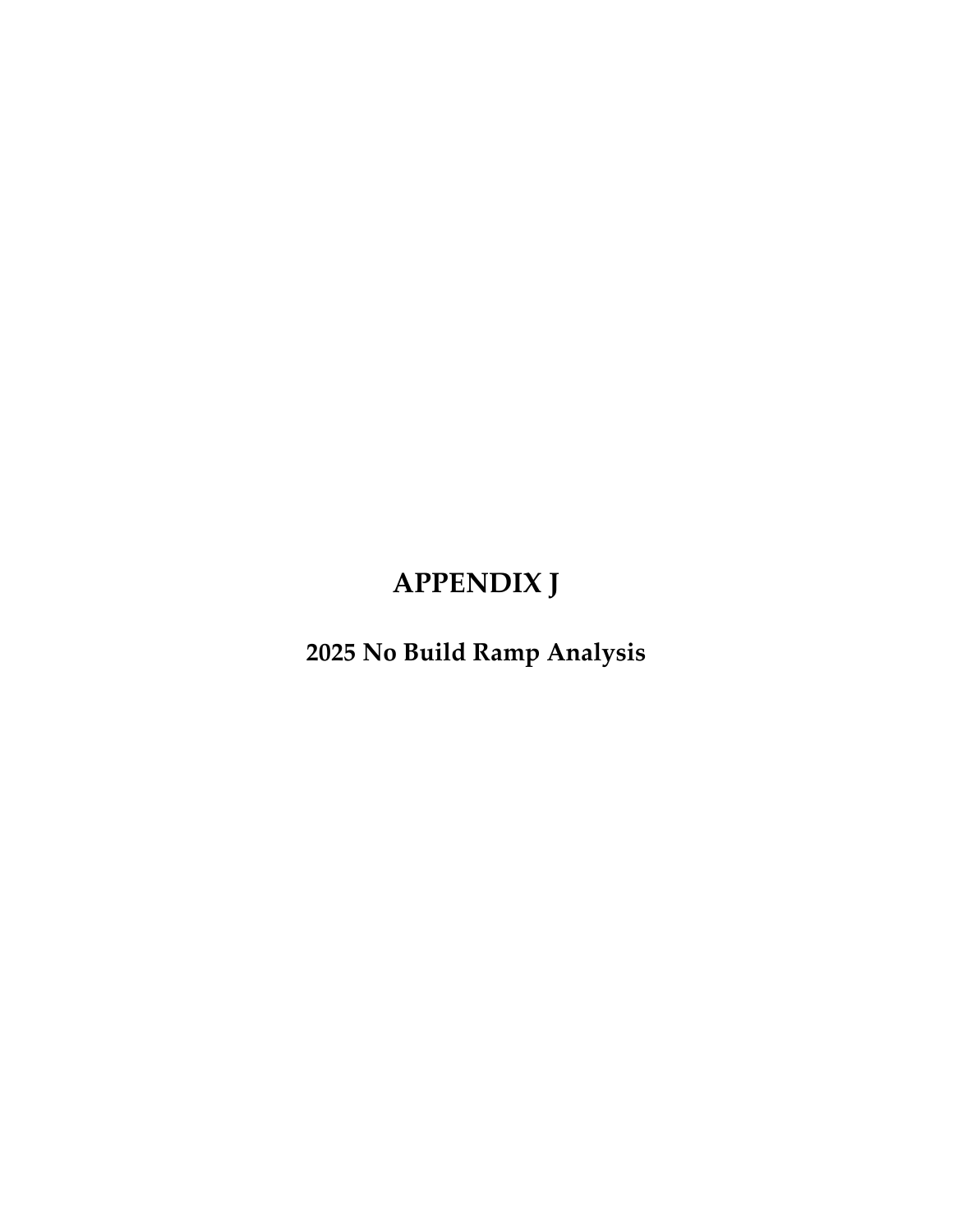|                                                                                  | RAMPS AND RAMP JUNCTIONS WORKSHEET<br><b>Site Information</b> |                         |  |                     |                |                                                     |                                               |               |                                                                          |                   |  |  |
|----------------------------------------------------------------------------------|---------------------------------------------------------------|-------------------------|--|---------------------|----------------|-----------------------------------------------------|-----------------------------------------------|---------------|--------------------------------------------------------------------------|-------------------|--|--|
| <b>General Information</b>                                                       |                                                               |                         |  |                     |                |                                                     |                                               |               |                                                                          |                   |  |  |
| Analyst                                                                          |                                                               | SSS                     |  |                     |                |                                                     | Freeway/Dir of Travel                         |               | Route 128 NB                                                             |                   |  |  |
| Agency or Company                                                                |                                                               | McMahon                 |  |                     |                | Junction                                            |                                               | Ave EB        | Rt 128 NB to Highland                                                    |                   |  |  |
| Date Performed                                                                   |                                                               | 8/8/07                  |  |                     |                | <b>Jurisdiction</b>                                 |                                               |               |                                                                          |                   |  |  |
| <b>Analysis Time Period</b>                                                      |                                                               | AM                      |  |                     |                | Analysis Year                                       |                                               |               | 2025 No Build                                                            |                   |  |  |
| Project Description Route 128 Add-a-Lane                                         |                                                               |                         |  |                     |                |                                                     |                                               |               |                                                                          |                   |  |  |
| Inputs                                                                           |                                                               | Terrain Level           |  |                     |                |                                                     |                                               |               |                                                                          |                   |  |  |
| Upstream Adj Ramp<br>$\sqrt{2}$ Yes                                              | <b>।</b> ⊙n                                                   |                         |  |                     |                |                                                     |                                               |               | Downstream Adj<br>Ramp                                                   |                   |  |  |
|                                                                                  |                                                               |                         |  |                     |                |                                                     |                                               |               | स्ति Yes                                                                 | <b>⊠ On</b>       |  |  |
| ি No                                                                             | <b>「</b> Off                                                  |                         |  |                     |                |                                                     |                                               |               | $\nabla$ No                                                              | $\Box$ Off        |  |  |
| ft<br>$L_{\text{up}}$ =                                                          |                                                               |                         |  |                     |                |                                                     |                                               |               | $L_{\text{down}}$ =                                                      | 885 ft            |  |  |
|                                                                                  |                                                               |                         |  | $S_{FF} = 55.0$ mph |                |                                                     | $S_{FR} = 35.0$ mph                           |               | ND =                                                                     | 550 veh/h         |  |  |
| Vu =                                                                             | veh/h                                                         |                         |  |                     |                | Sketch (show lanes, $L_A$ , $L_D$ , $V_R$ , $V_f$ ) |                                               |               |                                                                          |                   |  |  |
| <b>Conversion to pc/h Under Base Conditions</b>                                  |                                                               |                         |  |                     |                |                                                     |                                               |               |                                                                          |                   |  |  |
| (pc/h)                                                                           | $\vee$<br>(Veh/hr)                                            | <b>PHF</b>              |  | Terrain             | Truck          | %Rv                                                 | $f_{HV}$                                      | $f_{\sf p}$   | v=V/PHF<br>$\mathsf{f}_{\mathsf{H}\mathsf{V}}\, \mathsf{f}_{\mathsf{p}}$ |                   |  |  |
| Freeway                                                                          | 9300                                                          | 0.90                    |  | Level               | $\overline{2}$ | $\theta$                                            | 0.990                                         | 1.00          | 10437                                                                    |                   |  |  |
| Ramp                                                                             | 900                                                           | 0.90                    |  | Level               | $\overline{2}$ | $\theta$                                            | 0.990                                         | 1.00<br>1010  |                                                                          |                   |  |  |
| UpStream                                                                         |                                                               |                         |  |                     |                |                                                     |                                               |               |                                                                          |                   |  |  |
| DownStream                                                                       | 550                                                           | 0.90                    |  | Level               | $\overline{2}$ | $\overline{0}$                                      | 0.990                                         | 1.00          | 617                                                                      |                   |  |  |
|                                                                                  |                                                               | Merge Areas             |  |                     |                |                                                     |                                               | Diverge Areas |                                                                          |                   |  |  |
| Estimation of $v_{12}$                                                           |                                                               |                         |  |                     |                | Estimation of $v_{12}$                              |                                               |               |                                                                          |                   |  |  |
|                                                                                  |                                                               | $V_{12} = V_F (P_{FM})$ |  |                     |                | $V_{12} = V_R + (V_F - V_R)P_{FD}$                  |                                               |               |                                                                          |                   |  |  |
| $L_{EQ}$ = (Equation 25-2 or 25-3)                                               |                                                               |                         |  |                     |                |                                                     | $L_{EQ}$ = (Equation 25-8 or 25-9)            |               |                                                                          |                   |  |  |
| P <sub>FM</sub> = using Equation                                                 |                                                               |                         |  |                     |                | $P_{FD} = 0.436$ using Equation 8                   |                                               |               |                                                                          |                   |  |  |
| $V_{12}$ = pc/h                                                                  |                                                               |                         |  |                     |                | $V_{12}$ = 5120 pc/h                                |                                               |               |                                                                          |                   |  |  |
| <b>Capacity Checks</b>                                                           |                                                               |                         |  |                     |                |                                                     | <b>Capacity Checks</b>                        |               |                                                                          |                   |  |  |
|                                                                                  | Actual                                                        | Maximum                 |  | LOS <sub>F?</sub>   |                |                                                     | $ $ Actual                                    |               | Maximum                                                                  | LOS <sub>F?</sub> |  |  |
|                                                                                  |                                                               |                         |  |                     |                |                                                     |                                               |               |                                                                          |                   |  |  |
|                                                                                  |                                                               |                         |  | $V_{FI} = V_F$      | 10437          |                                                     | 9000                                          | Yes           |                                                                          |                   |  |  |
| $V_{FO}$                                                                         |                                                               | See Exhibit 25-<br>7    |  |                     |                | $V_{12}$                                            | 5120                                          |               | 4400:All                                                                 | Yes               |  |  |
| $V_{R12}$                                                                        |                                                               | 4600:All                |  |                     |                | $V_{FO} = V_F -$<br>$V_R$                           | 9427                                          |               | 9000                                                                     | Yes               |  |  |
|                                                                                  |                                                               |                         |  |                     |                | $V_R$                                               | 1010                                          |               | 2000                                                                     | No                |  |  |
| Level of Service Determination (if not F)                                        |                                                               |                         |  |                     |                |                                                     |                                               |               | Level of Service Determination (if not F)                                |                   |  |  |
| $D_R$ = 5.475 + 0.00734 v $_R$ + 0.0078 V <sub>12</sub> - 0.00627 L <sub>A</sub> |                                                               |                         |  |                     |                |                                                     |                                               |               | $D_R$ = 4.252 + 0.0086 V <sub>12</sub> - 0.009 L <sub>D</sub>            |                   |  |  |
| $ D_R =$                                                                         | (pc/mi / ln)                                                  |                         |  |                     |                |                                                     |                                               |               |                                                                          |                   |  |  |
| $LOS =$                                                                          | (Exhibit 25-4)                                                |                         |  |                     |                | $P_R =$<br>LOS=                                     | 48.3 (pc/ mi /ln)                             |               |                                                                          |                   |  |  |
| <b>Speed Estimation</b>                                                          |                                                               |                         |  |                     |                |                                                     | $F$ (Exhibit 25-4)<br><b>Speed Estimation</b> |               |                                                                          |                   |  |  |
| $M_S =$                                                                          | (Exibit 25-19)                                                |                         |  |                     |                | $D_{s} =$                                           | 0.519 (Exhibit 25-19)                         |               |                                                                          |                   |  |  |
|                                                                                  | mph (Exhibit 25-19)                                           |                         |  |                     |                | $S_R =$                                             | 48.3 mph (Exhibit 25-19)                      |               |                                                                          |                   |  |  |
| $ S_R =$<br>$\vert S_0 =$                                                        | mph (Exhibit 25-19)                                           |                         |  |                     |                | $S_0 =$                                             | 53.9 mph (Exhibit 25-19)                      |               |                                                                          |                   |  |  |

 $HCS2000^{\text{TM}}$ 

ŧ

Copyright © 2000 University of Florida, All Rights Reserved

 $\bar{z}$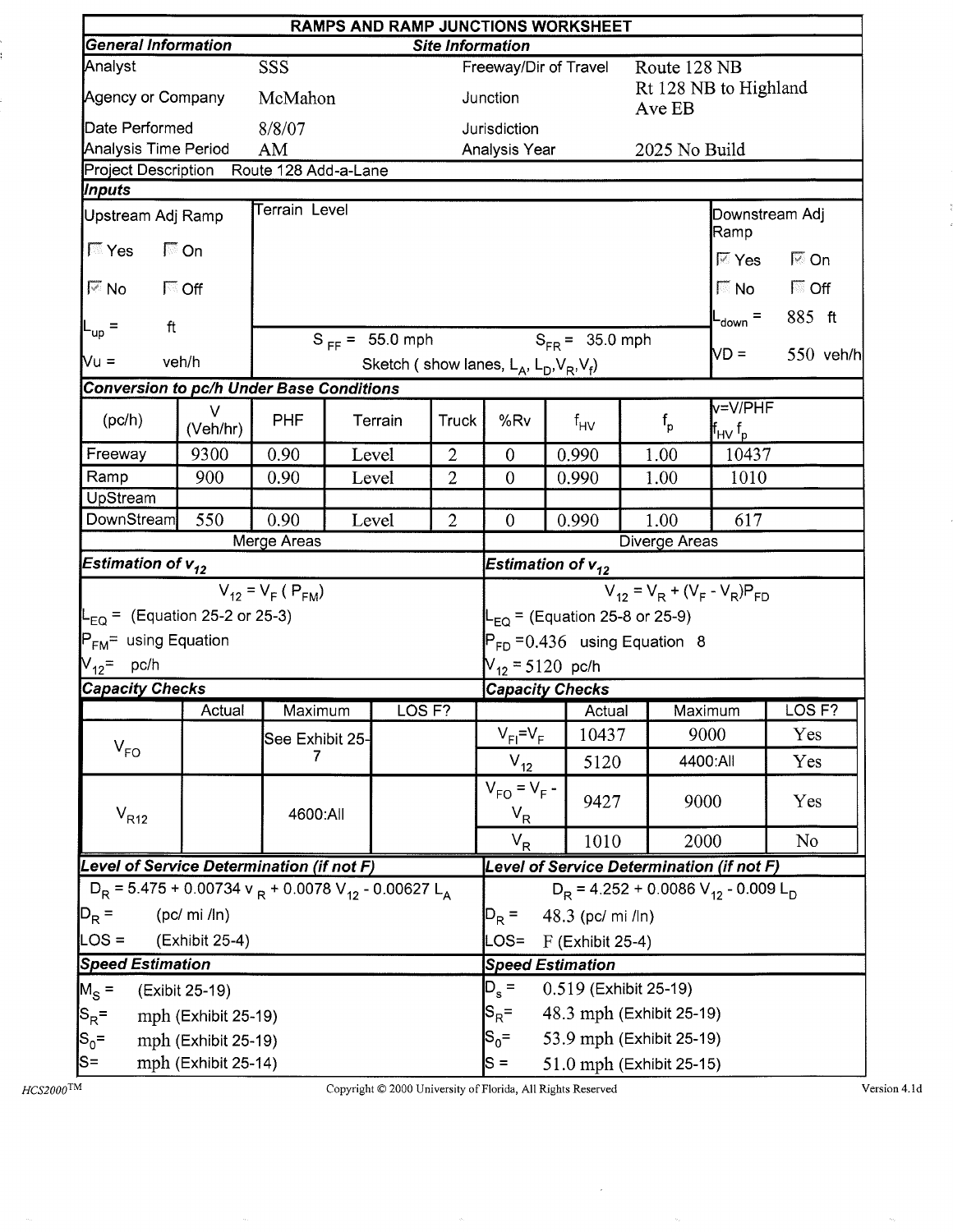|                                                 |                                                                                  |                            |                     |                            |                                | RAMPS AND RAMP JUNCTIONS WORKSHEET                  |  |                     |                       |                                                               |                             |
|-------------------------------------------------|----------------------------------------------------------------------------------|----------------------------|---------------------|----------------------------|--------------------------------|-----------------------------------------------------|--|---------------------|-----------------------|---------------------------------------------------------------|-----------------------------|
|                                                 | General Information                                                              |                            |                     |                            |                                | <b>Site Information</b>                             |  |                     |                       |                                                               |                             |
| Analyst2<br>Agency or Company<br>Date Performed |                                                                                  | SSS<br>McMahon<br>11/27/07 |                     |                            |                                | Freeway/Dir of Travel<br>Junction<br>Jurisdiction   |  |                     |                       | Route 128 NB<br>Highland Ave EB to Route 128 N                |                             |
| Analysis Time Period                            | Project Description Route 128 Add-a-Lane                                         | AM                         |                     |                            |                                | Analysis Year                                       |  |                     |                       | 2025 No Build                                                 |                             |
| Inputs                                          |                                                                                  |                            |                     |                            |                                |                                                     |  |                     |                       |                                                               |                             |
|                                                 |                                                                                  | Terrain Level              |                     |                            |                                |                                                     |  |                     |                       |                                                               |                             |
| Upstream Adj Ramp                               |                                                                                  |                            |                     |                            |                                |                                                     |  |                     |                       |                                                               | Downstream Adj Ramp         |
| $\sqrt{2}$ Yes                                  | $\Box$ On                                                                        |                            |                     |                            |                                |                                                     |  |                     |                       | l⊠ Yes                                                        | $\sqrt{2}$ On               |
| $\overline{\mathbb{N}}$ No                      | $\Box$ Off                                                                       |                            |                     |                            |                                |                                                     |  |                     |                       | $\blacksquare$ No                                             | $\overline{\mathbb{M}}$ Off |
| -up                                             | $\pmb{\mathsf{ft}}$                                                              |                            |                     |                            |                                |                                                     |  |                     |                       | $_{\text{down}}$ =                                            | 560 ft                      |
| Vυ =                                            | veh/h                                                                            |                            | $S_{FF} = 55.0$ mph |                            |                                |                                                     |  | $S_{FR} = 35.0$ mph |                       | Nd =                                                          | 150 veh/h                   |
|                                                 |                                                                                  |                            |                     |                            |                                | Sketch (show lanes, $L_A$ , $L_D$ , $V_R$ , $V_f$ ) |  |                     |                       |                                                               |                             |
|                                                 | <b>Conversion to pc/h Under Base Conditions</b>                                  |                            |                     |                            |                                |                                                     |  |                     |                       |                                                               |                             |
| (pc/h)                                          | v<br>(Veh/hr)                                                                    | PHF                        |                     | Terrain                    | Truck                          | %Rv                                                 |  | $f_{\text{HV}}$     | $f_{\rm p}$           | $V = V / PHF fHV fp$                                          |                             |
| Freeway                                         | 8400                                                                             | 0.90                       | Level               |                            | $\overline{2}$                 | $\mathbf 0$                                         |  | 0.990               | 1.00                  | 9427                                                          |                             |
| Ramp                                            | 550                                                                              | 0.90                       | Level               |                            | $\overline{2}$                 | 0                                                   |  | 0.990               | 1.00                  | 617                                                           |                             |
| UpStream                                        |                                                                                  |                            |                     |                            |                                |                                                     |  |                     |                       |                                                               |                             |
| DownStream                                      | 150                                                                              | 0.90<br>Merge Areas        | Level               |                            | $\overline{2}$                 | 0                                                   |  | 0.990               | 1.00<br>Diverge Areas | 168                                                           |                             |
|                                                 | Estimation of $\bm{{\mathsf{v}}}_{\bm{12}}$                                      |                            |                     |                            |                                | Estimation of $v_{12}$                              |  |                     |                       |                                                               |                             |
|                                                 |                                                                                  | $V_{12} = V_F (P_{FM})$    |                     |                            |                                |                                                     |  |                     |                       | $V_{12} = V_R + (V_F - V_R)P_{FD}$                            |                             |
|                                                 | $L_{EQ}$ = (Equation 25-2 or 25-3)                                               |                            |                     |                            |                                | $L_{EQ}$ = (Equation 25-8 or 25-9)                  |  |                     |                       |                                                               |                             |
|                                                 | $P_{FM}$ = 0.141 using Equation 4                                                |                            |                     |                            |                                | $P_{FD}$ =                                          |  |                     |                       |                                                               |                             |
| $V_{12}$ = 1326 pc/h                            |                                                                                  |                            |                     |                            |                                | using Equation<br>$V_{12} = pc/h$                   |  |                     |                       |                                                               |                             |
| <b>Capacity Checks</b>                          |                                                                                  |                            |                     |                            |                                | <b>Capacity Checks</b>                              |  |                     |                       |                                                               |                             |
|                                                 |                                                                                  |                            |                     | LOS <sub>F?</sub>          |                                |                                                     |  |                     |                       |                                                               | LOS <sub>F?</sub>           |
|                                                 | Actual                                                                           |                            | Maximum             |                            |                                |                                                     |  | Actual              |                       | Maximum                                                       |                             |
| $V_{FO}$                                        | 10044                                                                            |                            | See Exhibit 25-7    | Yes                        |                                | $V_{FI} = V_F$                                      |  |                     |                       | See Exhibit 25-14                                             |                             |
|                                                 |                                                                                  |                            |                     |                            |                                | $V_{12}$<br>$V_{FO} = V_F -$                        |  |                     |                       | 4400:All                                                      |                             |
| $V_{R12}$                                       | 1943                                                                             |                            | 4600:All            | No                         |                                | $V_R$                                               |  |                     |                       | See Exhibit 25-14                                             |                             |
|                                                 |                                                                                  |                            |                     |                            |                                | $V_R$                                               |  |                     |                       | See Exhibit 25-3                                              |                             |
|                                                 | Level of Service Determination (if not F)                                        |                            |                     |                            |                                |                                                     |  |                     |                       | Level of Service Determination (if not F)                     |                             |
|                                                 | $D_R$ = 5.475 + 0.00734 v $_R$ + 0.0078 V <sub>12</sub> - 0.00627 L <sub>A</sub> |                            |                     |                            |                                |                                                     |  |                     |                       | $D_R$ = 4.252 + 0.0086 V <sub>12</sub> - 0.009 L <sub>D</sub> |                             |
| $D_R =$                                         | 20.3 (pc/ m/ln)                                                                  |                            |                     |                            |                                |                                                     |  | (pc/m/ln)           |                       |                                                               |                             |
| $LOS =$                                         | F (Exhibit 25-4)                                                                 |                            |                     |                            |                                | LOS=                                                |  | (Exhibit 25-4)      |                       |                                                               |                             |
|                                                 | <b>Speed Estimation</b>                                                          |                            |                     |                            |                                | <b>Speed Estimation</b>                             |  |                     |                       |                                                               |                             |
| $M_S =$                                         | 0.348 (Exibit 25-19)                                                             |                            |                     | $D_s =$<br>(Exhibit 25-19) |                                |                                                     |  |                     |                       |                                                               |                             |
| $S_R =$                                         | 50.5 mph (Exhibit 25-19)                                                         |                            |                     |                            |                                | $ S_R =$<br>mph (Exhibit 25-19)                     |  |                     |                       |                                                               |                             |
| $S_0 =$                                         | 38.0 mph (Exhibit 25-19)                                                         |                            |                     |                            | $S_0 =$<br>mph (Exhibit 25-19) |                                                     |  |                     |                       |                                                               |                             |
| ¦S=                                             | 39.9 mph (Exhibit 25-14)                                                         |                            |                     |                            |                                | $s =$<br>mph (Exhibit 25-15)                        |  |                     |                       |                                                               |                             |

 $H\!C\!S\!2000^{\mathrm{TM}}$ 

Copyright © 2000 University of Florida, All Rights Reserved

Version 4.1d

Å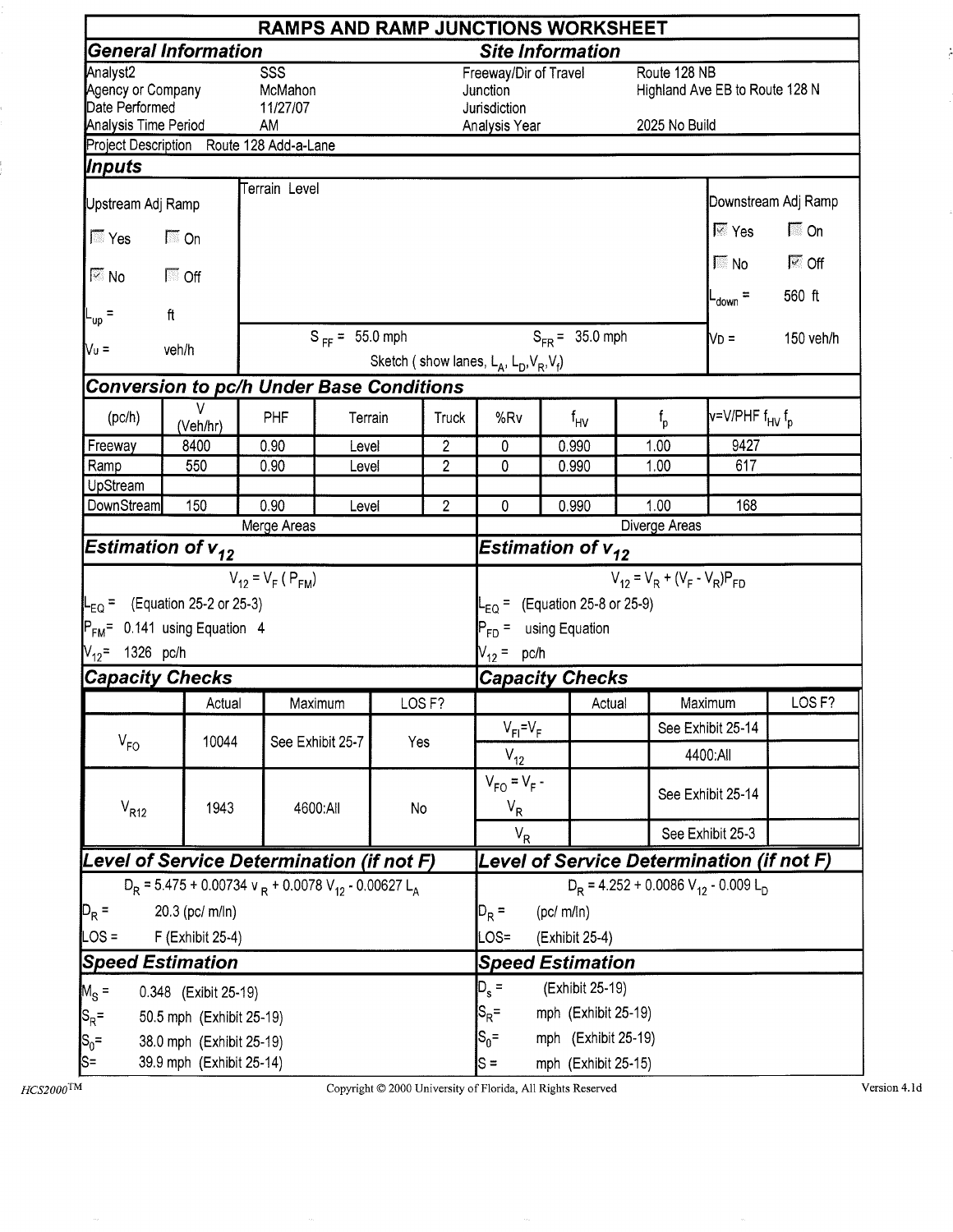|                                                                                  | RAMPS AND RAMP JUNCTIONS WORKSHEET<br><b>Site Information</b> |                         |  |                     |                |                                                                                 |                         |               |                                                               |                |  |  |
|----------------------------------------------------------------------------------|---------------------------------------------------------------|-------------------------|--|---------------------|----------------|---------------------------------------------------------------------------------|-------------------------|---------------|---------------------------------------------------------------|----------------|--|--|
| <b>General Information</b>                                                       |                                                               |                         |  |                     |                |                                                                                 |                         |               |                                                               |                |  |  |
| Analyst                                                                          |                                                               | <b>SSS</b>              |  |                     |                |                                                                                 | Freeway/Dir of Travel   | Route 128 NB  |                                                               |                |  |  |
| Agency or Company                                                                |                                                               | McMahon                 |  |                     |                | Junction                                                                        |                         | Ave WB        | Rt 128 NB to Highland                                         |                |  |  |
| Date Performed                                                                   |                                                               | 11/27/07                |  |                     |                | Jurisdiction                                                                    |                         |               |                                                               |                |  |  |
| Analysis Time Period                                                             |                                                               | AM                      |  |                     |                | Analysis Year                                                                   |                         |               | 2025 No Build                                                 |                |  |  |
| Project Description Route 128 Add-a-Lane                                         |                                                               |                         |  |                     |                |                                                                                 |                         |               |                                                               |                |  |  |
| Inputs                                                                           |                                                               | <b>Terrain Level</b>    |  |                     |                |                                                                                 |                         |               |                                                               | Downstream Adj |  |  |
| Upstream Adj Ramp<br>⊠ Yes                                                       | ।⊠ On                                                         |                         |  |                     |                |                                                                                 |                         |               | Ramp                                                          |                |  |  |
|                                                                                  |                                                               |                         |  |                     |                |                                                                                 |                         |               | $\overline{\mathbb{N}}$ Yes                                   | $\Box$ On      |  |  |
| $\overline{\mathbb{N}}$ No                                                       | ि Off                                                         |                         |  |                     |                |                                                                                 |                         |               | $\boxtimes$ No                                                | $\Box$ Off     |  |  |
| $L_{up}$ =                                                                       | $560$ ft                                                      |                         |  |                     |                |                                                                                 |                         |               | L <sub>down</sub> =                                           | ft             |  |  |
| Vu =                                                                             |                                                               |                         |  | $S_{FF} = 55.0$ mph |                |                                                                                 | $S_{FR} = 35.0$ mph     |               | VD =                                                          | veh/h          |  |  |
|                                                                                  | 550 veh/h                                                     |                         |  |                     |                | Sketch (show lanes, $L_A$ , $L_D$ , $V_R$ , $V_f$ )                             |                         |               |                                                               |                |  |  |
| <b>Conversion to pc/h Under Base Conditions</b>                                  |                                                               |                         |  |                     |                |                                                                                 |                         |               | v=V/PHF                                                       |                |  |  |
| (pc/h)                                                                           | $\vee$<br>(Veh/hr)                                            | <b>PHF</b>              |  | Terrain             | <b>Truck</b>   | %Rv                                                                             | $f_{\mathsf{HV}}$       | $f_{\sf p}$   | lf <sub>HV</sub> f <sub>p</sub>                               |                |  |  |
| Freeway                                                                          | 8950                                                          | 0.90                    |  | Level               | $\overline{2}$ | $\theta$                                                                        | 0.990                   | 1.00          | 10044                                                         |                |  |  |
| Ramp                                                                             | 150                                                           | 0.90                    |  | Level               | $\overline{2}$ | $\overline{0}$                                                                  | 0.990                   | 1.00          | 168                                                           |                |  |  |
| UpStream                                                                         | 550                                                           | 0.90                    |  | Level               | $\overline{2}$ | $\overline{0}$                                                                  | 0.990                   | 617           |                                                               |                |  |  |
| DownStream                                                                       |                                                               |                         |  |                     |                |                                                                                 |                         |               |                                                               |                |  |  |
|                                                                                  |                                                               | Merge Areas             |  |                     |                |                                                                                 |                         | Diverge Areas |                                                               |                |  |  |
| Estimation of $v_{12}$                                                           |                                                               |                         |  |                     |                | Estimation of $v_{12}$                                                          |                         |               |                                                               |                |  |  |
|                                                                                  |                                                               | $V_{12} = V_F (P_{FM})$ |  |                     |                | $V_{12} = V_R + (V_F - V_R)P_{FD}$<br>$L_{\text{EQ}}$ = (Equation 25-8 or 25-9) |                         |               |                                                               |                |  |  |
| $L_{EQ}$ = (Equation 25-2 or 25-3)                                               |                                                               |                         |  |                     |                |                                                                                 |                         |               |                                                               |                |  |  |
| P <sub>FM</sub> = using Equation                                                 |                                                               |                         |  |                     |                | $P_{FD} = 0.436$ using Equation 8                                               |                         |               |                                                               |                |  |  |
| V <sub>12</sub> = pc/h                                                           |                                                               |                         |  |                     |                | $V_{12} = 4474$ pc/h                                                            |                         |               |                                                               |                |  |  |
| <b>Capacity Checks</b>                                                           |                                                               |                         |  |                     |                |                                                                                 | <b>Capacity Checks</b>  |               |                                                               |                |  |  |
|                                                                                  | Actual                                                        | Maximum                 |  | LOGF?               |                |                                                                                 | $\top$ Actual           |               | Maximum                                                       | LOS F?         |  |  |
| $V_{FO}$                                                                         |                                                               | See Exhibit 25-         |  |                     |                | $V_{FI} = V_F$                                                                  | 10044                   |               | 9000                                                          | Yes            |  |  |
|                                                                                  |                                                               | 7                       |  |                     |                | $V_{12}$                                                                        | 4474                    |               | 4400:All                                                      | Yes            |  |  |
| $\rm V_{R12}$                                                                    |                                                               | 4600:All                |  |                     |                | $V_{FO} = V_F -$<br>$V_R$                                                       | 9876                    |               | 9000                                                          | Yes            |  |  |
|                                                                                  |                                                               |                         |  |                     |                | $V_{\rm R}$                                                                     | 168                     |               | 2000                                                          | N <sub>o</sub> |  |  |
| Level of Service Determination (if not F)                                        |                                                               |                         |  |                     |                |                                                                                 |                         |               | Level of Service Determination (if not F)                     |                |  |  |
| $D_R$ = 5.475 + 0.00734 v $_R$ + 0.0078 V <sub>12</sub> - 0.00627 L <sub>A</sub> |                                                               |                         |  |                     |                |                                                                                 |                         |               | $D_R$ = 4.252 + 0.0086 V <sub>12</sub> - 0.009 L <sub>D</sub> |                |  |  |
| $D_R =$                                                                          | (pc/mi /ln)                                                   |                         |  |                     |                | $D_R =$                                                                         | 42.7 (pc/ mi /ln)       |               |                                                               |                |  |  |
| $LOS =$                                                                          | (Exhibit 25-4)                                                |                         |  |                     |                | LOS=                                                                            | F (Exhibit 25-4)        |               |                                                               |                |  |  |
| <b>Speed Estimation</b>                                                          |                                                               |                         |  |                     |                |                                                                                 | <b>Speed Estimation</b> |               |                                                               |                |  |  |
| $M_S =$                                                                          | (Exibit 25-19)                                                |                         |  |                     |                | $D_s =$<br>0.443 (Exhibit 25-19)                                                |                         |               |                                                               |                |  |  |
| $S_R =$                                                                          | mph (Exhibit 25-19)                                           |                         |  |                     |                | 49.2 mph (Exhibit 25-19)<br>$S_{\mathsf{R}}^{\vphantom{1}}$ =                   |                         |               |                                                               |                |  |  |
| $ S_0=$                                                                          | mph (Exhibit 25-19)                                           |                         |  |                     |                | $S_0 =$<br>53.4 mph (Exhibit 25-19)                                             |                         |               |                                                               |                |  |  |
| S=                                                                               | mph (Exhibit 25-14)                                           |                         |  |                     |                | 51.4 mph (Exhibit 25-15)<br>$S =$                                               |                         |               |                                                               |                |  |  |
|                                                                                  |                                                               |                         |  |                     |                |                                                                                 |                         |               |                                                               |                |  |  |

Copyright © 2000 University of Florida, All Rights Reserved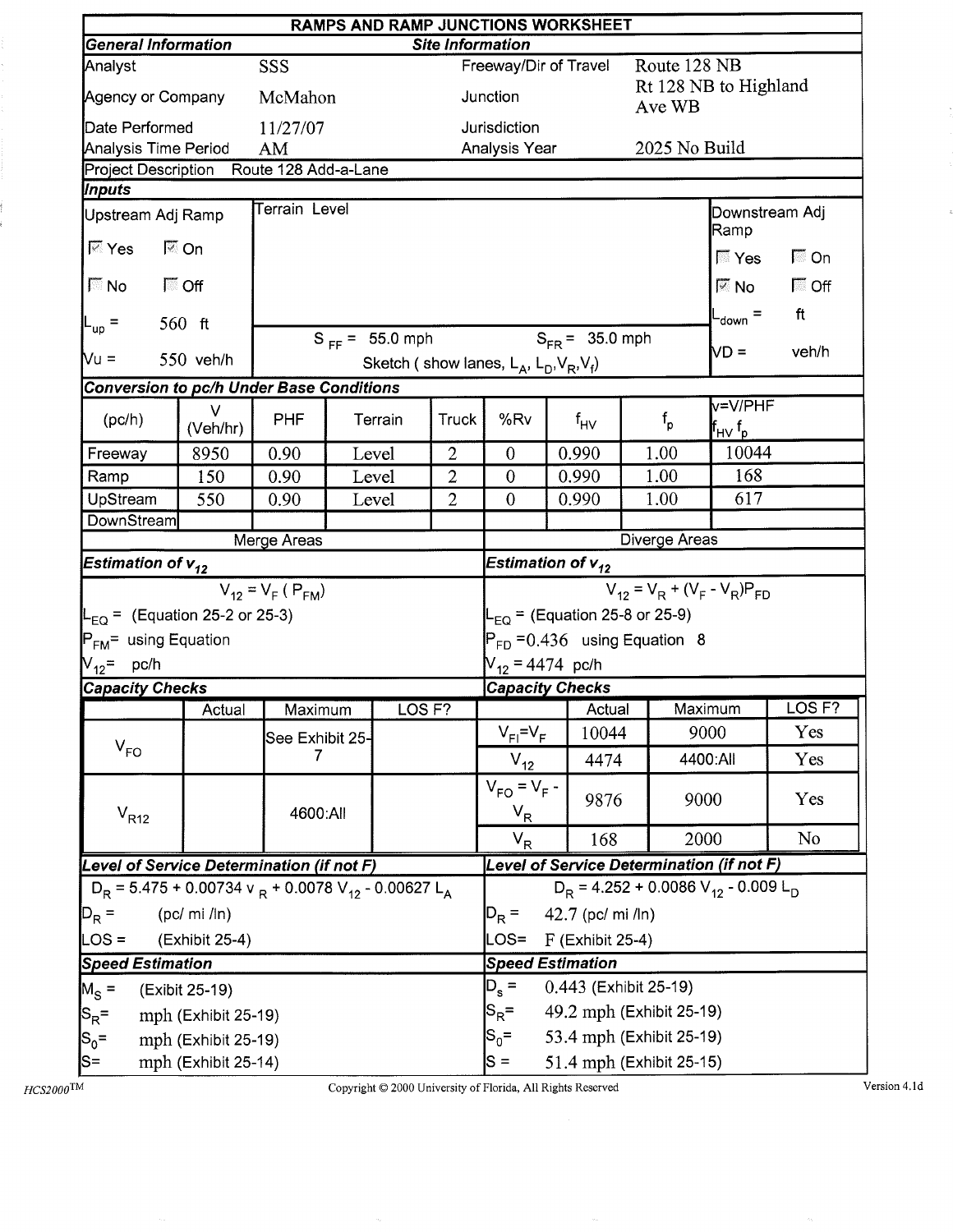|                                                                         |                                                                                  |                                  |                     |     |                            |                                                                    |  | RAMPS AND RAMP JUNCTIONS WORKSHEET |                                    |                                                                      |                             |  |  |
|-------------------------------------------------------------------------|----------------------------------------------------------------------------------|----------------------------------|---------------------|-----|----------------------------|--------------------------------------------------------------------|--|------------------------------------|------------------------------------|----------------------------------------------------------------------|-----------------------------|--|--|
|                                                                         | <b>General Information</b>                                                       |                                  |                     |     |                            | <b>Site Information</b>                                            |  |                                    |                                    |                                                                      |                             |  |  |
| Analyst2<br>Agency or Company<br>Date Performed<br>Analysis Time Period |                                                                                  | SSS<br>McMahon<br>11/27/07<br>AM |                     |     |                            | Freeway/Dir of Travel<br>Junction<br>Jurisdiction<br>Analysis Year |  |                                    | Route 128 NB<br>2025 No Build      | Highland Ave WB to Rt 128 NB                                         |                             |  |  |
|                                                                         | Project Description Route 128 Add-a-Lane                                         |                                  |                     |     |                            |                                                                    |  |                                    |                                    |                                                                      |                             |  |  |
| Inputs                                                                  |                                                                                  |                                  |                     |     |                            |                                                                    |  |                                    |                                    |                                                                      |                             |  |  |
| Upstream Adj Ramp                                                       |                                                                                  | Terrain Level                    |                     |     |                            |                                                                    |  |                                    |                                    |                                                                      | Downstream Adj Ramp         |  |  |
| $\overline{\mathbb{M}}$ Yes                                             | $\Box$ On                                                                        |                                  |                     |     |                            |                                                                    |  |                                    |                                    | $\sqrt{2}$ Yes<br>$\overline{\mathbb{F}}$ No $\overline{\mathbb{F}}$ | $\Box$ On<br>$\sqrt{2}$ Off |  |  |
| $\sqrt{N}$ No                                                           | $\overline{\bowtie}$ Off                                                         |                                  |                     |     |                            |                                                                    |  |                                    |                                    | $-$ <sub>down</sub> =                                                | ft                          |  |  |
| L <sub>up</sub> =                                                       | 610 ft                                                                           |                                  |                     |     |                            |                                                                    |  |                                    |                                    |                                                                      |                             |  |  |
| Vu =                                                                    | 150 veh/h                                                                        |                                  | $S_{FF} = 55.0$ mph |     |                            | Sketch (show lanes, $L_A$ , $L_D$ , $V_R$ , $V_f$ )                |  | $S_{FR} = 35.0$ mph                |                                    | No =                                                                 | veh/h                       |  |  |
|                                                                         | <b>Conversion to pc/h Under Base Conditions</b>                                  |                                  |                     |     |                            |                                                                    |  |                                    |                                    |                                                                      |                             |  |  |
| (pc/h)                                                                  | v<br>(Veh/hr)                                                                    | PHF                              | Terrain             |     | Truck                      | %Rv                                                                |  | f <sub>HV</sub>                    | $f_{\rm p}$                        | v=V/PHF f <sub>HV</sub> f <sub>p</sub>                               |                             |  |  |
| Freeway                                                                 | 8800                                                                             | 0.90                             | Level               |     | $\overline{2}$             | 0                                                                  |  | 0.990                              | 1.00                               | 9876                                                                 |                             |  |  |
| Ramp                                                                    | 450                                                                              | 0.90                             | Level               |     | $\overline{c}$             | 0                                                                  |  | 0.990                              | 1.00                               | 505                                                                  |                             |  |  |
| UpStream                                                                | 150                                                                              | 0.90                             | Level               |     | $\overline{2}$             | 0                                                                  |  | 0.990                              | 1.00                               | 168                                                                  |                             |  |  |
| <b>DownStream</b>                                                       |                                                                                  | Merge Areas                      |                     |     |                            |                                                                    |  |                                    |                                    | Diverge Areas                                                        |                             |  |  |
| Estimation of $v_{12}$                                                  |                                                                                  |                                  |                     |     |                            | Estimation of $v_{12}$                                             |  |                                    |                                    |                                                                      |                             |  |  |
|                                                                         |                                                                                  | $V_{12} = V_F (P_{FM})$          |                     |     |                            |                                                                    |  |                                    | $V_{12} = V_R + (V_F - V_R)P_{FD}$ |                                                                      |                             |  |  |
|                                                                         | $L_{EQ}$ = (Equation 25-2 or 25-3)                                               |                                  |                     |     |                            |                                                                    |  | $-EQ$ = (Equation 25-8 or 25-9)    |                                    |                                                                      |                             |  |  |
|                                                                         | P <sub>FM</sub> = 0.155 using Equation 4                                         |                                  |                     |     |                            |                                                                    |  |                                    |                                    |                                                                      |                             |  |  |
| V <sub>12</sub> = 1528 pc/h                                             |                                                                                  |                                  |                     |     |                            | P <sub>FD</sub> = using Equation<br>$V_{12} = pc/h$                |  |                                    |                                    |                                                                      |                             |  |  |
| <b>Capacity Checks</b>                                                  |                                                                                  |                                  |                     |     |                            | <b>Capacity Checks</b>                                             |  |                                    |                                    |                                                                      |                             |  |  |
|                                                                         | Actual                                                                           |                                  | Maximum             |     | LOS <sub>F?</sub>          |                                                                    |  | Actual                             |                                    | Maximum                                                              | LOS <sub>F?</sub>           |  |  |
|                                                                         |                                                                                  |                                  |                     |     |                            |                                                                    |  |                                    |                                    | See Exhibit 25-14                                                    |                             |  |  |
| $V_{FO}$                                                                | 10381                                                                            |                                  | See Exhibit 25-7    | Yes |                            | $V_{FI} = V_F$                                                     |  |                                    |                                    |                                                                      |                             |  |  |
|                                                                         |                                                                                  |                                  |                     |     |                            | $V_{12}$<br>$V_{FO} = V_F -$                                       |  |                                    |                                    | 4400:All                                                             |                             |  |  |
| $V_{R12}$                                                               | 2033                                                                             |                                  | 4600:All            | No  |                            | $V_R$                                                              |  |                                    |                                    | See Exhibit 25-14                                                    |                             |  |  |
|                                                                         |                                                                                  |                                  |                     |     |                            | $V_R$                                                              |  |                                    |                                    | See Exhibit 25-3                                                     |                             |  |  |
|                                                                         | Level of Service Determination (if not F)                                        |                                  |                     |     |                            |                                                                    |  |                                    |                                    | Level of Service Determination (if not F)                            |                             |  |  |
|                                                                         | $D_R$ = 5.475 + 0.00734 v $_R$ + 0.0078 V <sub>12</sub> - 0.00627 L <sub>A</sub> |                                  |                     |     |                            |                                                                    |  |                                    |                                    | $D_R = 4.252 + 0.0086 V_{12} - 0.009 L_D$                            |                             |  |  |
| $ D_R =$                                                                | 21.1 (pc/ m/ln)                                                                  |                                  |                     |     |                            |                                                                    |  | (pc/m/ln)                          |                                    |                                                                      |                             |  |  |
| LOS =                                                                   | F (Exhibit 25-4)                                                                 |                                  |                     |     |                            | $OS=$                                                              |  | (Exhibit 25-4)                     |                                    |                                                                      |                             |  |  |
| <b>Speed Estimation</b>                                                 |                                                                                  |                                  |                     |     |                            |                                                                    |  | <b>Speed Estimation</b>            |                                    |                                                                      |                             |  |  |
| $M_S =$                                                                 | 0.351 (Exibit 25-19)                                                             |                                  |                     |     | $D_s =$<br>(Exhibit 25-19) |                                                                    |  |                                    |                                    |                                                                      |                             |  |  |
| $S_{\mathsf{R}}$ =                                                      | 50.4 mph (Exhibit 25-19)                                                         |                                  |                     |     |                            | $S_R =$<br>mph (Exhibit 25-19)                                     |  |                                    |                                    |                                                                      |                             |  |  |
| $S_0 =$                                                                 | 37.2 mph (Exhibit 25-19)                                                         |                                  |                     |     |                            | $S_0 =$<br>mph (Exhibit 25-19)                                     |  |                                    |                                    |                                                                      |                             |  |  |
| ls=                                                                     | 39.2 mph (Exhibit 25-14)                                                         |                                  |                     |     |                            | $S =$                                                              |  | mph (Exhibit 25-15)                |                                    |                                                                      |                             |  |  |

í

í

Copyright  $@$  2000 University of Florida, All Rights Reserved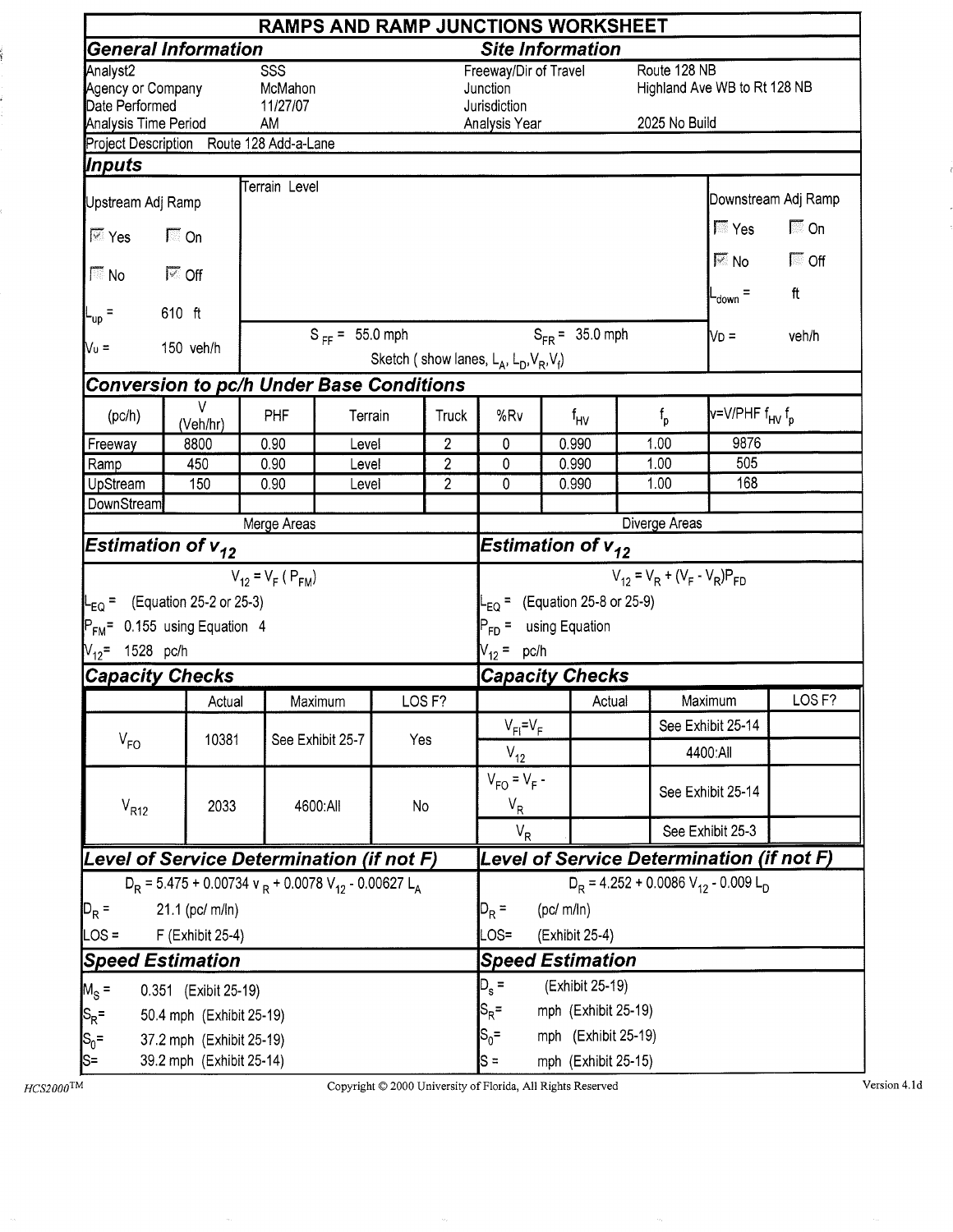|                                                                                  |                     |                         |                     |                         |                                                     | <b>RAMPS AND RAMP JUNCTIONS WORKSHEET</b> |               |                                           |                   |  |  |
|----------------------------------------------------------------------------------|---------------------|-------------------------|---------------------|-------------------------|-----------------------------------------------------|-------------------------------------------|---------------|-------------------------------------------|-------------------|--|--|
| <b>General Information</b>                                                       |                     |                         |                     | <b>Site Information</b> |                                                     |                                           |               |                                           |                   |  |  |
| Analyst<br>Agency or Company                                                     |                     | <b>SSS</b><br>McMahon   |                     |                         | Junction                                            | Freeway/Dir of Travel                     | Route 128 SB  | Rt 128 SB to Highland                     |                   |  |  |
| Date Performed                                                                   |                     | 11/27/07                |                     |                         | Jurisdiction                                        |                                           | Ave EB        |                                           |                   |  |  |
| <b>Analysis Time Period</b>                                                      |                     | AM                      |                     |                         | Analysis Year                                       |                                           |               | 2025 No Build                             |                   |  |  |
| Project Description Route 128 Add-a-Lane                                         |                     |                         |                     |                         |                                                     |                                           |               |                                           |                   |  |  |
| Inputs                                                                           |                     |                         |                     |                         |                                                     |                                           |               |                                           |                   |  |  |
| Upstream Adj Ramp                                                                |                     | Terrain Level           |                     |                         |                                                     |                                           |               | Ramp                                      | Downstream Adj    |  |  |
| l <sup>t</sup> Yes                                                               | l <sup>⊠</sup> On   |                         |                     |                         |                                                     |                                           |               | $\sqrt{2}$ Yes                            | $\Box$ On         |  |  |
| $\nabla$ No<br><b>INDER</b> Off                                                  |                     |                         |                     |                         |                                                     |                                           |               | l <sup>⊠</sup> No                         | $\Box$ Off        |  |  |
| $L_{\text{up}}$ =                                                                | 730 ft              |                         |                     |                         |                                                     |                                           |               | $_{\text{down}}$ =                        | ft                |  |  |
| Nu =                                                                             | 400 veh/h           |                         | $S_{FF} = 55.0$ mph |                         | Sketch (show lanes, $L_A$ , $L_D$ , $V_R$ , $V_f$ ) | $S_{FR} = 35.0$ mph                       |               | ND =                                      | veh/h             |  |  |
| <b>Conversion to pc/h Under Base Conditions</b>                                  |                     |                         |                     |                         |                                                     |                                           |               |                                           |                   |  |  |
| (pc/h)                                                                           | $\vee$<br>(Veh/hr)  | <b>PHF</b>              | Terrain             | <b>Truck</b>            | %Rv                                                 | $f_{HV}$                                  | $f_{\sf p}$   | v=V/PHF<br>f <sub>HV</sub> f <sub>p</sub> |                   |  |  |
| Freeway                                                                          | 7300                | 0.90                    | Level               | $\overline{2}$          | $\overline{0}$                                      | 0.990                                     | 1.00          | 8192                                      |                   |  |  |
| Ramp                                                                             | 1550                | 0.90                    | Level               | $\overline{2}$          | $\overline{0}$                                      | 0.990                                     | 1.00          | 1739                                      |                   |  |  |
| UpStream                                                                         | 400                 | 0.90                    | Level               | $\overline{2}$          | $\mathbf{0}$                                        | 0.990                                     | 1.00          | 449                                       |                   |  |  |
| DownStream                                                                       |                     |                         |                     |                         |                                                     |                                           |               |                                           |                   |  |  |
|                                                                                  |                     | Merge Areas             |                     |                         |                                                     |                                           | Diverge Areas |                                           |                   |  |  |
| Estimation of $\bm{{\mathsf{v}}}_{\bm{12}}$                                      |                     |                         |                     |                         |                                                     | Estimation of $v_{12}$                    |               |                                           |                   |  |  |
|                                                                                  |                     | $V_{12} = V_F (P_{FM})$ |                     |                         | $V_{12} = V_R + (V_F - V_R)P_{FD}$                  |                                           |               |                                           |                   |  |  |
| $L_{EQ}$ = (Equation 25-2 or 25-3)                                               |                     |                         |                     |                         | $L_{\text{EQ}}$ = (Equation 25-8 or 25-9)           |                                           |               |                                           |                   |  |  |
| P <sub>FM</sub> = using Equation                                                 |                     |                         |                     |                         | $P_{FD}$ = 0.436 using Equation 8                   |                                           |               |                                           |                   |  |  |
| V <sub>12</sub> = pc/h                                                           |                     |                         |                     |                         | $V_{12}$ = 4553 pc/h                                |                                           |               |                                           |                   |  |  |
| <b>Capacity Checks</b>                                                           |                     |                         |                     |                         |                                                     | <b>Capacity Checks</b>                    |               |                                           |                   |  |  |
|                                                                                  | Actual              | Maximum                 | LOS <sub>F?</sub>   |                         |                                                     | Actual                                    |               | Maximum                                   | LOS <sub>F?</sub> |  |  |
| $V_{FO}$                                                                         |                     | See Exhibit 25-         |                     |                         | $V_{FI} = V_F$                                      | 8192                                      |               | 9000                                      | No.               |  |  |
|                                                                                  |                     | 7                       |                     |                         | $V_{12}$                                            | 4553                                      |               | 4400:All                                  | Yes               |  |  |
| $\rm V_{R12}$                                                                    |                     | 4600:All                |                     |                         | $V_{FO} = V_F -$<br>$V_R$                           | 6453                                      |               | 9000                                      | No                |  |  |
|                                                                                  |                     |                         |                     |                         | $V_R$                                               | 1739                                      |               | 2000                                      | No                |  |  |
| Level of Service Determination (if not F)                                        |                     |                         |                     |                         |                                                     |                                           |               | Level of Service Determination (if not F) |                   |  |  |
| $D_R$ = 5.475 + 0.00734 v $_R$ + 0.0078 V <sub>12</sub> - 0.00627 L <sub>A</sub> |                     |                         |                     |                         |                                                     |                                           |               | $D_R = 4.252 + 0.0086 V_{12} - 0.009 L_D$ |                   |  |  |
| $D_R =$                                                                          | (pc/mi /ln)         |                         |                     |                         | $D_R =$                                             | 43.4 (pc/ mi /ln)                         |               |                                           |                   |  |  |
| $\textsf{LOS} =$                                                                 | (Exhibit 25-4)      |                         |                     |                         | LOS=                                                | $F$ (Exhibit 25-4)                        |               |                                           |                   |  |  |
| <b>Speed Estimation</b>                                                          |                     |                         |                     |                         |                                                     | <b>Speed Estimation</b>                   |               |                                           |                   |  |  |
| $M_S =$                                                                          | (Exibit 25-19)      |                         |                     |                         | 0.585 (Exhibit 25-19)<br>$D_{s}$ =                  |                                           |               |                                           |                   |  |  |
| $S_R =$                                                                          | mph (Exhibit 25-19) |                         |                     |                         | $S_{\rm R}$ =<br>47.4 mph (Exhibit 25-19)           |                                           |               |                                           |                   |  |  |
| $ S_0=$                                                                          | mph (Exhibit 25-19) |                         |                     |                         | $S_0 =$<br>57.1 mph (Exhibit 25-19)                 |                                           |               |                                           |                   |  |  |
| S=                                                                               | mph (Exhibit 25-14) |                         |                     |                         | 51.3 mph (Exhibit 25-15)<br>$S =$                   |                                           |               |                                           |                   |  |  |

Copyright © 2000 University of Florida, All Rights Reserved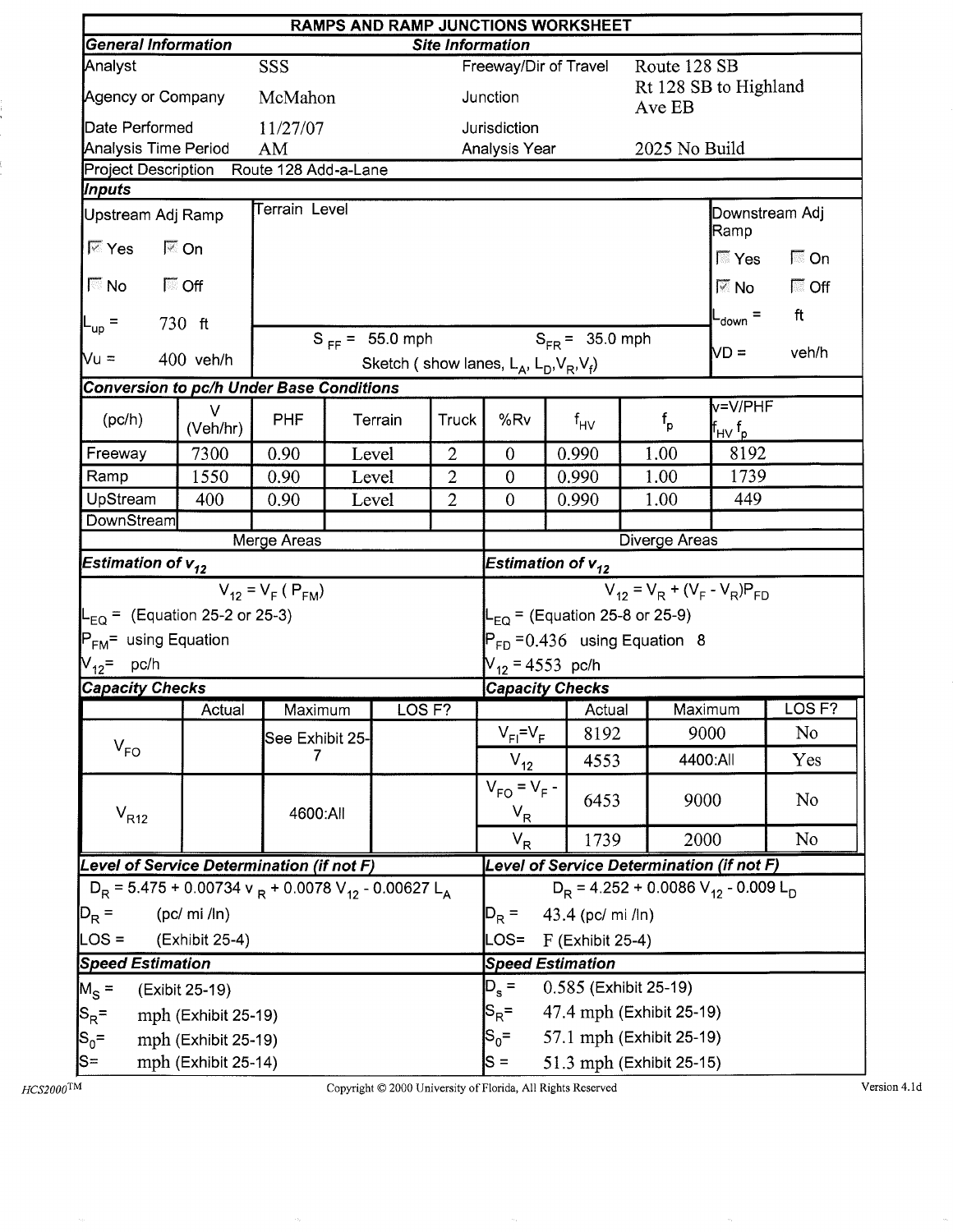|                                                                         |                                                                                  |                                  |                              |                   |                                  |                                                                                                                          |                | RAMPS AND RAMP JUNCTIONS WORKSHEET |                               |                                                    |                     |
|-------------------------------------------------------------------------|----------------------------------------------------------------------------------|----------------------------------|------------------------------|-------------------|----------------------------------|--------------------------------------------------------------------------------------------------------------------------|----------------|------------------------------------|-------------------------------|----------------------------------------------------|---------------------|
|                                                                         | <b>General Information</b>                                                       |                                  |                              |                   |                                  | <b>Site Information</b>                                                                                                  |                |                                    |                               |                                                    |                     |
| Analyst2<br>Agency or Company<br>Date Performed<br>Analysis Time Period |                                                                                  | SSS<br>McMahon<br>11/27/07<br>AM |                              |                   |                                  | Freeway/Dir of Travel<br>Junction<br>Jurisdiction<br>Analysis Year                                                       |                |                                    | Route 128 SB<br>2025 No Build | Highland Ave EB to Rt 128 SB                       |                     |
|                                                                         | Project Description Route 129 Add-a-Lane                                         |                                  |                              |                   |                                  |                                                                                                                          |                |                                    |                               |                                                    |                     |
| Inputs                                                                  |                                                                                  |                                  |                              |                   |                                  |                                                                                                                          |                |                                    |                               |                                                    |                     |
| Upstream Adj Ramp                                                       |                                                                                  | Terrain Level                    |                              |                   |                                  |                                                                                                                          |                |                                    |                               |                                                    | Downstream Adj Ramp |
| $\overline{\mathbb{M}}$ Yes                                             | $\Box$ On                                                                        |                                  |                              |                   |                                  |                                                                                                                          |                |                                    |                               | $\mathbb{F}$ Yes                                   | $\Box$ On           |
| $\overline{\mathbb{F}}$ No                                              | ि Off                                                                            |                                  |                              |                   |                                  |                                                                                                                          |                |                                    |                               | $\overline{\mathbb{M}}$ No $\overline{\mathbb{M}}$ | $\Box$ Off          |
| $L_{\text{up}}$ =                                                       | 905 ft                                                                           |                                  |                              |                   |                                  |                                                                                                                          |                |                                    |                               | $_{\text{down}}$ =                                 | ft                  |
| $V_{u}$ =                                                               | 1550 veh/h                                                                       |                                  | $S_{FF} = 55.0$ mph          |                   |                                  | Sketch (show lanes, $L_A$ , $L_D$ , $V_R$ , $V_f$ )                                                                      |                | $S_{FB} = 35.0$ mph                |                               | $\mathsf{N}_{\mathsf{D}}$ =                        | veh/h               |
|                                                                         | Conversion to pc/h Under Base Conditions                                         |                                  |                              |                   |                                  |                                                                                                                          |                |                                    |                               |                                                    |                     |
| (pc/h)                                                                  | v<br>(Veh/hr)                                                                    | PHF                              | Terrain                      |                   | <b>Truck</b>                     | %Rv                                                                                                                      |                | $f_{HV}$                           | $f_{\sf p}$                   | v=V/PHF f <sub>HV</sub> f <sub>p</sub>             |                     |
| Freeway                                                                 | 5750                                                                             | 0.90                             | Level                        |                   | $\overline{2}$                   | $\mathbf 0$                                                                                                              | 0.990          |                                    | 1.00                          | 6453                                               |                     |
| Ramp<br>UpStream                                                        | 150<br>1550                                                                      | 0.90<br>0.90                     | Level<br>Level               |                   | $\overline{2}$<br>$\overline{c}$ | 0<br>0                                                                                                                   | 0.990<br>0.990 |                                    | 1.00<br>1.00                  | 168<br>1739                                        |                     |
| DownStream                                                              |                                                                                  |                                  |                              |                   |                                  |                                                                                                                          |                |                                    |                               |                                                    |                     |
|                                                                         |                                                                                  | Merge Areas                      |                              |                   |                                  |                                                                                                                          |                |                                    | Diverge Areas                 |                                                    |                     |
| Estimation of $v_{12}$                                                  |                                                                                  |                                  |                              |                   |                                  | Estimation of $\bm{{\mathsf{v}}}_{\bm{12}}$                                                                              |                |                                    |                               |                                                    |                     |
| V <sub>12</sub> = 1270 pc/h                                             | $-EO = (Equation 25-2 or 25-3)$<br>P <sub>FM</sub> = 0.197 using Equation 4      | $V_{12} = V_F (P_{FM})$          |                              |                   |                                  | $V_{12} = V_R + (V_F - V_R)P_{FD}$<br>$L_{EQ}$ = (Equation 25-8 or 25-9)<br>$P_{FD}$ = using Equation<br>$V_{12} = pc/h$ |                |                                    |                               |                                                    |                     |
| <b>Capacity Checks</b>                                                  |                                                                                  |                                  |                              |                   |                                  | <b>Capacity Checks</b>                                                                                                   |                |                                    |                               |                                                    |                     |
|                                                                         | Actual                                                                           |                                  | Maximum                      | LOS <sub>F?</sub> |                                  |                                                                                                                          |                | Actual                             |                               | Maximum                                            | LOS <sub>F?</sub>   |
|                                                                         |                                                                                  |                                  |                              |                   |                                  | $V_{FI} = V_F$                                                                                                           |                |                                    |                               | See Exhibit 25-14                                  |                     |
| $V_{FO}$                                                                | 6621                                                                             |                                  | See Exhibit 25-7             | No                |                                  | $V_{12}$                                                                                                                 |                |                                    |                               | 4400:All                                           |                     |
| $V_{R12}$                                                               | 1438                                                                             |                                  | 4600:All                     | No                |                                  | $V_{FO} = V_F -$<br>$V_R$                                                                                                |                |                                    |                               | See Exhibit 25-14                                  |                     |
|                                                                         |                                                                                  |                                  |                              |                   |                                  | $V_R$                                                                                                                    |                |                                    |                               | See Exhibit 25-3                                   |                     |
|                                                                         | Level of Service Determination (if not F)                                        |                                  |                              |                   |                                  |                                                                                                                          |                |                                    |                               | Level of Service Determination (if not F)          |                     |
|                                                                         | $D_R$ = 5.475 + 0.00734 v $_R$ + 0.0078 V <sub>12</sub> - 0.00627 L <sub>A</sub> |                                  |                              |                   |                                  |                                                                                                                          |                |                                    |                               | $D_R = 4.252 + 0.0086 V_{12} - 0.009 L_D$          |                     |
| $D_R =$                                                                 | 16.6 (pc/ m/ln)                                                                  |                                  |                              |                   |                                  | $\mathsf{D}_{\mathsf{R}}$ =                                                                                              | (pc/m/ln)      |                                    |                               |                                                    |                     |
| LOS =                                                                   | <b>B</b> (Exhibit 25-4)                                                          |                                  |                              |                   |                                  |                                                                                                                          |                | (Exhibit 25-4)                     |                               |                                                    |                     |
|                                                                         | <b>Speed Estimation</b>                                                          |                                  |                              |                   |                                  | <b>Speed Estimation</b>                                                                                                  |                |                                    |                               |                                                    |                     |
| $M_S =$                                                                 | 0.337 (Exibit 25-19)                                                             |                                  | $D_{s} =$<br>(Exhibit 25-19) |                   |                                  |                                                                                                                          |                |                                    |                               |                                                    |                     |
| $S_R =$                                                                 | 50.6 mph (Exhibit 25-19)                                                         |                                  |                              |                   |                                  | $S_{\mathsf{R}}$ =<br>mph (Exhibit 25-19)                                                                                |                |                                    |                               |                                                    |                     |
| $S_0 =$                                                                 | 46.7 mph (Exhibit 25-19)                                                         |                                  |                              |                   |                                  | $S_0 =$<br>mph (Exhibit 25-19)                                                                                           |                |                                    |                               |                                                    |                     |
| S=                                                                      | 47.5 mph (Exhibit 25-14)                                                         |                                  |                              |                   |                                  | $s =$<br>mph (Exhibit 25-15)                                                                                             |                |                                    |                               |                                                    |                     |

 $HCS2000$ TM

Copyright  $@$  2000 University of Florida, All Rights Reserved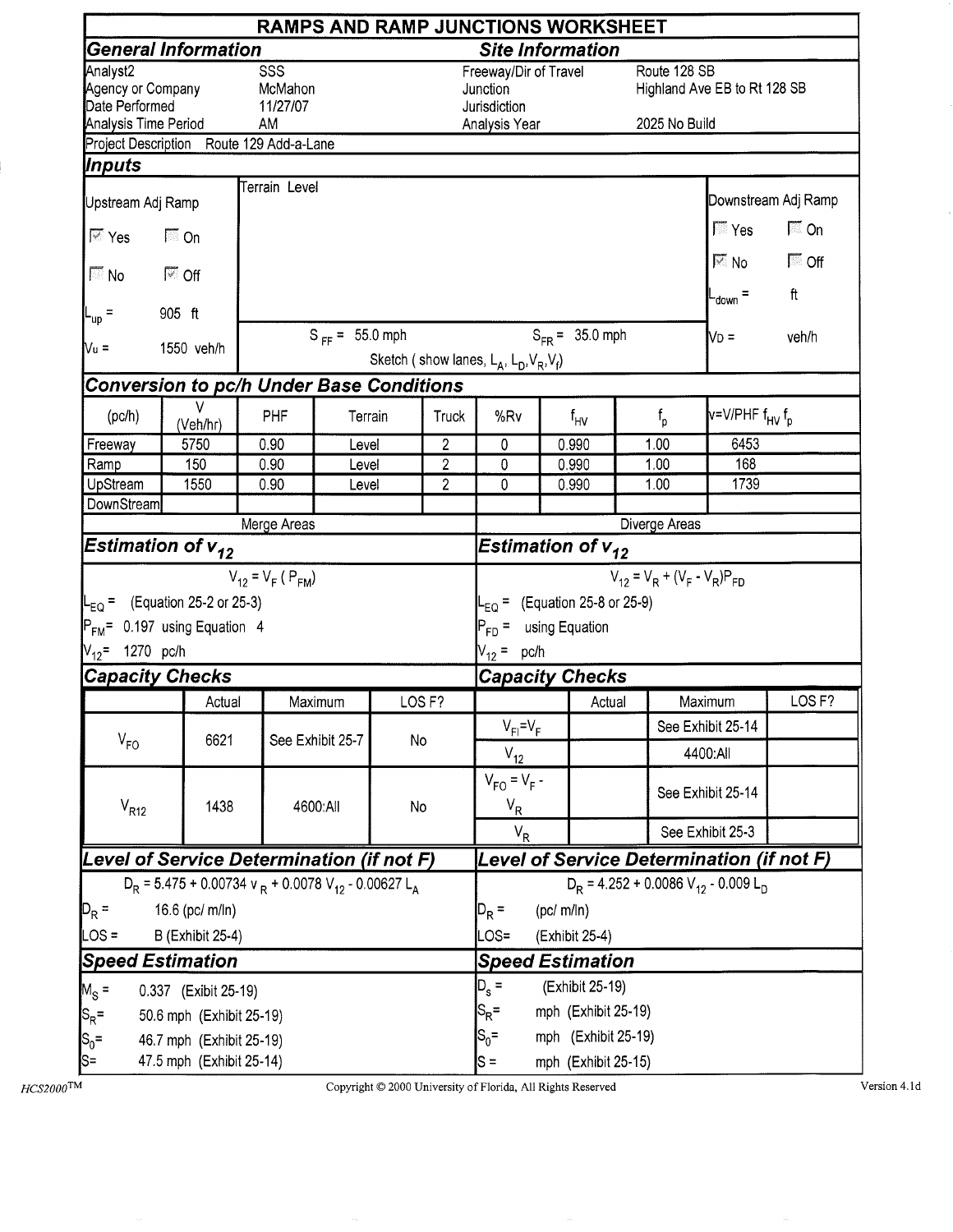|                                                                                  |                     |                         |         |                     |                         |                                                                          | RAMPS AND RAMP JUNCTIONS WORKSHEET  |  |                      |                                                                          |                   |             |
|----------------------------------------------------------------------------------|---------------------|-------------------------|---------|---------------------|-------------------------|--------------------------------------------------------------------------|-------------------------------------|--|----------------------|--------------------------------------------------------------------------|-------------------|-------------|
| <b>General Information</b>                                                       |                     |                         |         |                     | <b>Site Information</b> |                                                                          |                                     |  |                      |                                                                          |                   |             |
| Analyst                                                                          |                     | SSS                     |         |                     |                         |                                                                          | Freeway/Dir of Travel               |  | Route 128 SB         | Rt 128 SB to Highland                                                    |                   |             |
| Agency or Company                                                                |                     | McMahon                 |         |                     |                         | Junction                                                                 |                                     |  | Ave WB               |                                                                          |                   |             |
| Date Performed                                                                   |                     | 11/27/07                |         |                     |                         | Jurisdiction                                                             |                                     |  |                      |                                                                          |                   |             |
| Analysis Time Period                                                             |                     | AM                      |         |                     |                         | Analysis Year                                                            |                                     |  | 2025 No Build        |                                                                          |                   |             |
| Project Description Route 128 Add-a-Lane<br>Inputs                               |                     |                         |         |                     |                         |                                                                          |                                     |  |                      |                                                                          |                   |             |
| Upstream Adj Ramp                                                                |                     | Terrain Level           |         |                     |                         |                                                                          |                                     |  |                      | Downstream Adj                                                           |                   |             |
| $\mathbb{F}$ Yes                                                                 | 厂 On                |                         |         |                     |                         |                                                                          |                                     |  |                      | Ramp<br>$\overline{\mathbb{M}}$ Yes                                      | l <sup>⊠</sup> On |             |
| $\overline{\mathbb{M}}$ No                                                       | $\Box$ Off          |                         |         |                     |                         |                                                                          |                                     |  |                      | ि No                                                                     | $\Box$ Off        |             |
| ft                                                                               |                     |                         |         |                     |                         |                                                                          |                                     |  |                      | $t_{\text{down}}$ =                                                      | 545 ft            |             |
| $L_{\text{up}}$ =                                                                |                     |                         |         | $S_{FF}$ = 55.0 mph |                         |                                                                          | $S_{FR} = 35.0$ mph                 |  |                      | VD =                                                                     |                   | $400$ veh/h |
| $Vu =$                                                                           | veh/h               |                         |         |                     |                         | Sketch (show lanes, $L_A$ , $L_D$ , $V_R$ , $V_f$ )                      |                                     |  |                      |                                                                          |                   |             |
| <b>Conversion to pc/h Under Base Conditions</b>                                  |                     |                         |         |                     |                         |                                                                          |                                     |  |                      |                                                                          |                   |             |
| (pc/h)                                                                           | $\vee$<br>(Veh/hr)  | PHF                     |         | Terrain             | Truck                   | %Rv                                                                      | $f_{HV}$                            |  | $f_{\sf p}$          | v=V/PHF<br>$\mathsf{f}_{\mathsf{H}\mathsf{V}}\, \mathsf{f}_{\mathsf{p}}$ |                   |             |
| Freeway                                                                          | 7700                | 0.90                    |         | Level               | $\overline{2}$          | $\boldsymbol{0}$                                                         | 0.990                               |  | 1.00                 | 8641                                                                     |                   |             |
| Ramp                                                                             | 800                 | 0.90                    |         | Level               | $\overline{2}$          | $\overline{0}$                                                           | 0.990                               |  | 1.00                 | 898                                                                      |                   |             |
| UpStream                                                                         |                     |                         |         |                     |                         |                                                                          |                                     |  |                      |                                                                          |                   |             |
| DownStream                                                                       | 400                 | 0.90                    |         | Level               | $\overline{2}$          | $\overline{0}$                                                           | 0.990                               |  | 1.00                 | 449                                                                      |                   |             |
| Estimation of v <sub>12</sub>                                                    |                     | Merge Areas             |         |                     |                         |                                                                          |                                     |  | <b>Diverge Areas</b> |                                                                          |                   |             |
|                                                                                  |                     |                         |         |                     |                         | Estimation of $v_{12}$                                                   |                                     |  |                      |                                                                          |                   |             |
|                                                                                  |                     | $V_{12} = V_F (P_{FM})$ |         |                     |                         | $V_{12} = V_R + (V_F - V_R)P_{FD}$<br>$L_{EQ}$ = (Equation 25-8 or 25-9) |                                     |  |                      |                                                                          |                   |             |
| $L_{\text{EQ}}$ = (Equation 25-2 or 25-3)                                        |                     |                         |         |                     |                         |                                                                          |                                     |  |                      |                                                                          |                   |             |
| P <sub>FM</sub> = using Equation                                                 |                     |                         |         |                     |                         | $P_{FD}$ = 0.436 using Equation 8                                        |                                     |  |                      |                                                                          |                   |             |
| V <sub>12</sub> = pc/h                                                           |                     |                         |         |                     |                         | $V_{12}$ = 4274 pc/h                                                     |                                     |  |                      |                                                                          |                   |             |
| <b>Capacity Checks</b>                                                           | Actual              | Maximum                 |         | LOS <sub>F?</sub>   |                         |                                                                          | <b>Capacity Checks</b>              |  | Maximum              |                                                                          | LOS <sub>F?</sub> |             |
|                                                                                  |                     |                         |         |                     |                         | $V_{FI} = V_F$                                                           | <b>Actual</b><br>8641               |  | 9000                 |                                                                          | No                |             |
| $V_{FO}$                                                                         |                     | See Exhibit 25-<br>7    |         |                     |                         |                                                                          | 4274                                |  | 4400:All             |                                                                          | N <sub>0</sub>    |             |
|                                                                                  |                     |                         |         |                     |                         | $V_{12}$<br>$V_{FO} = V_F -$                                             | 7743                                |  | 9000                 |                                                                          | No                |             |
| $\rm V_{R12}$                                                                    |                     | 4600:All                |         |                     |                         | $V_R$                                                                    |                                     |  |                      |                                                                          |                   |             |
|                                                                                  |                     |                         |         |                     |                         | $V_R$                                                                    | 898                                 |  | 2000                 |                                                                          | N <sub>o</sub>    |             |
| Level of Service Determination (if not F)                                        |                     |                         |         |                     |                         |                                                                          |                                     |  |                      | Level of Service Determination (if not F)                                |                   |             |
| $D_R$ = 5.475 + 0.00734 v $_R$ + 0.0078 V <sub>12</sub> - 0.00627 L <sub>A</sub> |                     |                         |         |                     |                         |                                                                          |                                     |  |                      | $D_R$ = 4.252 + 0.0086 V <sub>12</sub> - 0.009 L <sub>D</sub>            |                   |             |
| $D_R =$                                                                          | $(pc/mi$ / $ln)$    |                         | $D_R =$ | 41.0 (pc/ mi /ln)   |                         |                                                                          |                                     |  |                      |                                                                          |                   |             |
| $\textsf{LOS} =$                                                                 | (Exhibit 25-4)      |                         |         |                     |                         | LOS=                                                                     | E (Exhibit 25-4)                    |  |                      |                                                                          |                   |             |
| <b>Speed Estimation</b>                                                          |                     |                         |         |                     |                         | <b>Speed Estimation</b>                                                  |                                     |  |                      |                                                                          |                   |             |
| $M_S =$                                                                          | (Exibit 25-19)      |                         |         |                     |                         | $D_{s}$ =<br>0.509 (Exhibit 25-19)                                       |                                     |  |                      |                                                                          |                   |             |
| $ S_R =$                                                                         | mph (Exhibit 25-19) |                         |         |                     |                         | $S_{\mathsf{R}}^{\vphantom{1}}$ =<br>48.4 mph (Exhibit 25-19)            |                                     |  |                      |                                                                          |                   |             |
| $ S_0=$                                                                          | mph (Exhibit 25-19) |                         |         |                     |                         |                                                                          | $S_0 =$<br>55.7 mph (Exhibit 25-19) |  |                      |                                                                          |                   |             |
| S=                                                                               | mph (Exhibit 25-14) |                         |         |                     |                         | 51.8 mph (Exhibit 25-15)<br>$S =$                                        |                                     |  |                      |                                                                          |                   |             |

Copyright  $\odot$  2000 University of Florida, All Rights Reserved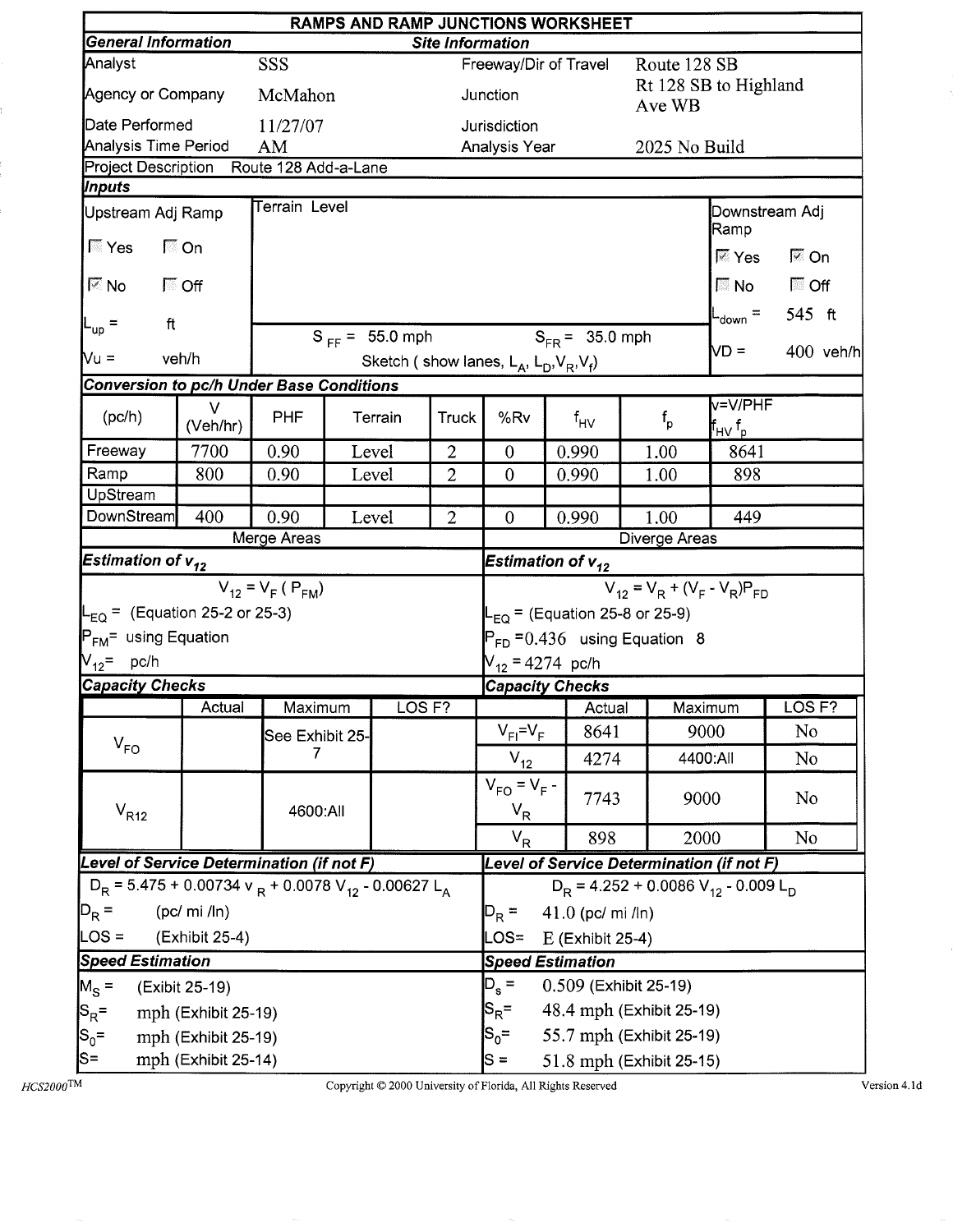|                                                                         |                                                                                  |                                  |                              |    |                         | <b>RAMPS AND RAMP JUNCTIONS WORKSHEET</b>                                |  |                     |                               |                                                               |                     |  |
|-------------------------------------------------------------------------|----------------------------------------------------------------------------------|----------------------------------|------------------------------|----|-------------------------|--------------------------------------------------------------------------|--|---------------------|-------------------------------|---------------------------------------------------------------|---------------------|--|
|                                                                         | <b>General Information</b>                                                       |                                  |                              |    |                         | <b>Site Information</b>                                                  |  |                     |                               |                                                               |                     |  |
| Analyst2<br>Agency or Company<br>Date Performed<br>Analysis Time Period |                                                                                  | SSS<br>McMahon<br>11/27/07<br>AM |                              |    |                         | Freeway/Dir of Travel<br>Junction<br>Jurisdiction<br>Analysis Year       |  |                     | Route 128 SB<br>2025 No Build | Highland Ave WB to Rt 128 SB                                  |                     |  |
|                                                                         | Project Description Route 128 Add-a-Lane                                         |                                  |                              |    |                         |                                                                          |  |                     |                               |                                                               |                     |  |
| Inputs                                                                  |                                                                                  |                                  |                              |    |                         |                                                                          |  |                     |                               |                                                               |                     |  |
| Upstream Adj Ramp                                                       |                                                                                  | Terrain Level                    |                              |    |                         |                                                                          |  |                     |                               |                                                               | Downstream Adj Ramp |  |
| $\overline{\mathbb{M}}$ Yes                                             | $\Box$ On                                                                        |                                  |                              |    |                         |                                                                          |  |                     |                               | $\sqrt{2}$ Yes                                                | $\Box$ On           |  |
| $\overline{\mathbb{F}}$ No                                              | $\overline{\triangledown}$ Off                                                   |                                  |                              |    |                         |                                                                          |  |                     |                               | $\overline{\mathbb{M}}$ No $\overline{\mathbb{M}}$            | $\Box$ Off<br>ft    |  |
| $L_{\text{up}}$ =                                                       | 545 ft                                                                           |                                  |                              |    |                         |                                                                          |  |                     |                               | $L_{\text{down}}$ =                                           |                     |  |
| Vu =                                                                    | 800 veh/h                                                                        |                                  | $S_{FF} = 55.0$ mph          |    |                         | Sketch (show lanes, $L_A$ , $L_D$ , $V_R$ , $V_f$ )                      |  | $S_{FR} = 35.0$ mph |                               | $N_D =$                                                       | veh/h               |  |
|                                                                         | <b>Conversion to pc/h Under Base Conditions</b>                                  |                                  |                              |    |                         |                                                                          |  |                     |                               |                                                               |                     |  |
| (pc/h)                                                                  | V<br>(Veh/hr)                                                                    | PHF                              | Terrain                      |    | Truck                   | %Rv                                                                      |  | $f_{\text{HV}}$     | $f_{\rm p}$                   | v=V/PHF f <sub>HV</sub> f <sub>p</sub>                        |                     |  |
| Freeway                                                                 | 6900                                                                             | 0.90                             | Level                        |    | $\overline{\mathbf{c}}$ | $\mathbf 0$                                                              |  | 0.990               | 1.00                          | 7743                                                          |                     |  |
| Ramp                                                                    | 400                                                                              | 0.90                             | Level                        |    | $\overline{2}$          | $\mathbf 0$                                                              |  | 0.990               | 1.00                          | 449                                                           |                     |  |
| UpStream<br>DownStream                                                  | 800                                                                              | 0.90                             | Level                        |    | $\overline{2}$          | 0                                                                        |  | 0.990               | 1.00                          | 898                                                           |                     |  |
|                                                                         |                                                                                  | Merge Areas                      |                              |    |                         |                                                                          |  |                     | Diverge Areas                 |                                                               |                     |  |
| Estimation of $v_{12}$                                                  |                                                                                  |                                  |                              |    |                         | Estimation of $v_{12}$                                                   |  |                     |                               |                                                               |                     |  |
|                                                                         |                                                                                  | $V_{12} = V_F (P_{FM})$          |                              |    |                         | $V_{12} = V_R + (V_F - V_R)P_{FD}$<br>$E_{EQ}$ = (Equation 25-8 or 25-9) |  |                     |                               |                                                               |                     |  |
|                                                                         | $L_{EO}$ = (Equation 25-2 or 25-3)                                               |                                  |                              |    |                         |                                                                          |  |                     |                               |                                                               |                     |  |
|                                                                         | $P_{FM}$ = 0.162 using Equation 4                                                |                                  |                              |    |                         | $P_{FD}$ = using Equation                                                |  |                     |                               |                                                               |                     |  |
| $V_{12}$ = 1252 pc/h                                                    |                                                                                  |                                  |                              |    |                         | $V_{12}$ = pc/h                                                          |  |                     |                               |                                                               |                     |  |
| <b>Capacity Checks</b>                                                  |                                                                                  |                                  |                              |    |                         | <b>Capacity Checks</b>                                                   |  |                     |                               |                                                               |                     |  |
|                                                                         | Actual                                                                           |                                  | Maximum                      |    | LOS <sub>F?</sub>       |                                                                          |  | Actual              |                               | Maximum                                                       | LOS <sub>F?</sub>   |  |
| $V_{FO}$                                                                | 8192                                                                             |                                  | See Exhibit 25-7             | No |                         | $V_{FI} = V_F$                                                           |  |                     |                               | See Exhibit 25-14                                             |                     |  |
|                                                                         |                                                                                  |                                  |                              |    |                         | $V_{12}$                                                                 |  |                     |                               | 4400:All                                                      |                     |  |
| $V_{R12}$                                                               | 1701                                                                             |                                  | 4600:All                     | No |                         | $V_{FO} = V_F -$<br>$V_R$                                                |  |                     |                               | See Exhibit 25-14                                             |                     |  |
|                                                                         |                                                                                  |                                  |                              |    |                         | $V_R$                                                                    |  |                     |                               | See Exhibit 25-3                                              |                     |  |
|                                                                         | Level of Service Determination (if not F)                                        |                                  |                              |    |                         |                                                                          |  |                     |                               | Level of Service Determination (if not F)                     |                     |  |
|                                                                         | $D_R$ = 5.475 + 0.00734 v $_R$ + 0.0078 V <sub>12</sub> - 0.00627 L <sub>A</sub> |                                  |                              |    |                         |                                                                          |  |                     |                               | $D_R$ = 4.252 + 0.0086 V <sub>12</sub> - 0.009 L <sub>D</sub> |                     |  |
| $D_R =$                                                                 | 18.5 (pc/ m/ln)                                                                  |                                  |                              |    |                         |                                                                          |  | (pc/m/n)            |                               |                                                               |                     |  |
| $LOS =$                                                                 | <b>B</b> (Exhibit 25-4)                                                          |                                  |                              |    |                         | $D_R =$<br>$OS=$                                                         |  | (Exhibit 25-4)      |                               |                                                               |                     |  |
|                                                                         | <b>Speed Estimation</b>                                                          |                                  |                              |    |                         | <b>Speed Estimation</b>                                                  |  |                     |                               |                                                               |                     |  |
| $M_S =$                                                                 | 0.342 (Exibit 25-19)                                                             |                                  | $D_{s}$ =<br>(Exhibit 25-19) |    |                         |                                                                          |  |                     |                               |                                                               |                     |  |
| $ S_R =$                                                                | 50.5 mph (Exhibit 25-19)                                                         |                                  |                              |    |                         | $S_R =$<br>mph (Exhibit 25-19)                                           |  |                     |                               |                                                               |                     |  |
| $ S_0=$                                                                 | 42.8 mph (Exhibit 25-19)                                                         |                                  |                              |    |                         | $S_0 =$<br>mph (Exhibit 25-19)                                           |  |                     |                               |                                                               |                     |  |
| ls=                                                                     | 44.2 mph (Exhibit 25-14)                                                         |                                  |                              |    |                         | mph (Exhibit 25-15)<br>$S =$                                             |  |                     |                               |                                                               |                     |  |

Copyright © 2000 University of Florida, All Rights Reserved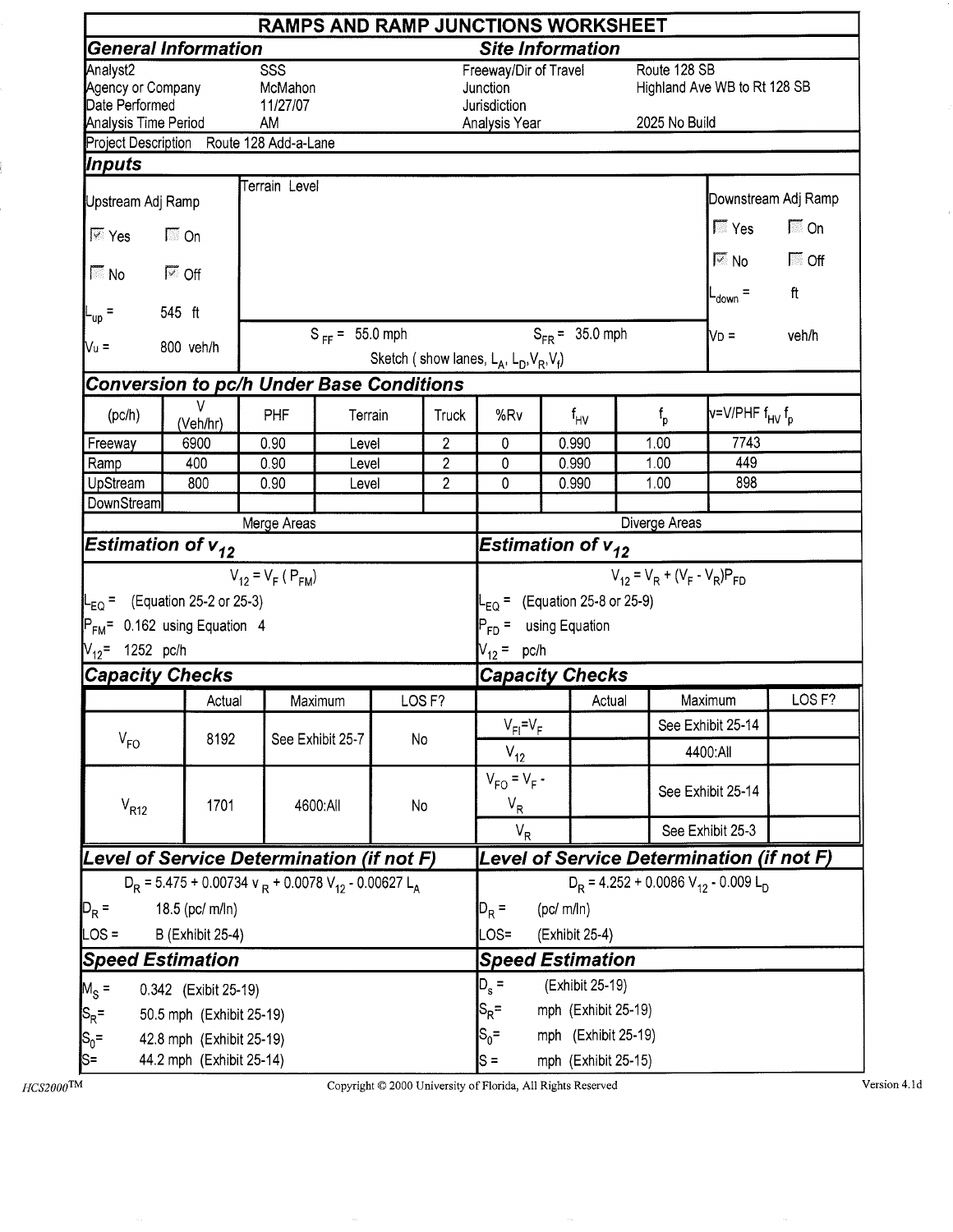|                                                                                  |                     |                         |                     |                         |                                                     | RAMPS AND RAMP JUNCTIONS WORKSHEET |                       |                                                                     |                            |  |  |
|----------------------------------------------------------------------------------|---------------------|-------------------------|---------------------|-------------------------|-----------------------------------------------------|------------------------------------|-----------------------|---------------------------------------------------------------------|----------------------------|--|--|
| <b>General Information</b>                                                       |                     |                         |                     | <b>Site Information</b> |                                                     |                                    |                       |                                                                     |                            |  |  |
| Analyst                                                                          |                     | <b>SSS</b>              |                     |                         |                                                     | Freeway/Dir of Travel              |                       | Route 128 NB<br>Rt 128 NB to Highland                               |                            |  |  |
| Agency or Company                                                                |                     | McMahon                 |                     |                         | Junction                                            |                                    | Ave EB                |                                                                     |                            |  |  |
| Date Performed                                                                   |                     | 11/27/07                |                     |                         | Jurisdiction                                        |                                    |                       |                                                                     |                            |  |  |
| <b>Analysis Time Period</b><br>Project Description Route 128 Add-a-Lane          |                     | <b>PM</b>               |                     |                         | Analysis Year                                       |                                    |                       | 2025 No Build                                                       |                            |  |  |
| Inputs                                                                           |                     |                         |                     |                         |                                                     |                                    |                       |                                                                     |                            |  |  |
| Upstream Adj Ramp                                                                |                     | Terrain Level           |                     |                         |                                                     |                                    |                       | <b>Ramp</b>                                                         | Downstream Adj             |  |  |
| $ \Gamma$ Yes                                                                    | <b>।</b> On         |                         |                     |                         |                                                     |                                    |                       | $\overline{M}$ Yes                                                  | $\overline{\mathbb{M}}$ On |  |  |
| ।⊠ No                                                                            | $\Box$ Off          |                         |                     |                         |                                                     |                                    |                       | $\blacksquare$ No                                                   | $\Box$ Off                 |  |  |
| ft<br>$L_{\text{up}}$ =                                                          |                     |                         |                     |                         |                                                     |                                    |                       | $L_{\text{down}}$ =                                                 | 885 ft                     |  |  |
|                                                                                  |                     |                         | $S_{FF}$ = 55.0 mph |                         |                                                     | $S_{FR}$ = 35.0 mph                |                       | VD =                                                                | $800$ veh/h                |  |  |
| Mu =                                                                             | veh/h               |                         |                     |                         | Sketch (show lanes, $L_A$ , $L_D$ , $V_R$ , $V_f$ ) |                                    |                       |                                                                     |                            |  |  |
| <b>Conversion to pc/h Under Base Conditions</b>                                  |                     |                         |                     |                         |                                                     |                                    |                       |                                                                     |                            |  |  |
| (pc/h)                                                                           | V<br>(Veh/hr)       | <b>PHF</b>              | Terrain             | Truck                   | %Rv                                                 | $f_{HV}$                           | $f_{\sf p}$           | v=V/PHF<br>$\mathsf{f}_{\mathsf{H}\mathsf{V}}\mathsf{f}_\mathsf{p}$ |                            |  |  |
| Freeway                                                                          | 7100                | 0.90                    | Level               | $\overline{2}$          | $\mathbf{0}$                                        | 0.990                              | 1.00                  | 7968                                                                |                            |  |  |
| Ramp                                                                             | 600                 | 0.90                    | Level               | $\overline{2}$          | $\overline{0}$                                      | 0.990                              | 1.00                  | 673                                                                 |                            |  |  |
| <b>UpStream</b>                                                                  |                     |                         |                     |                         |                                                     |                                    |                       |                                                                     |                            |  |  |
| <b>DownStream</b>                                                                | 800                 | 0.90<br>Merge Areas     | Level               | $\overline{2}$          | $\overline{0}$                                      | 0.990                              | 1.00<br>Diverge Areas | 898                                                                 |                            |  |  |
| Estimation of $\mathsf{v}_{\mathsf{12}}^*$                                       |                     |                         |                     |                         |                                                     | Estimation of $v_{12}$             |                       |                                                                     |                            |  |  |
|                                                                                  |                     | $V_{12} = V_F (P_{FM})$ |                     |                         | $V_{12} = V_R + (V_F - V_R)P_{FD}$                  |                                    |                       |                                                                     |                            |  |  |
| $L_{EQ}$ = (Equation 25-2 or 25-3)                                               |                     |                         |                     |                         |                                                     | $L_{EQ}$ = (Equation 25-8 or 25-9) |                       |                                                                     |                            |  |  |
| P <sub>FM</sub> = using Equation                                                 |                     |                         |                     |                         | $P_{FD}$ = 0.436 using Equation 8                   |                                    |                       |                                                                     |                            |  |  |
| $V_{12}$ = pc/h                                                                  |                     |                         |                     |                         | $V_{12}$ = 3854 pc/h                                |                                    |                       |                                                                     |                            |  |  |
| <b>Capacity Checks</b>                                                           |                     |                         |                     |                         |                                                     | <b>Capacity Checks</b>             |                       |                                                                     |                            |  |  |
|                                                                                  | Actual              | Maximum                 | LOS <sub>F?</sub>   |                         |                                                     | Actual                             |                       | Maximum                                                             | LOS <sub>F?</sub>          |  |  |
| $V_{FO}$                                                                         |                     | See Exhibit 25-         |                     |                         | $V_{FI} = V_F$                                      | 7968                               |                       | 9000                                                                | No                         |  |  |
|                                                                                  |                     | 7                       |                     |                         | $V_{12}$                                            | 3854                               |                       | 4400:All                                                            | N <sub>0</sub>             |  |  |
| $V_{R12}$                                                                        |                     | 4600:All                |                     |                         | $V_{FO} = V_F -$<br>$V_R$                           | 7295                               |                       | 9000                                                                | N <sub>0</sub>             |  |  |
|                                                                                  |                     |                         |                     |                         | $V_R$                                               | 673                                |                       | 2000                                                                | No.                        |  |  |
| Level of Service Determination (if not F)                                        |                     |                         |                     |                         |                                                     |                                    |                       | Level of Service Determination (if not F)                           |                            |  |  |
| $D_R$ = 5.475 + 0.00734 v $_R$ + 0.0078 V <sub>12</sub> - 0.00627 L <sub>A</sub> |                     |                         |                     |                         |                                                     |                                    |                       | $D_R = 4.252 + 0.0086 V_{12} - 0.009 L_D$                           |                            |  |  |
| $D_R =$                                                                          | $(pc/mi$ /ln)       |                         |                     |                         | $D_R =$                                             | 37.4 (pc/ mi /ln)                  |                       |                                                                     |                            |  |  |
| $LOS =$                                                                          | (Exhibit 25-4)      |                         |                     |                         | LOS=                                                | E (Exhibit 25-4)                   |                       |                                                                     |                            |  |  |
| <b>Speed Estimation</b>                                                          |                     |                         |                     |                         |                                                     | <b>Speed Estimation</b>            |                       |                                                                     |                            |  |  |
| $M_S =$                                                                          | (Exibit 25-19)      |                         |                     |                         | $D_s =$<br>0.489 (Exhibit 25-19)                    |                                    |                       |                                                                     |                            |  |  |
| $S_R =$                                                                          | mph (Exhibit 25-19) |                         |                     |                         | $S_{\mathsf{R}}$ =<br>48.6 mph (Exhibit 25-19)      |                                    |                       |                                                                     |                            |  |  |
| $ S_0=$                                                                          | mph (Exhibit 25-19) |                         |                     |                         | 56.2 mph (Exhibit 25-19)<br>$S_0 =$                 |                                    |                       |                                                                     |                            |  |  |
| S=                                                                               | mph (Exhibit 25-14) |                         |                     |                         | 52.3 mph (Exhibit 25-15)<br>$S =$                   |                                    |                       |                                                                     |                            |  |  |

i<br>I

į

Copyright  $@$  2000 University of Florida, All Rights Reserved

Version  $4.1\mathrm{d}$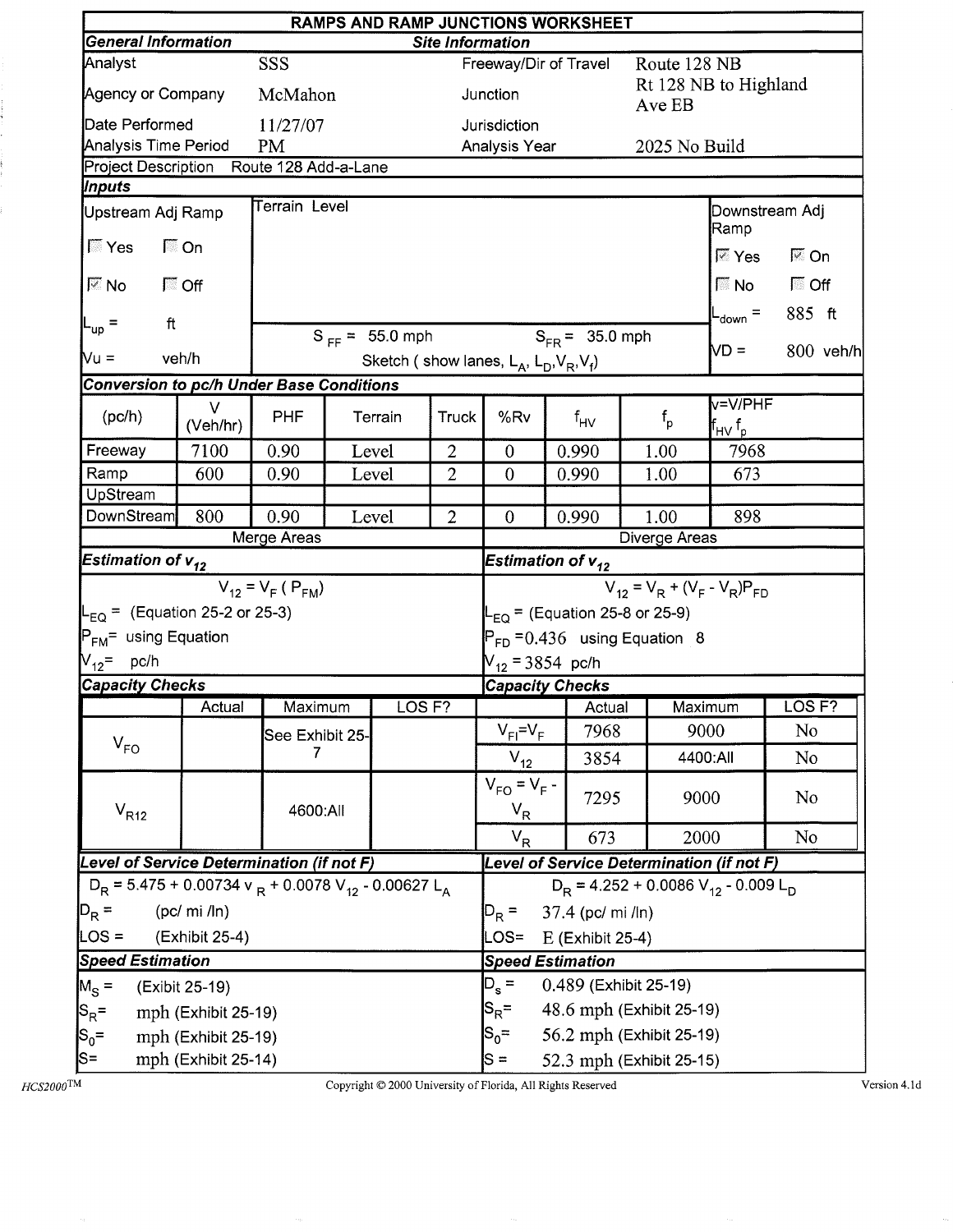|                                                                         |                                                                                  |                                  |                     |    |                                |                                                                    |           | <b>RAMPS AND RAMP JUNCTIONS WORKSHEET</b> |                               |                                                    |                                       |
|-------------------------------------------------------------------------|----------------------------------------------------------------------------------|----------------------------------|---------------------|----|--------------------------------|--------------------------------------------------------------------|-----------|-------------------------------------------|-------------------------------|----------------------------------------------------|---------------------------------------|
|                                                                         | <b>General Information</b>                                                       |                                  |                     |    |                                | <b>Site Information</b>                                            |           |                                           |                               |                                                    |                                       |
| Analyst2<br>Agency or Company<br>Date Performed<br>Analysis Time Period |                                                                                  | SSS<br>McMahon<br>11/27/07<br>PM |                     |    |                                | Freeway/Dir of Travel<br>Junction<br>Jurisdiction<br>Analysis Year |           |                                           | Route 128 NB<br>2025 No Build | Highland Ave EB to Rt 128 NB                       |                                       |
|                                                                         | Project Description Route 128 Add-a-Lane                                         |                                  |                     |    |                                |                                                                    |           |                                           |                               |                                                    |                                       |
| Inputs                                                                  |                                                                                  |                                  |                     |    |                                |                                                                    |           |                                           |                               |                                                    |                                       |
| Upstream Adj Ramp                                                       |                                                                                  | Terrain Level                    |                     |    |                                |                                                                    |           |                                           |                               |                                                    | Downstream Adj Ramp                   |
| $\Box$ Yes                                                              | $\Box$ On                                                                        |                                  |                     |    |                                |                                                                    |           |                                           |                               | $\overline{\mathbb{M}}$ Yes                        | $\Box$ On                             |
| $\overline{\approx}$ No                                                 | $\sqrt{a}$ Off                                                                   |                                  |                     |    |                                |                                                                    |           |                                           |                               | $\overline{\mathbb{R}}$ No $\overline{\mathbb{R}}$ | $\overline{\mathbb{M}}$ Off<br>560 ft |
| $L_{\text{up}}$ =                                                       | $\ensuremath{\mathsf{ft}}$                                                       |                                  |                     |    |                                |                                                                    |           |                                           |                               | L <sub>down</sub> =                                |                                       |
| $Vu$ =                                                                  | veh/h                                                                            |                                  | $S_{FF} = 55.0$ mph |    |                                | Sketch (show lanes, $L_A$ , $L_D$ , $V_R$ , $V_f$ )                |           | $S_{FR} = 35.0$ mph                       |                               | No =                                               | 150 veh/h                             |
|                                                                         | <b>Conversion to pc/h Under Base Conditions</b>                                  |                                  |                     |    |                                |                                                                    |           |                                           |                               |                                                    |                                       |
| (pc/h)                                                                  | V<br>(Veh/hr)                                                                    | PHF                              | Terrain             |    | Truck                          | %Rv                                                                |           | $f_{HV}$                                  | $f_{\sf p}$                   | v=V/PHF f <sub>HV</sub> f <sub>p</sub>             |                                       |
| Freeway                                                                 | 6500                                                                             | 0.90                             | Level               |    | $\overline{2}$                 | $\mathbf 0$                                                        |           | 0.990                                     | 1.00                          | 7294                                               |                                       |
| Ramp<br>UpStream                                                        | 800                                                                              | 0.90                             | Level               |    | $\overline{2}$                 | 0                                                                  |           | 0.990                                     | 1.00                          | 898                                                |                                       |
| DownStream                                                              | 150                                                                              | 0.90                             | Level               |    | $\overline{2}$                 | 0                                                                  |           | 0.990                                     | 1.00                          | 168                                                |                                       |
|                                                                         |                                                                                  | Merge Areas                      |                     |    |                                |                                                                    |           |                                           | Diverge Areas                 |                                                    |                                       |
|                                                                         | Estimation of $\bm{{\mathsf{v}}}_{\bm{12}}$                                      |                                  |                     |    |                                | Estimation of $v_{12}$                                             |           |                                           |                               |                                                    |                                       |
| $N_{12}$ = 770 pc/h                                                     | $L_{\text{EO}} =$ (Equation 25-2 or 25-3)<br>$P_{FM}$ = 0.106 using Equation 4   | $V_{12} = V_F (P_{FM})$          |                     |    |                                | $P_{FD}$ = using Equation<br>$V_{12} = pc/h$                       |           | $L_{EQ}$ = (Equation 25-8 or 25-9)        |                               | $V_{12} = V_R + (V_F - V_R)P_{FD}$                 |                                       |
| <b>Capacity Checks</b>                                                  |                                                                                  |                                  |                     |    |                                | <b>Capacity Checks</b>                                             |           |                                           |                               |                                                    |                                       |
|                                                                         | Actual                                                                           |                                  | Maximum             |    | LOS <sub>F?</sub>              |                                                                    |           | Actual                                    |                               | Maximum                                            | LOS <sub>F?</sub>                     |
|                                                                         | 8192                                                                             |                                  | See Exhibit 25-7    | No |                                | $V_{FI} = V_F$                                                     |           |                                           |                               | See Exhibit 25-14                                  |                                       |
| $V_{FO}$                                                                |                                                                                  |                                  |                     |    |                                | $V_{12}$                                                           |           |                                           |                               | 4400:All                                           |                                       |
| $V_{R12}$                                                               | 1668                                                                             |                                  | 4600:All            | No |                                | $V_{FO} = V_F -$<br>$V_R$                                          |           |                                           |                               | See Exhibit 25-14                                  |                                       |
|                                                                         |                                                                                  |                                  |                     |    |                                | $V_R$                                                              |           |                                           |                               | See Exhibit 25-3                                   |                                       |
|                                                                         | Level of Service Determination (if not F)                                        |                                  |                     |    |                                |                                                                    |           |                                           |                               | Level of Service Determination (if not F)          |                                       |
|                                                                         | $D_R$ = 5.475 + 0.00734 v $_R$ + 0.0078 V <sub>12</sub> - 0.00627 L <sub>A</sub> |                                  |                     |    |                                |                                                                    |           |                                           |                               | $D_R = 4.252 + 0.0086 V_{12} - 0.009 L_D$          |                                       |
| $D_R =$                                                                 | 18.1 (pc/ m/ln)                                                                  |                                  |                     |    |                                | $D_R =$                                                            | (pc/m/ln) |                                           |                               |                                                    |                                       |
| LOS =                                                                   | <b>B</b> (Exhibit 25-4)                                                          |                                  |                     |    |                                | $.OS =$                                                            |           | (Exhibit 25-4)                            |                               |                                                    |                                       |
|                                                                         | <b>Speed Estimation</b>                                                          |                                  |                     |    |                                | <b>Speed Estimation</b>                                            |           |                                           |                               |                                                    |                                       |
| $M_{\rm s}$ =                                                           | 0.342 (Exibit 25-19)                                                             |                                  |                     |    | $D_{s}$ =<br>(Exhibit 25-19)   |                                                                    |           |                                           |                               |                                                    |                                       |
| $ S_R =$                                                                | 50.6 mph (Exhibit 25-19)                                                         |                                  |                     |    |                                | $S_R =$<br>mph (Exhibit 25-19)                                     |           |                                           |                               |                                                    |                                       |
| $ S_0=$                                                                 | 42.7 mph (Exhibit 25-19)                                                         |                                  |                     |    | $S_0 =$<br>mph (Exhibit 25-19) |                                                                    |           |                                           |                               |                                                    |                                       |
| S=                                                                      | 44.1 mph (Exhibit 25-14)                                                         |                                  |                     |    |                                | mph (Exhibit 25-15)<br>$\mathsf{S} =$                              |           |                                           |                               |                                                    |                                       |

 $HCS2000$ TM

Copyright © 2000 University of Florida, All Rights Reserved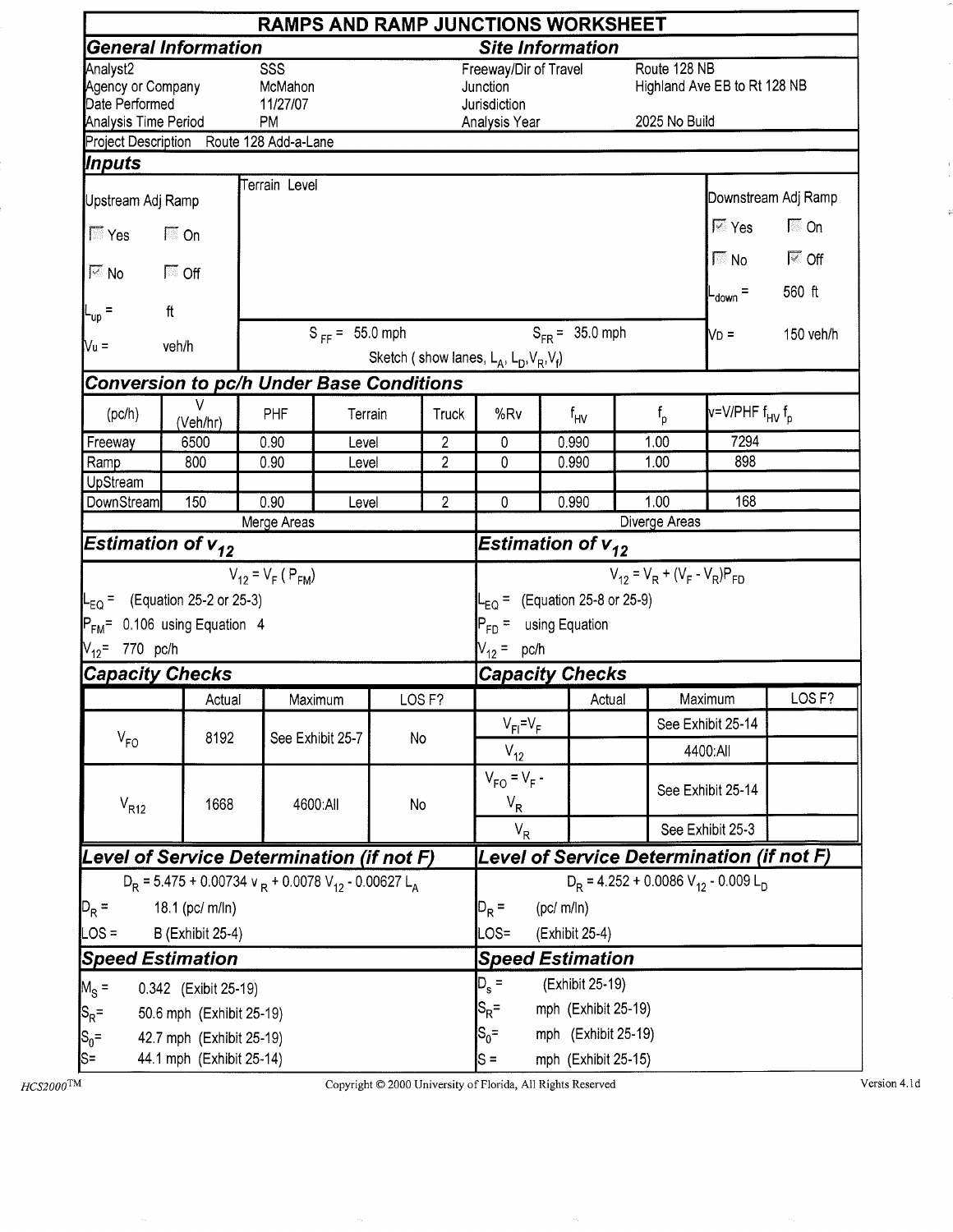|                                                                                  |                     |                         |         |                     |                |                                                                                             | RAMPS AND RAMP JUNCTIONS WORKSHEET        |  |                         |                                                               |                   |  |
|----------------------------------------------------------------------------------|---------------------|-------------------------|---------|---------------------|----------------|---------------------------------------------------------------------------------------------|-------------------------------------------|--|-------------------------|---------------------------------------------------------------|-------------------|--|
| <b>General Information</b>                                                       |                     |                         |         |                     |                | <b>Site Information</b>                                                                     |                                           |  |                         |                                                               |                   |  |
| Analyst                                                                          |                     | <b>SSS</b>              |         |                     |                |                                                                                             | Freeway/Dir of Travel                     |  | Route 128 NB            | Rt 128 NB to Highland                                         |                   |  |
| Agency or Company                                                                |                     | McMahon                 |         |                     |                | Junction                                                                                    |                                           |  | Ave WB                  |                                                               |                   |  |
| Date Performed                                                                   |                     | 11/27/07                |         |                     |                | Jurisdiction                                                                                |                                           |  |                         |                                                               |                   |  |
| Analysis Time Period                                                             |                     | <b>PM</b>               |         |                     |                | Analysis Year                                                                               |                                           |  | 2025 No Build           |                                                               |                   |  |
| Project Description Route 128 Add-a-Lane                                         |                     |                         |         |                     |                |                                                                                             |                                           |  |                         |                                                               |                   |  |
| <b>Inputs</b>                                                                    |                     | Terrain Level           |         |                     |                |                                                                                             |                                           |  |                         |                                                               |                   |  |
| Upstream Adj Ramp                                                                |                     |                         |         |                     |                |                                                                                             |                                           |  |                         | Downstream Adj<br>Ramp                                        |                   |  |
| $\overline{\mathbb{M}}$ Yes                                                      | <b>बि</b> On        |                         |         |                     |                |                                                                                             |                                           |  |                         | $\overline{\mathbb{N}}$ Yes                                   | $\Box$ On         |  |
| $\sqrt{N}$ No                                                                    | $\Box$ Off          |                         |         |                     |                |                                                                                             |                                           |  |                         | $\boxtimes$ No $\Box$                                         | $\Box$ Off        |  |
| $L_{\text{up}}$ =                                                                | $560$ ft            |                         |         |                     |                |                                                                                             |                                           |  |                         | L <sub>down</sub> =                                           | ft                |  |
| Vu =                                                                             | $800$ veh/h         |                         |         | $S_{FF} = 55.0$ mph |                | $S_{FR} = 35.0$ mph<br>VD =<br>veh/h<br>Sketch (show lanes, $L_A$ , $L_D$ , $V_R$ , $V_f$ ) |                                           |  |                         |                                                               |                   |  |
|                                                                                  |                     |                         |         |                     |                |                                                                                             |                                           |  |                         |                                                               |                   |  |
| <b>Conversion to pc/h Under Base Conditions</b>                                  |                     |                         |         |                     |                |                                                                                             |                                           |  |                         | v=V/PHF                                                       |                   |  |
| (pc/h)                                                                           | V<br>(Veh/hr)       | PHF                     |         | Terrain             | <b>Truck</b>   | %Rv                                                                                         | $f_{HV}$                                  |  | $\mathsf{f}_\mathsf{p}$ | l <sup>f</sup> н∨ <sup>f</sup> p                              |                   |  |
| Freeway                                                                          | 7300                | 0.90                    |         | Level               | $\overline{2}$ | $\mathbf{0}$                                                                                | 0.990                                     |  | 1.00                    | 8192                                                          |                   |  |
| Ramp                                                                             | 150                 | 0.90                    |         | Level               | $\overline{2}$ | $\overline{0}$                                                                              | 0.990                                     |  | 1.00                    | 168                                                           |                   |  |
| UpStream                                                                         | 800                 | 0.90                    |         | Level               | $\overline{2}$ | $\theta$                                                                                    | 0.990                                     |  | 898<br>1.00             |                                                               |                   |  |
| <b>DownStream</b>                                                                |                     |                         |         |                     |                |                                                                                             |                                           |  |                         |                                                               |                   |  |
|                                                                                  |                     | Merge Areas             |         |                     |                |                                                                                             |                                           |  | Diverge Areas           |                                                               |                   |  |
| Estimation of $v_{12}$                                                           |                     |                         |         |                     |                | Estimation of $v_{12}$                                                                      |                                           |  |                         |                                                               |                   |  |
|                                                                                  |                     | $V_{12} = V_F (P_{FM})$ |         |                     |                | $V_{12} = V_R + (V_F - V_R)P_{FD}$                                                          |                                           |  |                         |                                                               |                   |  |
| $L_{EQ}$ = (Equation 25-2 or 25-3)                                               |                     |                         |         |                     |                |                                                                                             | $L_{EQ}$ = (Equation 25-8 or 25-9)        |  |                         |                                                               |                   |  |
| P <sub>FM</sub> = using Equation                                                 |                     |                         |         |                     |                |                                                                                             | $P_{FD} = 0.436$ using Equation 8         |  |                         |                                                               |                   |  |
| $V_{12}$ = pc/h                                                                  |                     |                         |         |                     |                | $V_{12}$ = 3666 pc/h                                                                        |                                           |  |                         |                                                               |                   |  |
| <b>Capacity Checks</b>                                                           |                     |                         |         |                     |                |                                                                                             | <b>Capacity Checks</b>                    |  |                         |                                                               |                   |  |
|                                                                                  | Actual              | Maximum                 |         | LOS <sub>F?</sub>   |                |                                                                                             | Actual                                    |  | Maximum                 |                                                               | LOS <sub>F?</sub> |  |
|                                                                                  |                     | See Exhibit 25-         |         |                     |                | $V_{FI} = V_F$                                                                              | 8192                                      |  | 9000                    |                                                               | No                |  |
| $\rm V_{FO}$                                                                     |                     |                         |         |                     |                | $V_{12}$                                                                                    | 3666                                      |  | 4400:All                |                                                               | No                |  |
| $V_{R12}$                                                                        |                     | 4600:All                |         |                     |                | $V_{FO} = V_F -$<br>$V_R$                                                                   | 8024                                      |  | 9000                    |                                                               | No                |  |
|                                                                                  |                     |                         |         |                     |                | $V_R$                                                                                       | 168                                       |  | 2000                    |                                                               | N <sub>0</sub>    |  |
| Level of Service Determination (if not F)                                        |                     |                         |         |                     |                |                                                                                             | Level of Service Determination (if not F) |  |                         |                                                               |                   |  |
| $D_R$ = 5.475 + 0.00734 v $_R$ + 0.0078 V <sub>12</sub> - 0.00627 L <sub>A</sub> |                     |                         |         |                     |                |                                                                                             |                                           |  |                         | $D_R$ = 4.252 + 0.0086 V <sub>12</sub> - 0.009 L <sub>D</sub> |                   |  |
| $D_R =$                                                                          | $(pc/mi$ /ln)       |                         | $D_R =$ | 35.8 (pc/ mi /ln)   |                |                                                                                             |                                           |  |                         |                                                               |                   |  |
| $\textsf{LOS} =$                                                                 | (Exhibit 25-4)      |                         | LOS=    | E (Exhibit 25-4)    |                |                                                                                             |                                           |  |                         |                                                               |                   |  |
| <b>Speed Estimation</b>                                                          |                     |                         |         |                     |                | <b>Speed Estimation</b>                                                                     |                                           |  |                         |                                                               |                   |  |
| $M_S =$                                                                          | (Exibit 25-19)      |                         |         |                     |                |                                                                                             | $D_s =$<br>0.443 (Exhibit 25-19)          |  |                         |                                                               |                   |  |
| $ S_R =$                                                                         | mph (Exhibit 25-19) |                         |         |                     |                | $S_{\mathsf{R}}^{\vphantom{1}}$ =<br>49.2 mph (Exhibit 25-19)                               |                                           |  |                         |                                                               |                   |  |
| $ {\rm S}_{\rm 0}$ =                                                             | mph (Exhibit 25-19) |                         |         |                     |                |                                                                                             | 55.4 mph (Exhibit 25-19)<br>$S_0 =$       |  |                         |                                                               |                   |  |
| $ S=$                                                                            | mph (Exhibit 25-14) |                         |         |                     |                | 52.5 mph (Exhibit 25-15)<br>$S =$                                                           |                                           |  |                         |                                                               |                   |  |

 $HCS2000$ TM

÷.

 $\label{eq:2} \begin{array}{ll} \mathcal{L}_{\mathcal{D}}(\mathcal{D})=\mathcal{L}_{\mathcal{D}}(\mathcal{D})\times\mathcal{L}_{\mathcal{D}}(\mathcal{D})\times\mathcal{L}_{\mathcal{D}}(\mathcal{D})\times\mathcal{L}_{\mathcal{D}}(\mathcal{D})\times\mathcal{L}_{\mathcal{D}}(\mathcal{D})\times\mathcal{L}_{\mathcal{D}}(\mathcal{D})\times\mathcal{L}_{\mathcal{D}}(\mathcal{D})\times\mathcal{L}_{\mathcal{D}}(\mathcal{D})\times\mathcal{L}_{\mathcal{D}}(\mathcal{D})\times\mathcal{L}_{\math$ 

į.

Copyright © 2000 University of Florida, All Rights Reserved

Version 4.1d

 $\mathbf{I}$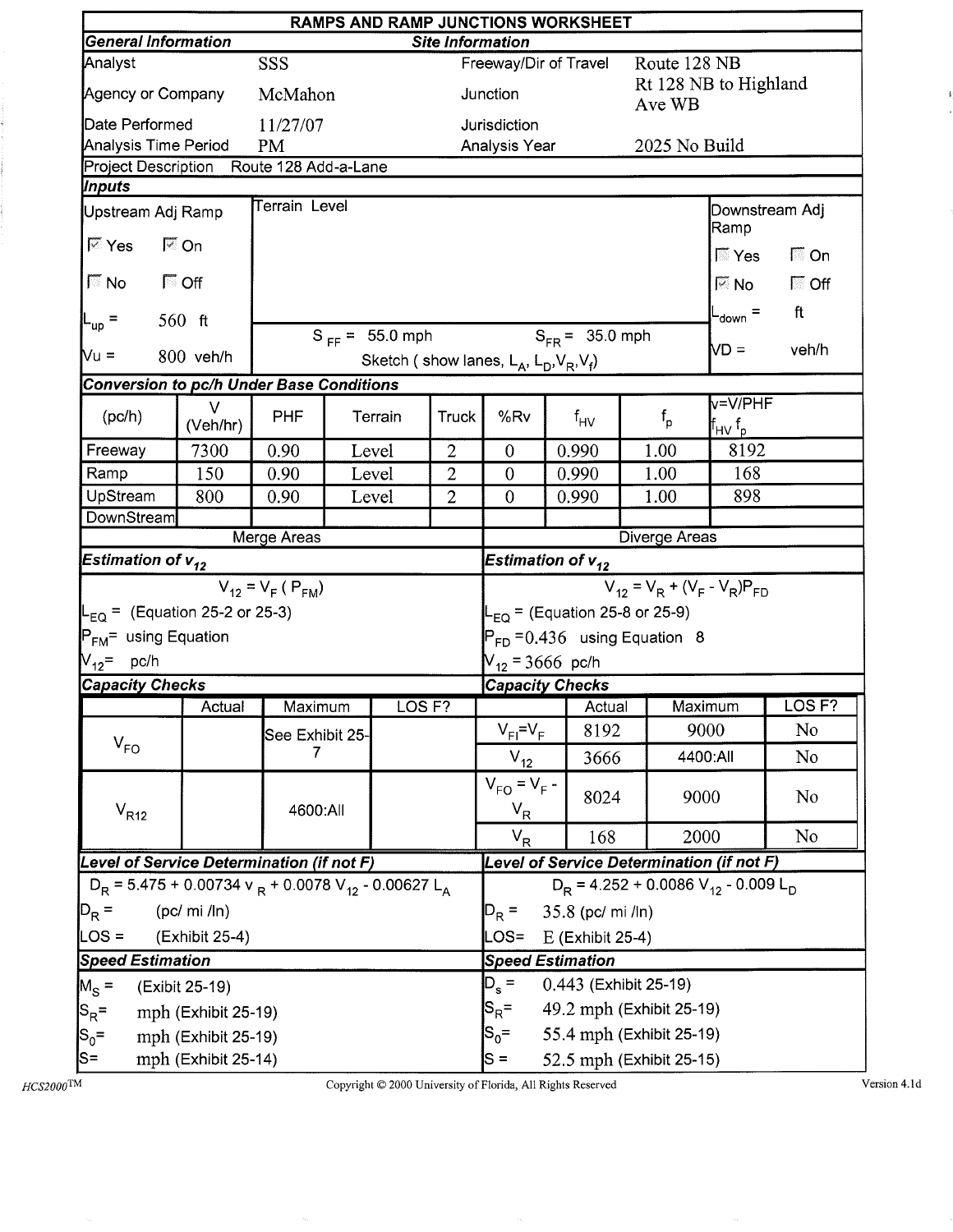|                                                                         |                                                                                  |                                         |                     |                   |                     |                                                                                                                              |  | <b>RAMPS AND RAMP JUNCTIONS WORKSHEET</b> |                               |                                                                          |                     |
|-------------------------------------------------------------------------|----------------------------------------------------------------------------------|-----------------------------------------|---------------------|-------------------|---------------------|------------------------------------------------------------------------------------------------------------------------------|--|-------------------------------------------|-------------------------------|--------------------------------------------------------------------------|---------------------|
|                                                                         | <b>General Information</b>                                                       |                                         |                     |                   |                     | <b>Site Information</b>                                                                                                      |  |                                           |                               |                                                                          |                     |
| Analyst2<br>Agency or Company<br>Date Performed<br>Analysis Time Period |                                                                                  | SSS<br>McMahon<br>11/27/07<br><b>PM</b> |                     |                   |                     | Freeway/Dir of Travel<br>Junction<br>Jurisdiction<br>Analysis Year                                                           |  |                                           | Route 128 NB<br>2025 No Build | Highland Ave WB to Rt 128 NB                                             |                     |
|                                                                         | Project Description Route 128 Add-a-Lane                                         |                                         |                     |                   |                     |                                                                                                                              |  |                                           |                               |                                                                          |                     |
| Inputs                                                                  |                                                                                  |                                         |                     |                   |                     |                                                                                                                              |  |                                           |                               |                                                                          |                     |
| Upstream Adj Ramp                                                       |                                                                                  | Terrain Level                           |                     |                   |                     |                                                                                                                              |  |                                           |                               |                                                                          | Downstream Adj Ramp |
| $\overline{\mathbb{M}}$ Yes                                             | $\Box$ On                                                                        |                                         |                     |                   |                     |                                                                                                                              |  |                                           |                               | $\sqrt{2}$ Yes<br>$\overline{\mathbb{R}}$ No $\overline{\mathbb{R}}$ Off | $\Gamma$ On         |
| $\sqrt{N}$ No                                                           | । ⊠ off                                                                          |                                         |                     |                   |                     |                                                                                                                              |  |                                           |                               | $L_{down}$                                                               | $\mathsf{ft}$       |
| $L_{\text{up}}$ =                                                       | 610 ft                                                                           |                                         |                     |                   |                     |                                                                                                                              |  |                                           |                               |                                                                          |                     |
| $Vu =$                                                                  | 150 veh/h                                                                        |                                         | $S_{FF} = 55.0$ mph |                   |                     | Sketch (show lanes, $L_A$ , $L_D$ , $V_R$ , $V_f$ )                                                                          |  | $S_{FR} = 35.0$ mph                       |                               | $V_D =$                                                                  | veh/h               |
|                                                                         | <b>Conversion to pc/h Under Base Conditions</b>                                  |                                         |                     |                   |                     |                                                                                                                              |  |                                           |                               |                                                                          |                     |
| (pc/h)                                                                  | V<br>(Veh/hr)                                                                    | PHF                                     | Terrain             |                   | Truck               | %Rv                                                                                                                          |  | $f_{HV}$                                  | $\int_{\rho}$                 | v=V/PHF f <sub>HV</sub> f <sub>p</sub>                                   |                     |
| Freeway                                                                 | 7150                                                                             | 0.90                                    | Level               |                   | 2                   | 0                                                                                                                            |  | 0.990                                     | 1.00                          | 8024                                                                     |                     |
| Ramp<br>UpStream                                                        | 1500<br>150                                                                      | 0.90<br>0.90                            | Level               |                   | $\overline{2}$<br>2 | 0<br>0                                                                                                                       |  | 0.990<br>0.990                            | 1.00<br>1.00                  | 1683<br>168                                                              |                     |
| DownStream                                                              |                                                                                  |                                         | Level               |                   |                     |                                                                                                                              |  |                                           |                               |                                                                          |                     |
|                                                                         |                                                                                  | Merge Areas                             |                     |                   |                     |                                                                                                                              |  |                                           | Diverge Areas                 |                                                                          |                     |
| Estimation of $v_{12}$                                                  |                                                                                  |                                         |                     |                   |                     | Estimation of $v_{12}$                                                                                                       |  |                                           |                               |                                                                          |                     |
| $V_{12}$ = 60 pc/h                                                      | $-EQ$ = (Equation 25-2 or 25-3)<br>P <sub>FM</sub> = 0.007 using Equation 4      | $V_{12} = V_F (P_{FM})$                 |                     |                   |                     | $V_{12} = V_R + (V_F - V_R)P_{FD}$<br>$E_{\rm CO}$ = (Equation 25-8 or 25-9)<br>$P_{FD}$ = using Equation<br>$V_{12} = pc/h$ |  |                                           |                               |                                                                          |                     |
| <b>Capacity Checks</b>                                                  |                                                                                  |                                         |                     |                   |                     | <b>Capacity Checks</b>                                                                                                       |  |                                           |                               |                                                                          |                     |
|                                                                         | Actual                                                                           |                                         | Maximum             | LOS <sub>F?</sub> |                     |                                                                                                                              |  | Actual                                    |                               | Maximum                                                                  | LOS <sub>F?</sub>   |
|                                                                         | 9707                                                                             |                                         |                     |                   |                     | $V_{FI} = V_F$                                                                                                               |  |                                           |                               | See Exhibit 25-14                                                        |                     |
| $V_{FO}$                                                                |                                                                                  |                                         | See Exhibit 25-7    | Yes               |                     | $V_{12}$                                                                                                                     |  |                                           |                               | 4400:All                                                                 |                     |
| $V_{R12}$                                                               | 1743                                                                             |                                         | 4600:All            | No                |                     | $V_{FO} = V_F -$<br>$V_R$                                                                                                    |  |                                           |                               | See Exhibit 25-14                                                        |                     |
|                                                                         |                                                                                  |                                         |                     |                   |                     | $V_R$                                                                                                                        |  |                                           |                               | See Exhibit 25-3                                                         |                     |
|                                                                         | Level of Service Determination (if not F)                                        |                                         |                     |                   |                     |                                                                                                                              |  |                                           |                               | Level of Service Determination (if not F)                                |                     |
|                                                                         | $D_R$ = 5.475 + 0.00734 v $_R$ + 0.0078 V <sub>12</sub> - 0.00627 L <sub>A</sub> |                                         |                     |                   |                     |                                                                                                                              |  |                                           |                               | $D_R = 4.252 + 0.0086 V_{12} - 0.009 L_D$                                |                     |
| $D_R =$                                                                 | 18.3 (pc/ m/ln)                                                                  |                                         |                     |                   |                     |                                                                                                                              |  | (pc/m/ln)                                 |                               |                                                                          |                     |
| $LOS =$                                                                 | F (Exhibit 25-4)                                                                 |                                         |                     |                   |                     | $\textsf{OS} =$                                                                                                              |  | (Exhibit 25-4)                            |                               |                                                                          |                     |
| <b>Speed Estimation</b>                                                 |                                                                                  |                                         |                     |                   |                     | <b>Speed Estimation</b>                                                                                                      |  |                                           |                               |                                                                          |                     |
| $M_S =$                                                                 | 0.343 (Exibit 25-19)                                                             |                                         |                     |                   |                     | $D_s =$<br>(Exhibit 25-19)                                                                                                   |  |                                           |                               |                                                                          |                     |
| $ S_R$ =                                                                | 50.5 mph (Exhibit 25-19)                                                         |                                         |                     |                   |                     | $S_R =$<br>mph (Exhibit 25-19)                                                                                               |  |                                           |                               |                                                                          |                     |
| $\left  \text{S}_0 \right $                                             | 38.4 mph (Exhibit 25-19)                                                         |                                         |                     |                   |                     | $S_0 =$<br>mph (Exhibit 25-19)                                                                                               |  |                                           |                               |                                                                          |                     |
| S=                                                                      | 40.1 mph (Exhibit 25-14)                                                         |                                         |                     |                   |                     | mph (Exhibit 25-15)<br>ls =                                                                                                  |  |                                           |                               |                                                                          |                     |

į.

Copyright  $\copyright$  2000 University of Florida, All Rights Reserved

Version 4.1d  $\bar{z}$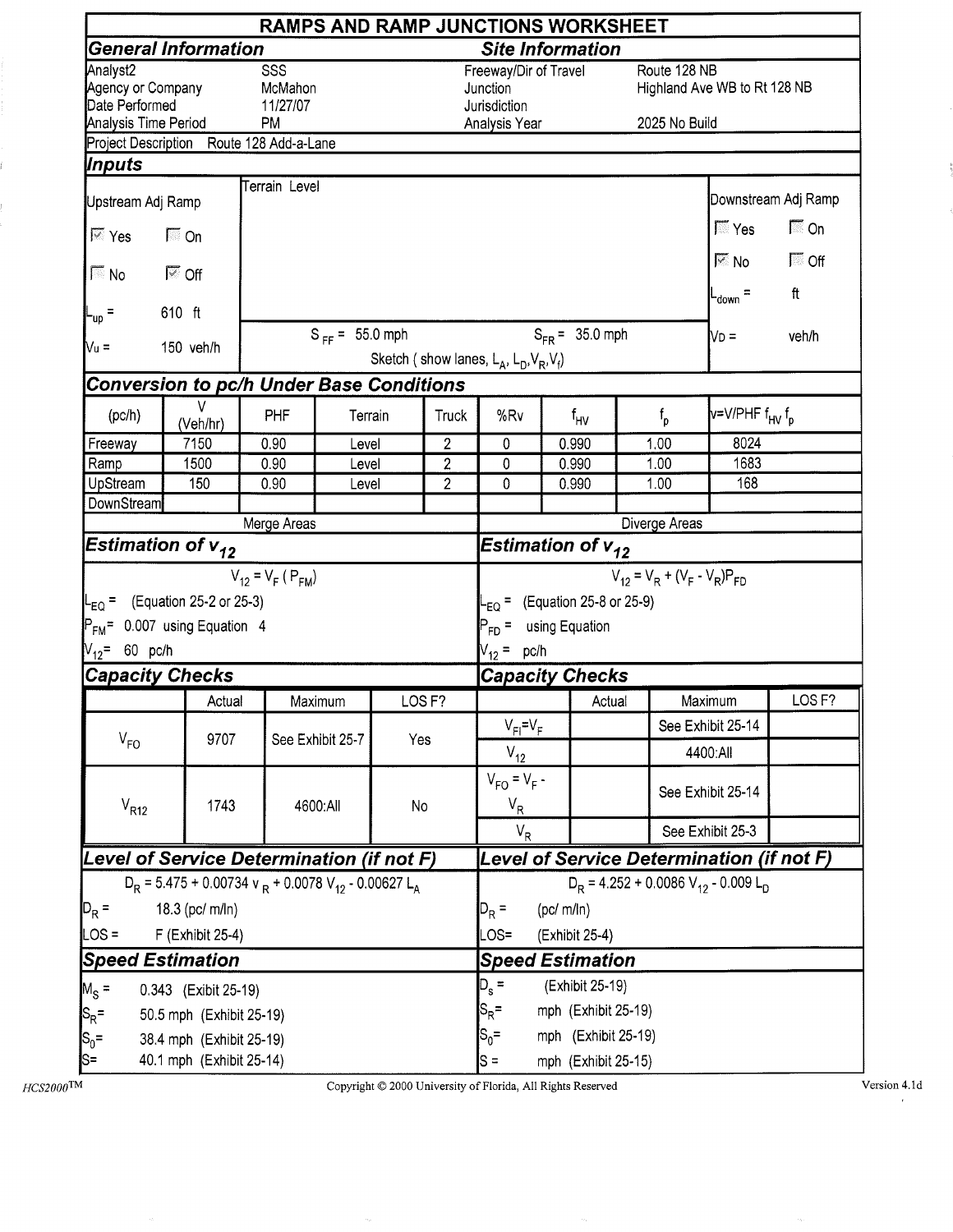|                                                                                  | <b>RAMPS AND RAMP JUNCTIONS WORKSHEET</b><br><b>General Information</b><br><b>Site Information</b> |                         |                              |                     |                |                                                     |                                   |               |                                                      |                   |  |  |
|----------------------------------------------------------------------------------|----------------------------------------------------------------------------------------------------|-------------------------|------------------------------|---------------------|----------------|-----------------------------------------------------|-----------------------------------|---------------|------------------------------------------------------|-------------------|--|--|
|                                                                                  |                                                                                                    |                         |                              |                     |                |                                                     |                                   |               |                                                      |                   |  |  |
| Analyst                                                                          |                                                                                                    | SSS                     |                              |                     |                |                                                     | Freeway/Dir of Travel             | Route 128 SB  | Rt 128 SB to Highland                                |                   |  |  |
| Agency or Company                                                                |                                                                                                    | McMahon                 |                              |                     |                | Junction                                            |                                   | Ave EB        |                                                      |                   |  |  |
| Date Performed                                                                   |                                                                                                    | 11/27/07                |                              |                     |                | Jurisdiction                                        |                                   |               |                                                      |                   |  |  |
| Analysis Time Period                                                             |                                                                                                    | <b>PM</b>               |                              |                     |                | Analysis Year                                       |                                   |               | 2025 No Build                                        |                   |  |  |
| Project Description Route 128 Add-a-Lane                                         |                                                                                                    |                         |                              |                     |                |                                                     |                                   |               |                                                      |                   |  |  |
| Inputs                                                                           |                                                                                                    | Terrain Level           |                              |                     |                |                                                     |                                   |               |                                                      |                   |  |  |
| Upstream Adj Ramp                                                                |                                                                                                    |                         |                              |                     |                |                                                     |                                   |               | Ramp                                                 | Downstream Adj    |  |  |
| $\overline{\mathbb{M}}$ Yes                                                      | l <sup>⊗</sup> On                                                                                  |                         |                              |                     |                |                                                     |                                   |               | ∏ Yes                                                | $\Box$ On         |  |  |
| $\sqrt{N}$ No                                                                    | ि Off                                                                                              |                         |                              |                     |                |                                                     |                                   |               | $\boxtimes$ No $\blacksquare$                        | $\Box$ Off        |  |  |
| $L_{\text{up}}$ =                                                                | $730$ ft                                                                                           |                         |                              |                     |                |                                                     |                                   |               | $L_{\text{down}} =$                                  | ft                |  |  |
| Vu =                                                                             | $400$ veh/h                                                                                        |                         |                              | $S_{FF} = 55.0$ mph |                |                                                     | $S_{FR} = 35.0$ mph               |               | ND =                                                 | veh/h             |  |  |
|                                                                                  |                                                                                                    |                         |                              |                     |                | Sketch (show lanes, $L_A$ , $L_D$ , $V_R$ , $V_f$ ) |                                   |               |                                                      |                   |  |  |
| <b>Conversion to pc/h Under Base Conditions</b>                                  |                                                                                                    |                         |                              |                     |                |                                                     |                                   |               | v=V/PHF                                              |                   |  |  |
| (pc/h)                                                                           | V<br>(Veh/hr)                                                                                      | <b>PHF</b>              |                              | Terrain             | <b>Truck</b>   | %Rv                                                 | $f_{HV}$                          | $f_{\sf p}$   | $\mathsf{f}_{\mathsf{HV}}\, \mathsf{f}_{\mathsf{p}}$ |                   |  |  |
| Freeway                                                                          | 9050                                                                                               | 0.90                    |                              | Level               | $\overline{2}$ | $\boldsymbol{0}$                                    | 0.990                             | 1.00          | 10156                                                |                   |  |  |
| Ramp                                                                             | 700                                                                                                | 0.90                    |                              | Level               | $\overline{2}$ | $\mathbf{0}$                                        | 0.990                             | 1.00          | 786                                                  |                   |  |  |
| UpStream                                                                         | 400                                                                                                | 0.90                    |                              | Level               | $\overline{2}$ | $\overline{0}$                                      | 0.990                             | 1.00          | 449                                                  |                   |  |  |
| DownStream                                                                       |                                                                                                    |                         |                              |                     |                |                                                     |                                   |               |                                                      |                   |  |  |
|                                                                                  |                                                                                                    | Merge Areas             |                              |                     |                |                                                     |                                   | Diverge Areas |                                                      |                   |  |  |
| Estimation of $\mathsf{v}_{\mathsf{12}}^*$                                       |                                                                                                    |                         |                              |                     |                | Estimation of $v_{12}$                              |                                   |               |                                                      |                   |  |  |
|                                                                                  |                                                                                                    | $V_{12} = V_F (P_{FM})$ |                              |                     |                |                                                     |                                   |               | $V_{12} = V_R + (V_F - V_R)P_{FD}$                   |                   |  |  |
| $L_{EQ}$ = (Equation 25-2 or 25-3)                                               |                                                                                                    |                         |                              |                     |                | $L_{EQ}$ = (Equation 25-8 or 25-9)                  |                                   |               |                                                      |                   |  |  |
| P <sub>FM</sub> = using Equation                                                 |                                                                                                    |                         |                              |                     |                |                                                     | $P_{FD} = 0.436$ using Equation 8 |               |                                                      |                   |  |  |
| $V_{12}$ = pc/h                                                                  |                                                                                                    |                         |                              |                     |                | $V_{12} = 4871$ pc/h                                |                                   |               |                                                      |                   |  |  |
| <b>Capacity Checks</b>                                                           |                                                                                                    |                         |                              |                     |                |                                                     | <b>Capacity Checks</b>            |               |                                                      |                   |  |  |
|                                                                                  | Actual                                                                                             | Maximum                 |                              | LOS <sub>F?</sub>   |                |                                                     | Actual                            |               | Maximum                                              | LOS <sub>F?</sub> |  |  |
|                                                                                  |                                                                                                    | See Exhibit 25-         |                              |                     |                | $V_{FI} = V_F$                                      | 10156                             |               | 9000                                                 | Yes               |  |  |
| $V_{FO}$                                                                         |                                                                                                    | 7                       |                              |                     |                | $V_{12}$                                            | 4871                              |               | 4400:All                                             | Yes               |  |  |
| $\rm V_{R12}$                                                                    |                                                                                                    | 4600:All                |                              |                     |                | $V_{FO} = V_F -$<br>$V_R$                           | 9370                              |               | 9000                                                 | Yes               |  |  |
|                                                                                  |                                                                                                    |                         |                              |                     |                | $V_R$                                               | 786                               |               | 2000                                                 | N <sub>o</sub>    |  |  |
| Level of Service Determination (if not F)                                        |                                                                                                    |                         |                              |                     |                |                                                     |                                   |               | Level of Service Determination (if not F)            |                   |  |  |
| $D_R$ = 5.475 + 0.00734 v $_R$ + 0.0078 V <sub>12</sub> - 0.00627 L <sub>A</sub> |                                                                                                    |                         |                              |                     |                | $D_R = 4.252 + 0.0086 V_{12} - 0.009 L_D$           |                                   |               |                                                      |                   |  |  |
| $ D_R =$<br>$(pc/mi$ /ln)                                                        |                                                                                                    |                         | 46.1 (pc/ mi /ln)<br>$D_R =$ |                     |                |                                                     |                                   |               |                                                      |                   |  |  |
| $LOS =$                                                                          | (Exhibit 25-4)                                                                                     |                         |                              |                     |                | LOS=                                                | $F$ (Exhibit 25-4)                |               |                                                      |                   |  |  |
| <b>Speed Estimation</b>                                                          |                                                                                                    |                         |                              |                     |                | <b>Speed Estimation</b>                             |                                   |               |                                                      |                   |  |  |
| $M_S =$                                                                          | (Exibit 25-19)                                                                                     |                         |                              |                     |                | $D_{s}$ =                                           | 0.499 (Exhibit 25-19)             |               |                                                      |                   |  |  |
| $ S_R =$                                                                         | mph (Exhibit 25-19)                                                                                |                         |                              |                     |                | $S_{\mathsf{R}}^{\vphantom{1}}$ =                   | 48.5 mph (Exhibit 25-19)          |               |                                                      |                   |  |  |
| $ {\mathsf s}_{\scriptscriptstyle 0}$ =                                          | mph (Exhibit 25-19)                                                                                |                         |                              |                     |                | 53.9 mph (Exhibit 25-19)<br>$S_0 =$                 |                                   |               |                                                      |                   |  |  |
| js=                                                                              | mph (Exhibit 25-14)                                                                                |                         |                              |                     |                | 51.2 mph (Exhibit 25-15)<br>$S =$                   |                                   |               |                                                      |                   |  |  |

 $HCS2000$ TM

ŗ.

ŗ.

Copyright  $@$  2000 University of Florida, All Rights Reserved

Version 4.1d

Î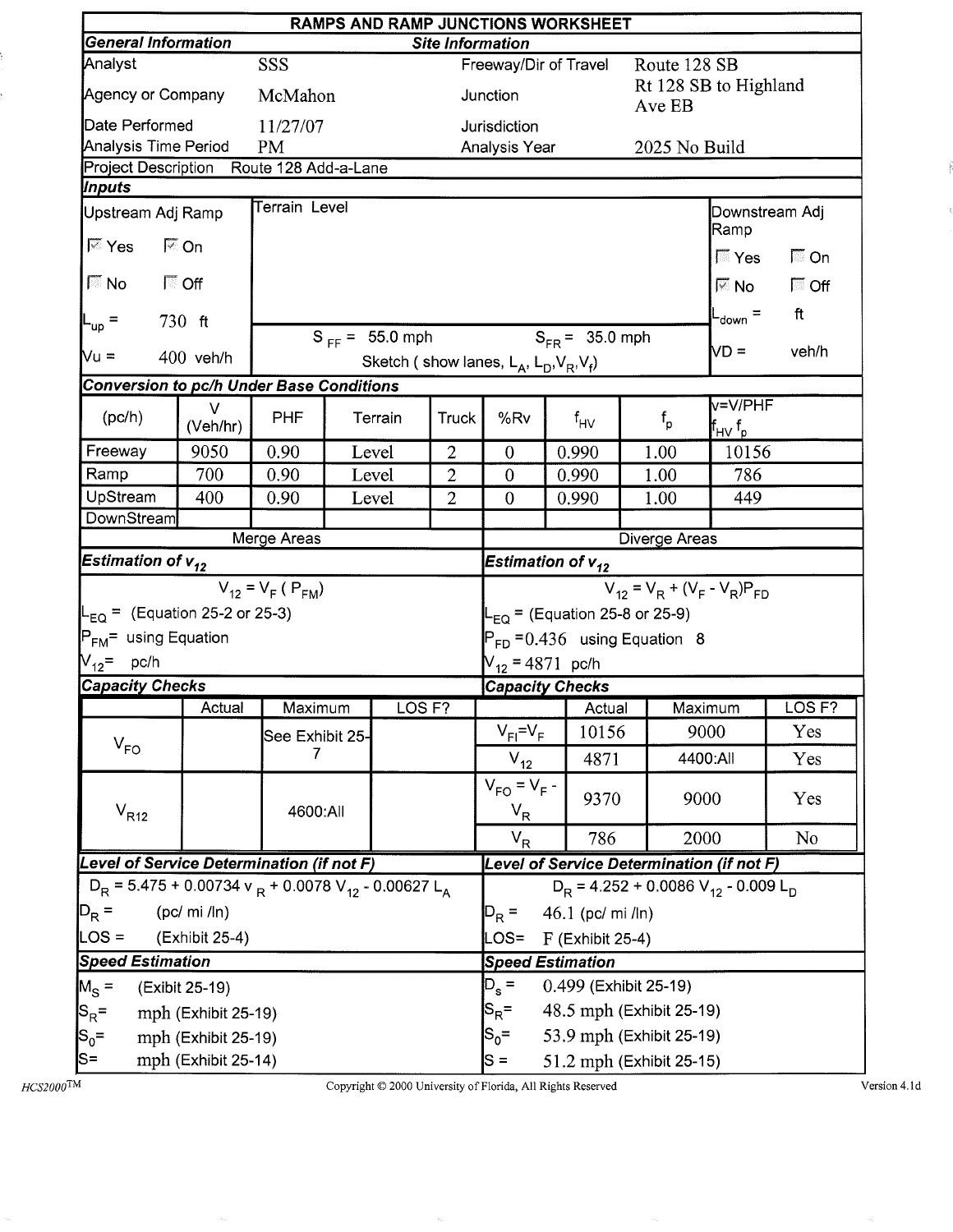|                                                                                                        |                                                                                  |                                         |                     |     |                         |                                                                    |                | <b>RAMPS AND RAMP JUNCTIONS WORKSHEET</b>    |                                    |                                        |                     |  |
|--------------------------------------------------------------------------------------------------------|----------------------------------------------------------------------------------|-----------------------------------------|---------------------|-----|-------------------------|--------------------------------------------------------------------|----------------|----------------------------------------------|------------------------------------|----------------------------------------|---------------------|--|
|                                                                                                        | <b>General Information</b>                                                       |                                         |                     |     |                         | <b>Site Information</b>                                            |                |                                              |                                    |                                        |                     |  |
| Analyst2<br>Agency or Company<br>Date Performed<br>Analysis Time Period                                |                                                                                  | SSS<br>McMahon<br>11/27/07<br><b>PM</b> |                     |     |                         | Freeway/Dir of Travel<br>Junction<br>Jurisdiction<br>Analysis Year |                |                                              | Route 128 SB<br>2025 No Build      | Highland Ave EB to Rt 128 SB           |                     |  |
|                                                                                                        | Project Description Route 128 Add-a-Lane                                         |                                         |                     |     |                         |                                                                    |                |                                              |                                    |                                        |                     |  |
| Inputs                                                                                                 |                                                                                  |                                         |                     |     |                         |                                                                    |                |                                              |                                    |                                        |                     |  |
| Upstream Adj Ramp                                                                                      |                                                                                  | Terrain Level                           |                     |     |                         |                                                                    |                |                                              |                                    |                                        | Downstream Adj Ramp |  |
| $\overline{\mathbb{M}}$ Yes                                                                            | $\Box$ On                                                                        |                                         |                     |     |                         |                                                                    |                |                                              |                                    | $\mathbb{F}$ Yes                       | $\Box$ On           |  |
| $\nabla$ No                                                                                            | । स्ट <b>ा</b> ।                                                                 |                                         |                     |     |                         |                                                                    |                |                                              |                                    | $\mathbb{R}$ No $\blacksquare$         | $\sqrt{a}$ Off      |  |
| $L_{up}$ =                                                                                             | 905 ft                                                                           |                                         |                     |     |                         |                                                                    |                |                                              |                                    | $L_{down}$ =                           | ft                  |  |
| <b>Ν</b> υ =                                                                                           | 700 veh/h                                                                        |                                         | $S_{FF} = 55.0$ mph |     |                         | Sketch (show lanes, $L_A$ , $L_D$ , $V_R$ , $V_f$ )                |                | $S_{FB} = 35.0$ mph                          |                                    | $\mathsf{N}\mathsf{D} =$               | veh/h               |  |
|                                                                                                        | <b>Conversion to pc/h Under Base Conditions</b>                                  |                                         |                     |     |                         |                                                                    |                |                                              |                                    |                                        |                     |  |
| (pc/h)                                                                                                 | V<br>(Veh/hr)                                                                    | PHF                                     | Terrain             |     | Truck                   | %Rv                                                                |                | $f_{\mathsf{HV}}$                            | $f_{\rm p}$                        | v=V/PHF f <sub>HV</sub> f <sub>p</sub> |                     |  |
| Freeway                                                                                                | 8100                                                                             | 0.90                                    | Level               |     | $\overline{\mathbf{c}}$ | $\mathbf 0$                                                        | 0.990          |                                              | 1.00                               | 9090<br>337                            |                     |  |
| Ramp<br>UpStream                                                                                       | 300<br>700                                                                       | 0.90<br>0.90                            | Level               |     | $\overline{2}$<br>2     | 0<br>0                                                             | 0.990<br>0.990 |                                              | 1.00<br>1.00                       |                                        |                     |  |
| DownStream                                                                                             |                                                                                  |                                         | Level               |     |                         |                                                                    |                |                                              |                                    | 786                                    |                     |  |
|                                                                                                        |                                                                                  | Merge Areas                             |                     |     |                         |                                                                    |                |                                              | Diverge Areas                      |                                        |                     |  |
| Estimation of $v_{12}$                                                                                 |                                                                                  |                                         |                     |     |                         | Estimation of $v_{12}$                                             |                |                                              |                                    |                                        |                     |  |
| $L_{\text{EO}} =$ (Equation 25-2 or 25-3)<br>$P_{FM}$ = 0.176 using Equation 4<br>$V_{12}$ = 1597 pc/h |                                                                                  | $V_{12} = V_F (P_{FM})$                 |                     |     |                         | $P_{FD}$ = using Equation<br>$V_{12} = pc/h$                       |                | $L_{EQ}$ = (Equation 25-8 or 25-9)           | $V_{12} = V_R + (V_F - V_R)P_{FD}$ |                                        |                     |  |
| <b>Capacity Checks</b>                                                                                 |                                                                                  |                                         |                     |     |                         | <b>Capacity Checks</b>                                             |                |                                              |                                    |                                        |                     |  |
|                                                                                                        | Actual                                                                           |                                         | Maximum             |     | LOS <sub>F?</sub>       |                                                                    |                | Actual                                       |                                    | Maximum                                | LOS <sub>F?</sub>   |  |
|                                                                                                        |                                                                                  |                                         |                     |     |                         | $V_{FI} = V_F$                                                     |                |                                              |                                    | See Exhibit 25-14                      |                     |  |
| $V_{FO}$                                                                                               | 9427                                                                             |                                         | See Exhibit 25-7    | Yes |                         | $V_{12}$                                                           |                |                                              |                                    | 4400:All                               |                     |  |
| $V_{R12}$                                                                                              | 1934                                                                             |                                         | 4600:All            | No  |                         | $V_{FO} = V_F -$<br>$V_R$                                          |                |                                              |                                    | See Exhibit 25-14                      |                     |  |
|                                                                                                        |                                                                                  |                                         |                     |     |                         | $V_R$                                                              |                |                                              |                                    | See Exhibit 25-3                       |                     |  |
| Level of Service Determination (if not F)                                                              |                                                                                  |                                         |                     |     |                         |                                                                    |                | Level of Service Determination (if not F)    |                                    |                                        |                     |  |
|                                                                                                        | $D_R$ = 5.475 + 0.00734 v $_R$ + 0.0078 V <sub>12</sub> - 0.00627 L <sub>A</sub> |                                         |                     |     |                         |                                                                    |                | $D_R = 4.252 + 0.0086 V_{12} - 0.009 L_D$    |                                    |                                        |                     |  |
| $ D_R =$<br>20.4 (pc/ m/ln)                                                                            |                                                                                  | $D_R =$                                 | (pc/m/ln)           |     |                         |                                                                    |                |                                              |                                    |                                        |                     |  |
| $LOS =$                                                                                                | F (Exhibit 25-4)                                                                 |                                         |                     |     |                         | $-OS =$<br>(Exhibit 25-4)                                          |                |                                              |                                    |                                        |                     |  |
| <b>Speed Estimation</b>                                                                                |                                                                                  | <b>Speed Estimation</b>                 |                     |     |                         |                                                                    |                |                                              |                                    |                                        |                     |  |
| $M_{\rm s}$ =                                                                                          | 0.348 (Exibit 25-19)                                                             |                                         |                     |     |                         |                                                                    |                | $\mathsf{D}_\mathsf{s}$ =<br>(Exhibit 25-19) |                                    |                                        |                     |  |
| $S_R =$                                                                                                | 50.5 mph (Exhibit 25-19)                                                         |                                         |                     |     |                         | $S_R =$                                                            |                | mph (Exhibit 25-19)                          |                                    |                                        |                     |  |
| $ S_0=$                                                                                                | 39.8 mph (Exhibit 25-19)                                                         |                                         |                     |     |                         | $S_0 =$<br>mph (Exhibit 25-19)                                     |                |                                              |                                    |                                        |                     |  |
| ls=                                                                                                    | 41.6 mph (Exhibit 25-14)                                                         |                                         |                     |     |                         | mph (Exhibit 25-15)<br>$S =$                                       |                |                                              |                                    |                                        |                     |  |

 $HCS2000$ TM

Copyright © 2000 University of Florida, All Rights Reserved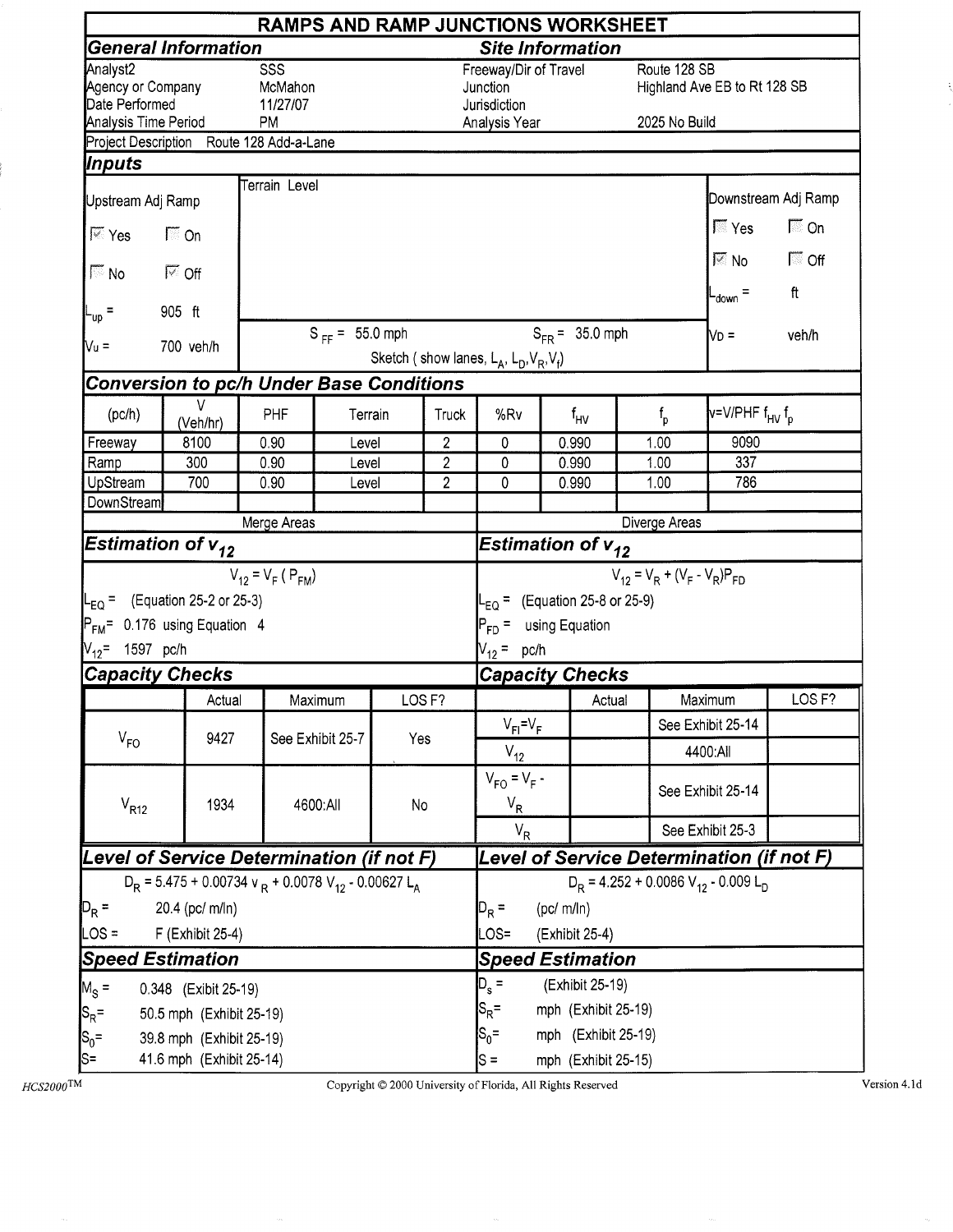|                                                                                  | RAMPS AND RAMP JUNCTIONS WORKSHEET<br><b>General Information</b><br><b>Site Information</b> |                         |                                                             |                       |                |                                                     |                                     |                       |                         |                                                                                                   |                   |  |  |
|----------------------------------------------------------------------------------|---------------------------------------------------------------------------------------------|-------------------------|-------------------------------------------------------------|-----------------------|----------------|-----------------------------------------------------|-------------------------------------|-----------------------|-------------------------|---------------------------------------------------------------------------------------------------|-------------------|--|--|
|                                                                                  |                                                                                             |                         |                                                             |                       |                |                                                     |                                     |                       |                         |                                                                                                   |                   |  |  |
| Analyst                                                                          |                                                                                             |                         |                                                             | Freeway/Dir of Travel |                |                                                     | Route 128 SB                        | Rt 128 SB to Highland |                         |                                                                                                   |                   |  |  |
| Agency or Company                                                                |                                                                                             | McMahon                 |                                                             |                       |                | Junction                                            |                                     |                       | Ave WB                  |                                                                                                   |                   |  |  |
| Date Performed                                                                   |                                                                                             | 11/27/07                |                                                             |                       |                | Jurisdiction                                        |                                     |                       |                         |                                                                                                   |                   |  |  |
| Analysis Time Period                                                             |                                                                                             | <b>PM</b>               |                                                             |                       |                | Analysis Year                                       |                                     |                       | 2025 No Build           |                                                                                                   |                   |  |  |
| Project Description                                                              |                                                                                             | Route 128 Add-a-Lane    |                                                             |                       |                |                                                     |                                     |                       |                         |                                                                                                   |                   |  |  |
| Inputs                                                                           |                                                                                             | Terrain Level           |                                                             |                       |                |                                                     |                                     |                       |                         |                                                                                                   |                   |  |  |
| Upstream Adj Ramp                                                                |                                                                                             |                         |                                                             |                       |                |                                                     |                                     |                       |                         | Downstream Adj<br>Ramp                                                                            |                   |  |  |
| $\sqrt{2}$ Yes                                                                   | $\Box$ On                                                                                   |                         |                                                             |                       |                |                                                     |                                     |                       |                         | $\overline{\mathbb{M}}$ Yes                                                                       | l <sup>⊠</sup> On |  |  |
| $\overline{\mathbb{M}}$ No                                                       | $\Box$ Off                                                                                  |                         |                                                             |                       |                |                                                     |                                     |                       |                         | $\nabla$ No                                                                                       | $\Box$ Off        |  |  |
| ft<br>$L_{\text{up}}$ =                                                          |                                                                                             |                         |                                                             |                       |                |                                                     |                                     |                       |                         | $L_{\text{down}}$ =                                                                               | 545 ft            |  |  |
|                                                                                  |                                                                                             |                         |                                                             | $S_{FF} = 55.0$ mph   |                |                                                     | $S_{FR} = 35.0$ mph                 |                       |                         | VD =                                                                                              | $650$ veh/h       |  |  |
| Vu =                                                                             | veh/h                                                                                       |                         |                                                             |                       |                | Sketch (show lanes, $L_A$ , $L_D$ , $V_R$ , $V_f$ ) |                                     |                       |                         |                                                                                                   |                   |  |  |
| <b>Conversion to pc/h Under Base Conditions</b>                                  |                                                                                             |                         |                                                             |                       |                |                                                     |                                     |                       |                         |                                                                                                   |                   |  |  |
| (pc/h)                                                                           | V<br>(Veh/hr)                                                                               | <b>PHF</b>              |                                                             | Terrain               | Truck          | %Rv                                                 | $f_{HV}$                            |                       | $\mathsf{f}_\mathsf{p}$ | v=V/PHF<br>$\boldsymbol{\mathsf{f}}_{\mathsf{H}\mathsf{V}}\,\boldsymbol{\mathsf{f}}_{\mathsf{p}}$ |                   |  |  |
| Freeway                                                                          | 9100                                                                                        | 0.90                    |                                                             | Level                 | $\overline{2}$ | $\theta$                                            | 0.990                               |                       | 1.00                    | 10212                                                                                             |                   |  |  |
| Ramp                                                                             | 700                                                                                         | 0.90                    | $\overline{2}$<br>786<br>Level<br>$\theta$<br>1.00<br>0.990 |                       |                |                                                     |                                     |                       |                         |                                                                                                   |                   |  |  |
| UpStream                                                                         |                                                                                             |                         |                                                             |                       |                |                                                     |                                     |                       |                         |                                                                                                   |                   |  |  |
| <b>DownStream</b>                                                                | 650                                                                                         | 0.90                    |                                                             | Level                 | $\overline{2}$ | $\theta$                                            | 0.990                               |                       | 1.00                    | 729                                                                                               |                   |  |  |
|                                                                                  |                                                                                             | Merge Areas             |                                                             |                       |                |                                                     |                                     |                       | Diverge Areas           |                                                                                                   |                   |  |  |
| Estimation of $v_{12}$                                                           |                                                                                             |                         |                                                             |                       |                | Estimation of $v_{12}$                              |                                     |                       |                         |                                                                                                   |                   |  |  |
|                                                                                  |                                                                                             | $V_{12} = V_F (P_{FM})$ |                                                             |                       |                | $V_{12} = V_R + (V_F - V_R)P_{FD}$                  |                                     |                       |                         |                                                                                                   |                   |  |  |
| $L_{EQ}$ = (Equation 25-2 or 25-3)                                               |                                                                                             |                         |                                                             |                       |                | L <sub>EQ</sub> = (Equation 25-8 or 25-9)           |                                     |                       |                         |                                                                                                   |                   |  |  |
| P <sub>FM</sub> = using Equation                                                 |                                                                                             |                         |                                                             |                       |                | $P_{FD}$ = 0.436 using Equation 8                   |                                     |                       |                         |                                                                                                   |                   |  |  |
| $V_{12}$ = pc/h                                                                  |                                                                                             |                         |                                                             |                       |                | $V_{12}$ = 4896 pc/h                                |                                     |                       |                         |                                                                                                   |                   |  |  |
| <b>Capacity Checks</b>                                                           |                                                                                             |                         |                                                             |                       |                |                                                     | <b>Capacity Checks</b>              |                       |                         |                                                                                                   |                   |  |  |
|                                                                                  | Actual                                                                                      | Maximum                 |                                                             | OSF?                  |                |                                                     |                                     | Actual                | Maximum                 |                                                                                                   | LOS <sub>F?</sub> |  |  |
|                                                                                  |                                                                                             | See Exhibit 25-         |                                                             |                       |                | $V_{FI} = V_F$                                      | 10212                               |                       |                         | 9000                                                                                              | Yes               |  |  |
| $V_{FO}$                                                                         |                                                                                             |                         |                                                             |                       |                | $V_{12}$                                            | 4896                                |                       | 4400:All                |                                                                                                   | Yes               |  |  |
| $\rm V_{R12}$                                                                    |                                                                                             | 4600:All                |                                                             |                       |                | $V_{FO} = V_F -$<br>$V_R$                           | 9426                                |                       | 9000                    |                                                                                                   | Yes               |  |  |
|                                                                                  |                                                                                             |                         |                                                             |                       |                | $V_R$                                               | 786                                 |                       | 2000                    |                                                                                                   | No                |  |  |
| Level of Service Determination (if not F)                                        |                                                                                             |                         |                                                             |                       |                |                                                     |                                     |                       |                         | Level of Service Determination (if not F)                                                         |                   |  |  |
| $D_R = 5.475 + 0.00734$ v $_R + 0.0078$ V <sub>12</sub> - 0.00627 L <sub>A</sub> |                                                                                             |                         |                                                             |                       |                | $D_R = 4.252 + 0.0086 V_{12} - 0.009 L_D$           |                                     |                       |                         |                                                                                                   |                   |  |  |
| $D_R =$<br>(pc/mi / ln)                                                          |                                                                                             |                         |                                                             |                       |                | 46.4 (pc/ mi /ln)<br>$D_R =$                        |                                     |                       |                         |                                                                                                   |                   |  |  |
| $\textsf{LOS} =$                                                                 | (Exhibit 25-4)                                                                              |                         |                                                             |                       |                | LOS=                                                | $F$ (Exhibit 25-4)                  |                       |                         |                                                                                                   |                   |  |  |
| <b>Speed Estimation</b>                                                          |                                                                                             |                         |                                                             |                       |                | <b>Speed Estimation</b>                             |                                     |                       |                         |                                                                                                   |                   |  |  |
| $M_S =$                                                                          | (Exibit 25-19)                                                                              |                         |                                                             |                       |                | $D_{\rm s} =$<br>0.499 (Exhibit 25-19)              |                                     |                       |                         |                                                                                                   |                   |  |  |
| $ S_R =$                                                                         | mph (Exhibit 25-19)                                                                         |                         |                                                             |                       |                | 48.5 mph (Exhibit 25-19)<br>$S_{\rm R}$ =           |                                     |                       |                         |                                                                                                   |                   |  |  |
| $S_0 =$                                                                          | mph (Exhibit 25-19)                                                                         |                         |                                                             |                       |                |                                                     | 53.9 mph (Exhibit 25-19)<br>$S_0 =$ |                       |                         |                                                                                                   |                   |  |  |
| S=                                                                               | mph (Exhibit 25-14)                                                                         |                         |                                                             |                       |                | 51.2 mph (Exhibit 25-15)<br>$S =$                   |                                     |                       |                         |                                                                                                   |                   |  |  |

i<br>!

ļ.

Copyright  $@$  2000 University of Florida, All Rights Reserved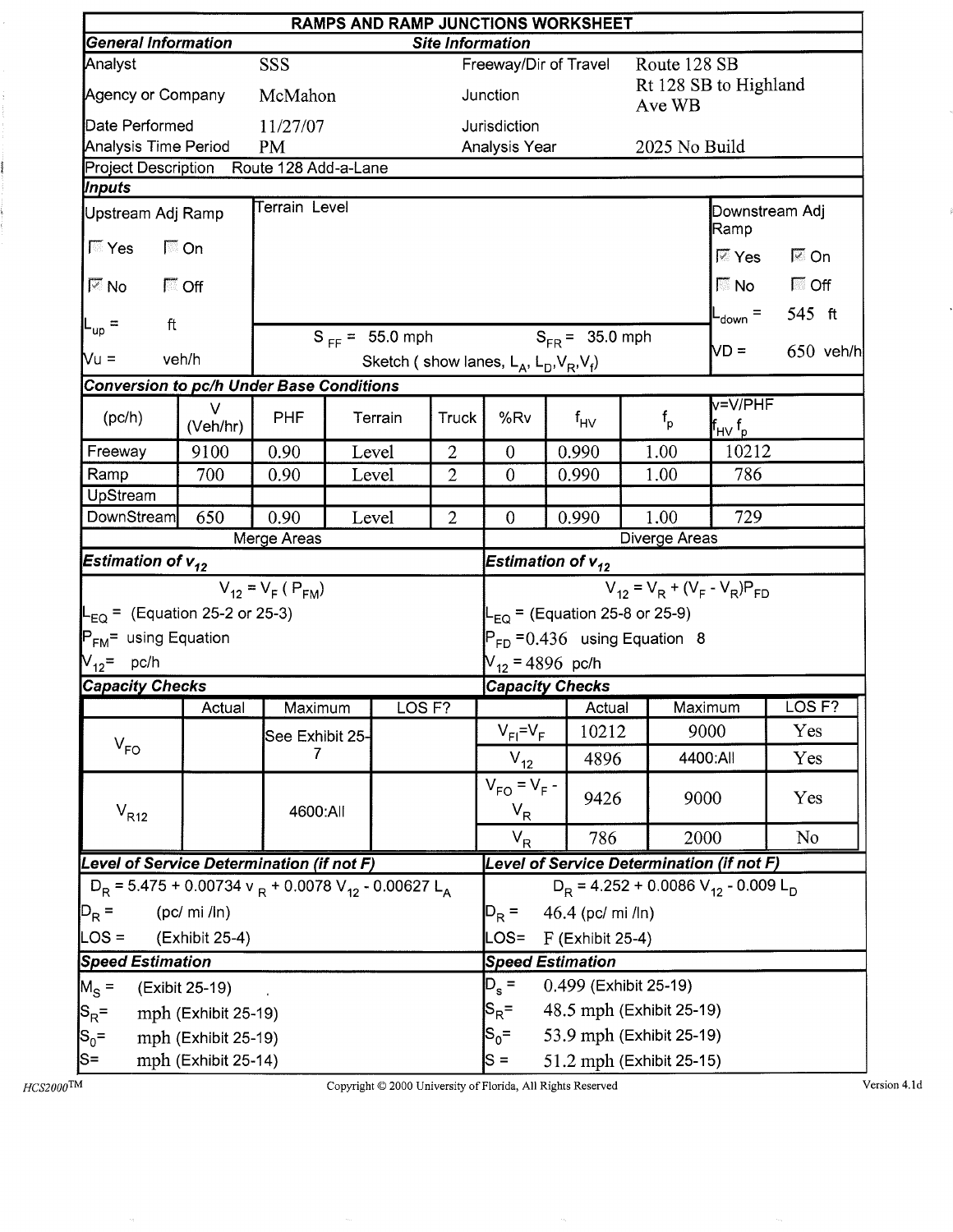|                                                                                  |                                                                         |                                         |                     |     |                   |                                                                    |                                | <b>RAMPS AND RAMP JUNCTIONS WORKSHEET</b>               |                               |                                           |                                |  |
|----------------------------------------------------------------------------------|-------------------------------------------------------------------------|-----------------------------------------|---------------------|-----|-------------------|--------------------------------------------------------------------|--------------------------------|---------------------------------------------------------|-------------------------------|-------------------------------------------|--------------------------------|--|
|                                                                                  | <b>General Information</b>                                              |                                         |                     |     |                   | <b>Site Information</b>                                            |                                |                                                         |                               |                                           |                                |  |
| Analyst2<br>Agency or Company<br>Date Performed<br>Analysis Time Period          |                                                                         | SSS<br>McMahon<br>11/27/07<br><b>PM</b> |                     |     |                   | Freeway/Dir of Travel<br>Junction<br>Jurisdiction<br>Analysis Year |                                |                                                         | Route 128 SB<br>2025 No Build | Highland Ave WB to Rt 128                 |                                |  |
|                                                                                  | Project Description Route 128 Add-a-Lane                                |                                         |                     |     |                   |                                                                    |                                |                                                         |                               |                                           |                                |  |
| Inputs                                                                           |                                                                         |                                         |                     |     |                   |                                                                    |                                |                                                         |                               |                                           |                                |  |
| Upstream Adj Ramp                                                                |                                                                         | Terrain Level                           |                     |     |                   |                                                                    |                                |                                                         |                               |                                           | Downstream Adj Ramp            |  |
| $\sqrt{2}$ Yes                                                                   | $\sqrt{2}$ On                                                           |                                         |                     |     |                   |                                                                    |                                |                                                         |                               | $\overline{\mathbb{M}}$ Yes               | $\Box$ On                      |  |
| $\overline{\mathbb{M}}$ No                                                       | $\Box$ Off                                                              |                                         |                     |     |                   |                                                                    |                                |                                                         |                               | $\Box$ No                                 | $\overline{\triangledown}$ Off |  |
| $L_{up}$ =                                                                       | ft                                                                      |                                         |                     |     |                   |                                                                    |                                |                                                         |                               | $L_{\text{down}} =$                       | 730 ft                         |  |
| $Vu$ =                                                                           | veh/h                                                                   |                                         | $S_{FF} = 55.0$ mph |     |                   | Sketch (show lanes, $L_A$ , $L_D$ , $V_R$ , $V_f$ )                |                                | $S_{FR} = 35.0$ mph                                     |                               | $\mathsf{N}$ D =                          | 700 veh/h                      |  |
|                                                                                  | <b>Conversion to pc/h Under Base Conditions</b>                         |                                         |                     |     |                   |                                                                    |                                |                                                         |                               |                                           |                                |  |
| (pc/h)                                                                           | V<br>(Veh/hr)                                                           | PHF                                     | Terrain             |     | <b>Truck</b>      | %Rv                                                                |                                | f <sub>HV</sub>                                         | $f_{\sf p}$                   | v=V/PHF f <sub>HV</sub> f <sub>p</sub>    |                                |  |
| Freeway                                                                          | 8400                                                                    | 0.90<br>0.90                            | Level<br>Level      |     | $\overline{c}$    | $\mathbf 0$                                                        |                                | 0.990<br>1.00                                           |                               | 9427                                      |                                |  |
| Ramp                                                                             | 650                                                                     | $\overline{2}$                          | 0                   |     | 0.990             | 1.00                                                               | 729                            |                                                         |                               |                                           |                                |  |
| UpStream<br>DownStream                                                           | $\overline{2}$                                                          | 0                                       | 1.00<br>0.990       |     |                   | 786                                                                |                                |                                                         |                               |                                           |                                |  |
|                                                                                  | 700                                                                     | 0.90<br>Merge Areas                     | Level               |     |                   | Diverge Areas                                                      |                                |                                                         |                               |                                           |                                |  |
|                                                                                  | Estimation of $v_{12}$                                                  |                                         |                     |     |                   |                                                                    |                                | $\overline{\mathsf{E}}$ stimation of v $_{\mathtt{12}}$ |                               |                                           |                                |  |
| $V_{12}$ = 1194 pc/h                                                             | $L_{EQ}$ = (Equation 25-2 or 25-3)<br>$P_{FM}$ = 0.127 using Equation 4 | $V_{12} = V_F (P_{FM})$                 |                     |     |                   | $P_{FD}$ = using Equation<br>$V_{12}$ = pc/h                       |                                | $L_{EQ}$ = (Equation 25-8 or 25-9)                      |                               | $V_{12} = V_R + (V_F - V_R)P_{FD}$        |                                |  |
|                                                                                  | <b>Capacity Checks</b>                                                  |                                         |                     |     |                   | <b>Capacity Checks</b>                                             |                                |                                                         |                               |                                           |                                |  |
|                                                                                  | Actual                                                                  |                                         | Maximum             |     | LOS <sub>F?</sub> |                                                                    |                                | Actual                                                  |                               | Maximum                                   | LOS <sub>F?</sub>              |  |
| $V_{FO}$                                                                         | 10156                                                                   |                                         | See Exhibit 25-7    | Yes |                   | $V_{FI} = V_F$                                                     |                                |                                                         |                               | See Exhibit 25-14                         |                                |  |
|                                                                                  |                                                                         |                                         |                     |     |                   | $V_{12}$                                                           |                                |                                                         |                               | 4400:All                                  |                                |  |
| $V_{R12}$                                                                        | 1923                                                                    |                                         | 4600:All            | No  |                   | $V_{FO} = V_F -$<br>$V_R$                                          |                                |                                                         |                               | See Exhibit 25-14                         |                                |  |
|                                                                                  |                                                                         |                                         |                     |     |                   | $V_R$                                                              |                                |                                                         |                               | See Exhibit 25-3                          |                                |  |
|                                                                                  | Level of Service Determination (if not F)                               |                                         |                     |     |                   |                                                                    |                                |                                                         |                               | Level of Service Determination (if not F) |                                |  |
| $D_R$ = 5.475 + 0.00734 v $_R$ + 0.0078 V <sub>12</sub> - 0.00627 L <sub>A</sub> |                                                                         |                                         |                     |     |                   | $D_p = 4.252 + 0.0086 V_{12} - 0.009 L_p$                          |                                |                                                         |                               |                                           |                                |  |
| $D_R =$<br>20.1 (pc/ m/ln)                                                       |                                                                         |                                         |                     |     |                   | $D_R =$                                                            | (pc/m/n)                       |                                                         |                               |                                           |                                |  |
| $\textsf{LOS} =$<br>F (Exhibit 25-4)                                             |                                                                         |                                         |                     |     |                   | LOS=<br>(Exhibit 25-4)                                             |                                |                                                         |                               |                                           |                                |  |
| <b>Speed Estimation</b>                                                          |                                                                         |                                         |                     |     |                   | <b>Speed Estimation</b>                                            |                                |                                                         |                               |                                           |                                |  |
| $M_s =$                                                                          | 0.348 (Exibit 25-19)                                                    |                                         |                     |     |                   |                                                                    | $D_{s}$ =<br>(Exhibit 25-19)   |                                                         |                               |                                           |                                |  |
| $S_{\rm R}$ =                                                                    | 50.5 mph (Exhibit 25-19)                                                |                                         |                     |     |                   |                                                                    | $S_R =$<br>mph (Exhibit 25-19) |                                                         |                               |                                           |                                |  |
| $S_0 =$                                                                          | 37.6 mph (Exhibit 25-19)                                                |                                         |                     |     |                   | $S_0 =$<br>mph (Exhibit 25-19)                                     |                                |                                                         |                               |                                           |                                |  |
| S=                                                                               | 39.5 mph (Exhibit 25-14)                                                |                                         |                     |     |                   | $s =$<br>mph (Exhibit 25-15)                                       |                                |                                                         |                               |                                           |                                |  |

Copyright © 2000 University of Florida, All Rights Reserved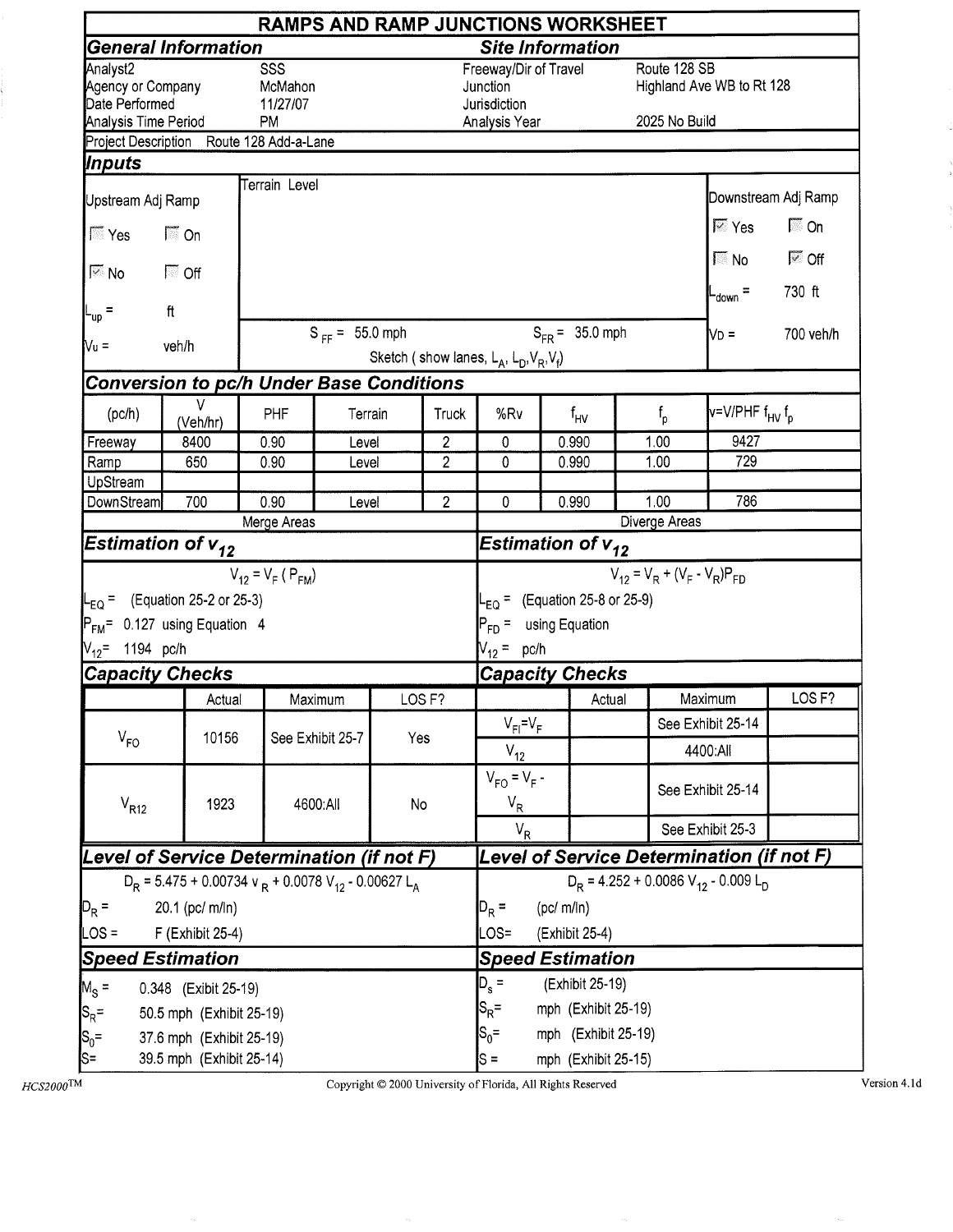|                                                                                                        | <b>RAMPS AND RAMP JUNCTIONS WORKSHEET</b> |                               |                                       |                                                     |                                                |                      |                               |                                                                                         |                                                                                                       |                      |  |
|--------------------------------------------------------------------------------------------------------|-------------------------------------------|-------------------------------|---------------------------------------|-----------------------------------------------------|------------------------------------------------|----------------------|-------------------------------|-----------------------------------------------------------------------------------------|-------------------------------------------------------------------------------------------------------|----------------------|--|
| <b>General Information</b>                                                                             |                                           |                               |                                       | <b>Site Information</b>                             |                                                |                      |                               |                                                                                         |                                                                                                       |                      |  |
| Analyst                                                                                                | TC                                        |                               |                                       | Freeway/Dir of Travel                               |                                                |                      | Route 128/I-95 NB             |                                                                                         |                                                                                                       |                      |  |
| Agency or Company                                                                                      | McMahon                                   |                               |                                       | Junction                                            |                                                |                      | Rt 128 NB to Rt 9 EB-Ds       |                                                                                         |                                                                                                       |                      |  |
| Date Performed                                                                                         |                                           |                               |                                       | Jurisdiction                                        |                                                |                      |                               |                                                                                         |                                                                                                       |                      |  |
| Analysis Time Period<br>Project Description I-95/Route 128 at Route 9 IJR                              |                                           | AM Peak Hour                  |                                       | Analysis Year                                       |                                                |                      | 2025 No Build/Full Cloverleaf |                                                                                         |                                                                                                       |                      |  |
| Inputs                                                                                                 |                                           |                               |                                       |                                                     |                                                |                      |                               |                                                                                         |                                                                                                       |                      |  |
| Upstream Adj Ramp                                                                                      |                                           | Terrain: Level                |                                       |                                                     |                                                |                      |                               |                                                                                         | Downstream Adj                                                                                        |                      |  |
| $\Gamma$ Yes<br>$\Box$ On                                                                              |                                           |                               |                                       |                                                     |                                                |                      |                               |                                                                                         | Ramp                                                                                                  |                      |  |
|                                                                                                        |                                           |                               |                                       |                                                     |                                                |                      |                               |                                                                                         | $\overline{\vee}$ Yes                                                                                 | $\overline{\vee}$ On |  |
| $\Box$ Off<br>$\overline{\triangledown}$ No                                                            |                                           |                               |                                       |                                                     |                                                |                      |                               |                                                                                         | $\Box$ No                                                                                             | $\Box$ Off           |  |
| ft<br>$L_{\text{up}}$ =                                                                                |                                           |                               |                                       |                                                     |                                                |                      |                               |                                                                                         | $-$ <sub>down</sub> $=$                                                                               | 900 ft               |  |
| $V_u =$<br>veh/h                                                                                       |                                           |                               | $S_{FF} = 55.0$ mph                   |                                                     | $S_{FR} = 35.0$ mph                            |                      |                               |                                                                                         | $V_D =$                                                                                               | 486 veh/h            |  |
|                                                                                                        |                                           |                               |                                       | Sketch (show lanes, $L_A$ , $L_D$ , $V_B$ , $V_f$ ) |                                                |                      |                               |                                                                                         |                                                                                                       |                      |  |
| <b>Conversion to pc/h Under Base Conditions</b>                                                        | V                                         |                               |                                       |                                                     |                                                |                      |                               |                                                                                         |                                                                                                       |                      |  |
| (pc/h)                                                                                                 | (Veh/hr)                                  | PHF                           | Terrain                               | %Truck                                              | %Rv                                            |                      | $f_{HV}$                      | $f_{p}$                                                                                 | $\mathbf{v} = \mathsf{V}/\mathsf{PHF} \times \mathsf{f}_{\mathsf{HV}} \times \mathsf{f}_{\mathsf{p}}$ |                      |  |
| Freeway                                                                                                | 8700                                      | 0.92                          | Level                                 | 3                                                   | 0                                              |                      | 0.985                         | 1.00                                                                                    | 9598                                                                                                  |                      |  |
| Ramp                                                                                                   | 616                                       | 0.92                          | Level                                 | 3                                                   | $\Omega$                                       |                      | 0.985                         | 1.00                                                                                    | 680                                                                                                   |                      |  |
| UpStream                                                                                               |                                           |                               |                                       |                                                     |                                                |                      |                               |                                                                                         |                                                                                                       |                      |  |
| DownStream                                                                                             | 486                                       | 0.92                          | 3<br>0<br>Level<br><b>Merge Areas</b> |                                                     |                                                |                      | 0.985                         | 1.00                                                                                    | 536                                                                                                   |                      |  |
|                                                                                                        |                                           |                               | Estimation of $v_{12}$                |                                                     |                                                | <b>Diverge Areas</b> |                               |                                                                                         |                                                                                                       |                      |  |
| <b>Estimation of <math>v_{12}</math></b>                                                               |                                           |                               |                                       |                                                     |                                                |                      |                               |                                                                                         |                                                                                                       |                      |  |
|                                                                                                        | $V_{12} = V_F (P_{FM})$                   |                               |                                       |                                                     |                                                |                      |                               | $V_{12} = V_R + (V_F - V_R)P_{FD}$                                                      |                                                                                                       |                      |  |
| $L_{EQ}$ =                                                                                             |                                           | (Equation 25-2 or 25-3)       |                                       |                                                     | $EQ =$                                         |                      |                               | (Equation 25-8 or 25-9)                                                                 |                                                                                                       |                      |  |
| $P_{FM}$ =                                                                                             |                                           | using Equation (Exhibit 25-5) |                                       |                                                     | $P_{FD} =$                                     |                      |                               | 0.436 using Equation (Exhibit 25-12)                                                    |                                                                                                       |                      |  |
| $V_{12} =$                                                                                             | pc/h                                      |                               |                                       |                                                     | $V_{12} =$                                     |                      |                               | 4568 pc/h                                                                               |                                                                                                       |                      |  |
| $\mathsf{V}_3$ or $\mathsf{V}_{\mathsf{av34}}$                                                         |                                           |                               | pc/h (Equation 25-4 or 25-5)          |                                                     | $V_3$ or $V_{av34}$                            |                      |                               | 2515 pc/h (Equation 25-15 or 25-16)                                                     |                                                                                                       |                      |  |
| Is V <sub>3</sub> or V <sub>av34</sub> > 2,700 pc/h? $\Box$ Yes $\Box$ No                              |                                           |                               |                                       |                                                     |                                                |                      |                               | Is $V_3$ or $V_{av34}$ > 2,700 pc/h? $\Box$ Yes $\Box$ No                               |                                                                                                       |                      |  |
| $\left  \frac{\text{ls}}{3}$ or $\text{V}_{\text{av34}}$ > 1.5 $\text{*}$ $\text{V}_{12}/2$ ■ Yes ■ No |                                           |                               |                                       |                                                     |                                                |                      |                               | Is V <sub>3</sub> or V <sub>av34</sub> > 1.5 <sup>*</sup> V <sub>12</sub> /2 ■ Yes ■ No |                                                                                                       |                      |  |
| If Yes, $V_{12a}$ =                                                                                    |                                           | pc/h (Equation 25-8)          |                                       |                                                     | If Yes, $V_{12a} =$                            |                      |                               | pc/h (Equation 25-18)                                                                   |                                                                                                       |                      |  |
| <b>Capacity Checks</b>                                                                                 |                                           |                               |                                       |                                                     | <b>Capacity Checks</b>                         |                      |                               |                                                                                         |                                                                                                       |                      |  |
|                                                                                                        | Actual                                    |                               | Capacity                              | LOS <sub>F?</sub>                                   |                                                |                      | Actual                        |                                                                                         | Capacity                                                                                              | LOS F?               |  |
|                                                                                                        |                                           |                               |                                       |                                                     | $V_F$                                          |                      | 9598                          | Exhibit 25-14                                                                           | 9000                                                                                                  | Yes                  |  |
| $V_{FO}$                                                                                               |                                           | Exhibit 25-7                  |                                       |                                                     | $V_{FO} = V_F - V_R$                           |                      | 8918                          | Exhibit 25-14                                                                           | 9000                                                                                                  | No                   |  |
|                                                                                                        |                                           |                               |                                       |                                                     | $V_R$                                          |                      | 680                           | Exhibit 25-3                                                                            | 2000                                                                                                  | No                   |  |
| <b>Flow Entering Merge Influence Area</b>                                                              |                                           |                               |                                       |                                                     |                                                |                      |                               | <b>Flow Entering Merge Influence Area</b>                                               |                                                                                                       |                      |  |
|                                                                                                        | Actual                                    |                               | <b>Max Desirable</b>                  | Violation?                                          |                                                |                      | Actual                        | Max Desirable                                                                           |                                                                                                       | Violation?           |  |
| $V_{R12}$                                                                                              |                                           | Exhibit 25-7                  |                                       |                                                     | $V_{12}$                                       |                      | 4568                          | Exhibit 25-14                                                                           | 4400:All                                                                                              | No                   |  |
| Level of Service Determination (if not F)                                                              |                                           |                               |                                       |                                                     |                                                |                      |                               | Level of Service Determination (if not F)                                               |                                                                                                       |                      |  |
| $D_R$ = 5.475 + 0.00734 v $_R$ + 0.0078 V <sub>12</sub> - 0.00627 L <sub>A</sub>                       |                                           |                               |                                       |                                                     |                                                |                      |                               | $D_R = 4.252 + 0.0086 V_{12} - 0.0009 L_D$                                              |                                                                                                       |                      |  |
| $D_R =$<br>(pc/mi/ln)                                                                                  |                                           |                               |                                       |                                                     | $D_R =$                                        |                      | 38.0 (pc/mi/ln)               |                                                                                         |                                                                                                       |                      |  |
| LOS =<br>(Exhibit 25-4)                                                                                |                                           |                               |                                       |                                                     | $\text{LOS} =$                                 |                      |                               |                                                                                         |                                                                                                       |                      |  |
| <b>Speed Determination</b>                                                                             |                                           |                               |                                       |                                                     | F (Exhibit 25-4)<br><b>Speed Determination</b> |                      |                               |                                                                                         |                                                                                                       |                      |  |
|                                                                                                        |                                           |                               |                                       |                                                     |                                                |                      |                               |                                                                                         |                                                                                                       |                      |  |
| $M_S =$<br>(Exibit 25-19)                                                                              |                                           |                               |                                       |                                                     | $D_s =$                                        |                      | 0.489 (Exhibit 25-19)         |                                                                                         |                                                                                                       |                      |  |
| $ S_{R}$ =                                                                                             | mph (Exhibit 25-19)                       |                               |                                       |                                                     | $ {\mathsf S}_{\mathsf R}$ =                   |                      | 48.6 mph (Exhibit 25-19)      |                                                                                         |                                                                                                       |                      |  |
| $S_0 =$                                                                                                | mph (Exhibit 25-19)                       |                               |                                       |                                                     | 54.4 mph (Exhibit 25-19)<br>$S_0 =$            |                      |                               |                                                                                         |                                                                                                       |                      |  |
| $ S =$                                                                                                 | mph (Exhibit 25-14)                       |                               |                                       |                                                     | lS =<br>51.5 mph (Exhibit 25-15)               |                      |                               |                                                                                         |                                                                                                       |                      |  |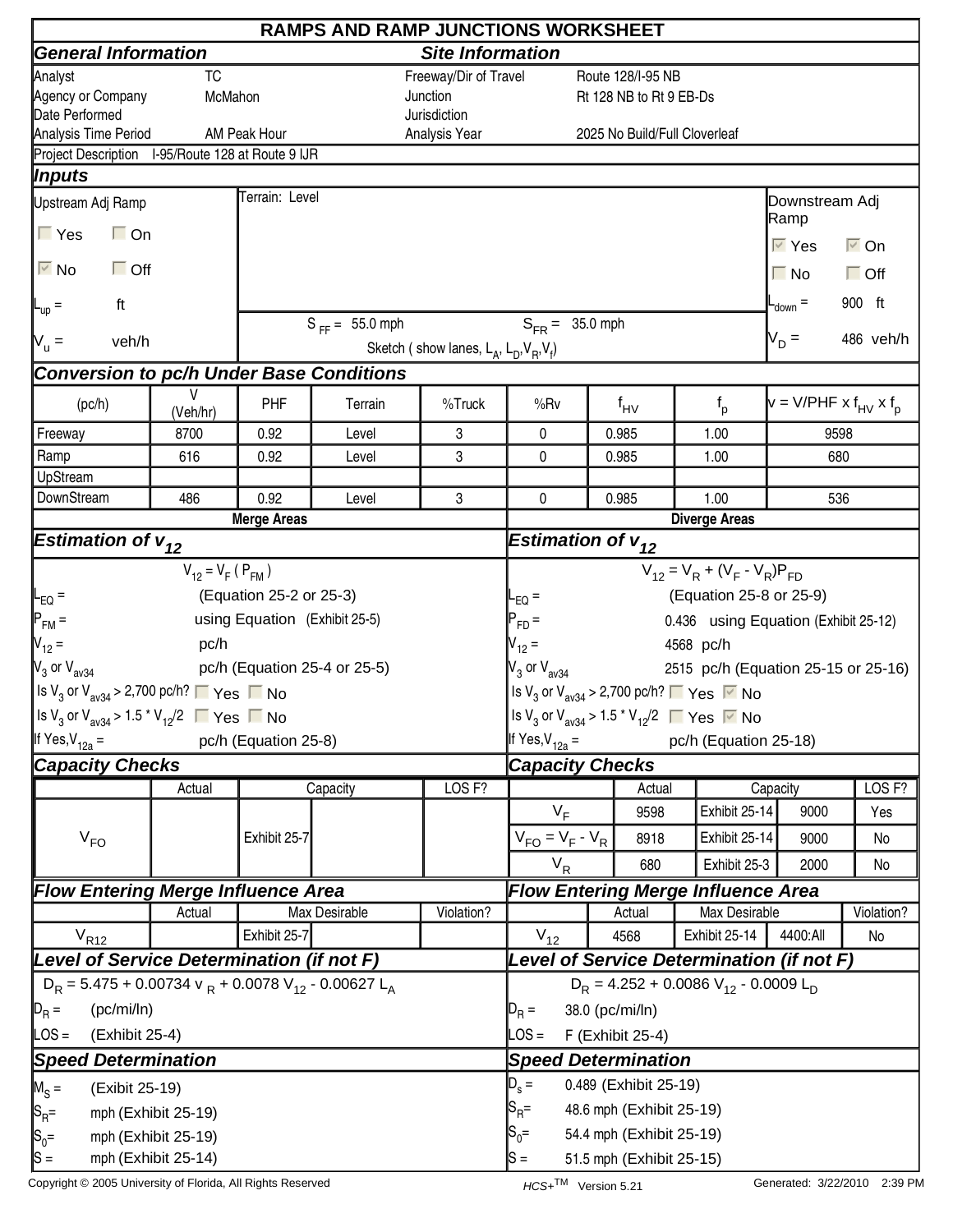|                                                                                                  |                          |                           | <b>RAMPS AND RAMP JUNCTIONS WORKSHEET</b>      |                                                     |                                                                                         |            |                               |               |               |                                |                                        |
|--------------------------------------------------------------------------------------------------|--------------------------|---------------------------|------------------------------------------------|-----------------------------------------------------|-----------------------------------------------------------------------------------------|------------|-------------------------------|---------------|---------------|--------------------------------|----------------------------------------|
| <b>General Information</b>                                                                       |                          |                           |                                                | <b>Site Information</b>                             |                                                                                         |            |                               |               |               |                                |                                        |
| Analyst                                                                                          | <b>TC</b>                |                           |                                                | Freeway/Dir of Travel                               |                                                                                         |            | Route 128/I-95 NB             |               |               |                                |                                        |
| Agency or Company                                                                                | McMahon                  |                           |                                                | Junction                                            |                                                                                         |            | Rt 9 WB to Rt 128 NB-Us       |               |               |                                |                                        |
| Date Performed                                                                                   |                          |                           |                                                | Jurisdiction                                        |                                                                                         |            |                               |               |               |                                |                                        |
| Analysis Time Period<br>Project Description I-95/Route 128 at Route 9 IJR                        |                          | AM Peak Hour              |                                                | Analysis Year                                       |                                                                                         |            | 2025 No Build/Full Cloverleaf |               |               |                                |                                        |
| Inputs                                                                                           |                          |                           |                                                |                                                     |                                                                                         |            |                               |               |               |                                |                                        |
|                                                                                                  |                          | Terrain: Level            |                                                |                                                     |                                                                                         |            |                               |               |               |                                |                                        |
| Upstream Adj Ramp                                                                                |                          |                           |                                                |                                                     |                                                                                         |            |                               |               |               | Downstream Adj<br> Ramp        |                                        |
| $\overline{\vee}$ Yes<br>$\Box$ On                                                               |                          |                           |                                                |                                                     |                                                                                         |            |                               |               |               | $\Gamma$ Yes                   | $\Box$ On                              |
| $\Box$ No<br>$\overline{\triangleright}$ Off                                                     |                          |                           |                                                |                                                     |                                                                                         |            |                               |               |               | $\overline{\vee}$ No           | $\Box$ Off                             |
| 845 ft<br>$L_{\text{up}} =$                                                                      |                          |                           |                                                |                                                     |                                                                                         |            |                               |               |               | $-$ <sub>down</sub> $=$        | ft                                     |
| 958 veh/h                                                                                        |                          |                           | $S_{FF} = 55.0$ mph                            |                                                     | $S_{FB} = 35.0$ mph                                                                     |            |                               |               |               | $V_D =$                        | veh/h                                  |
| $N_u =$                                                                                          |                          |                           |                                                | Sketch (show lanes, $L_A$ , $L_D$ , $V_B$ , $V_f$ ) |                                                                                         |            |                               |               |               |                                |                                        |
| <b>Conversion to pc/h Under Base Conditions</b>                                                  |                          |                           |                                                |                                                     |                                                                                         |            |                               |               |               |                                |                                        |
| (pc/h)                                                                                           | V<br>(Veh/hr)            | PHF                       | Terrain                                        | %Truck                                              | %Rv                                                                                     |            | $f_{\text{HV}}$               | $f_{p}$       |               |                                | $v = V/PHF \times f_{HV} \times f_{D}$ |
| Freeway                                                                                          | 7612                     | 0.92                      | Level                                          | 3                                                   | 0                                                                                       |            | 0.985                         | 1.00          |               |                                | 8398                                   |
| Ramp                                                                                             | 1125                     | 0.92                      | Level                                          | 3                                                   | 0                                                                                       |            | 0.985                         | 1.00          |               |                                | 1241                                   |
| UpStream                                                                                         | 958                      | 0.92                      | Level                                          | 0                                                   |                                                                                         | 0.985      | 1.00                          |               |               | 1057                           |                                        |
| DownStream                                                                                       |                          | <b>Merge Areas</b>        |                                                |                                                     |                                                                                         |            |                               |               |               |                                |                                        |
|                                                                                                  |                          |                           | <b>Diverge Areas</b><br>Estimation of $v_{12}$ |                                                     |                                                                                         |            |                               |               |               |                                |                                        |
| <b>Estimation of <math>v_{12}</math></b>                                                         |                          |                           |                                                |                                                     |                                                                                         |            |                               |               |               |                                |                                        |
|                                                                                                  | $V_{12} = V_F (P_{FM})$  |                           |                                                |                                                     | $V_{12} = V_R + (V_F - V_R)P_{FD}$                                                      |            |                               |               |               |                                |                                        |
| $\mathsf{I}_{\mathsf{EQ}}$ =                                                                     |                          | (Equation 25-2 or 25-3)   |                                                |                                                     | $L_{EQ}$ =                                                                              |            |                               |               |               | (Equation 25-8 or 25-9)        |                                        |
| $P_{FM}$ =                                                                                       |                          |                           | 0.196 using Equation (Exhibit 25-5)            |                                                     | $P_{FD}$ =                                                                              |            |                               |               |               | using Equation (Exhibit 25-12) |                                        |
| $V_{12} =$                                                                                       | 1650 pc/h                |                           |                                                |                                                     | $V_{12} =$                                                                              |            |                               | pc/h          |               |                                |                                        |
| $\mathsf{V}_3$ or $\mathsf{V}_{\mathsf{av34}}$                                                   |                          |                           | 3374 pc/h (Equation 25-4 or 25-                |                                                     | $V_3$ or $V_{av34}$                                                                     |            |                               |               |               | pc/h (Equation 25-15 or 25-16) |                                        |
|                                                                                                  | 5)                       |                           |                                                |                                                     | Is $V_3$ or $V_{av34}$ > 2,700 pc/h? $\Box$ Yes $\Box$ No                               |            |                               |               |               |                                |                                        |
| Is $V_3$ or $V_{\text{av34}}$ > 2,700 pc/h? $\triangledown$ Yes $\blacksquare$ No                |                          |                           |                                                |                                                     | Is V <sub>3</sub> or V <sub>av34</sub> > 1.5 <sup>*</sup> V <sub>12</sub> /2 ■ Yes ■ No |            |                               |               |               |                                |                                        |
| Is V <sub>3</sub> or V <sub>av34</sub> > 1.5 <sup>*</sup> V <sub>12</sub> /2 $\sqrt{ }$ Yes ■ No |                          |                           |                                                |                                                     |                                                                                         |            |                               |               |               |                                |                                        |
| If Yes, $V_{12a}$ =                                                                              |                          | 2998 pc/h (Equation 25-8) |                                                |                                                     | If Yes, $V_{12a} =$                                                                     |            |                               |               |               | pc/h (Equation 25-18)          |                                        |
| <b>Capacity Checks</b>                                                                           |                          |                           |                                                |                                                     | <b>Capacity Checks</b>                                                                  |            |                               |               |               |                                |                                        |
|                                                                                                  | Actual                   |                           | Capacity                                       | LOS <sub>F?</sub>                                   |                                                                                         |            | Actual                        |               |               | Capacity                       | LOS <sub>F?</sub>                      |
|                                                                                                  |                          |                           |                                                |                                                     | $V_F$                                                                                   |            |                               |               | Exhibit 25-14 |                                |                                        |
| $V_{FO}$                                                                                         | 9639                     | Exhibit 25-7              |                                                | Yes                                                 | $V_{FO} = V_F - V_R$                                                                    |            |                               |               | Exhibit 25-14 |                                |                                        |
|                                                                                                  |                          |                           |                                                |                                                     | $V_R$                                                                                   |            |                               |               | Exhibit 25-3  |                                |                                        |
| <b>Flow Entering Merge Influence Area</b>                                                        |                          |                           |                                                |                                                     | <b>Flow Entering Merge Influence Area</b>                                               |            |                               |               |               |                                |                                        |
|                                                                                                  | Actual                   |                           | Max Desirable                                  | Violation?                                          |                                                                                         |            | Actual                        |               | Max Desirable |                                | Violation?                             |
| $V_{R12}$                                                                                        | 4239                     | Exhibit 25-7              | 4600:All                                       | No                                                  | $V_{12}$                                                                                |            |                               | Exhibit 25-14 |               |                                |                                        |
| Level of Service Determination (if not F)                                                        |                          |                           |                                                |                                                     | Level of Service Determination (if not F)                                               |            |                               |               |               |                                |                                        |
| $D_R = 5.475 + 0.00734$ v $_R + 0.0078$ V <sub>12</sub> - 0.00627 L <sub>A</sub>                 |                          |                           |                                                | $D_R = 4.252 + 0.0086 V_{12} - 0.0009 L_D$          |                                                                                         |            |                               |               |               |                                |                                        |
| $D_R =$<br>35.3 (pc/mi/ln)                                                                       |                          |                           |                                                |                                                     | $D_R =$                                                                                 | (pc/mi/ln) |                               |               |               |                                |                                        |
| $\textsf{LOS} =$<br>F (Exhibit 25-4)                                                             |                          |                           |                                                |                                                     | $\textsf{LOS} =$                                                                        |            | (Exhibit 25-4)                |               |               |                                |                                        |
| <b>Speed Determination</b>                                                                       |                          |                           |                                                |                                                     | <b>Speed Determination</b>                                                              |            |                               |               |               |                                |                                        |
|                                                                                                  |                          |                           |                                                |                                                     | $D_{s} =$                                                                               |            | (Exhibit 25-19)               |               |               |                                |                                        |
| $M_S =$<br>0.562 (Exibit 25-19)                                                                  |                          |                           |                                                |                                                     | $S_{\sf R}$ =                                                                           |            | mph (Exhibit 25-19)           |               |               |                                |                                        |
| $ S_{\mathsf{R}}$ =                                                                              | 47.7 mph (Exhibit 25-19) |                           |                                                |                                                     |                                                                                         |            |                               |               |               |                                |                                        |
| $S_0 =$                                                                                          | 46.1 mph (Exhibit 25-19) |                           |                                                |                                                     | $S_0 =$                                                                                 |            | mph (Exhibit 25-19)           |               |               |                                |                                        |
| $ S =$                                                                                           | 46.8 mph (Exhibit 25-14) |                           |                                                |                                                     | lS =                                                                                    |            | mph (Exhibit 25-15)           |               |               |                                |                                        |

Copyright © 2005 University of Florida, All Rights Reserved **HCS+TM** Version 5.21 Generated: 3/22/2010 3:21 PM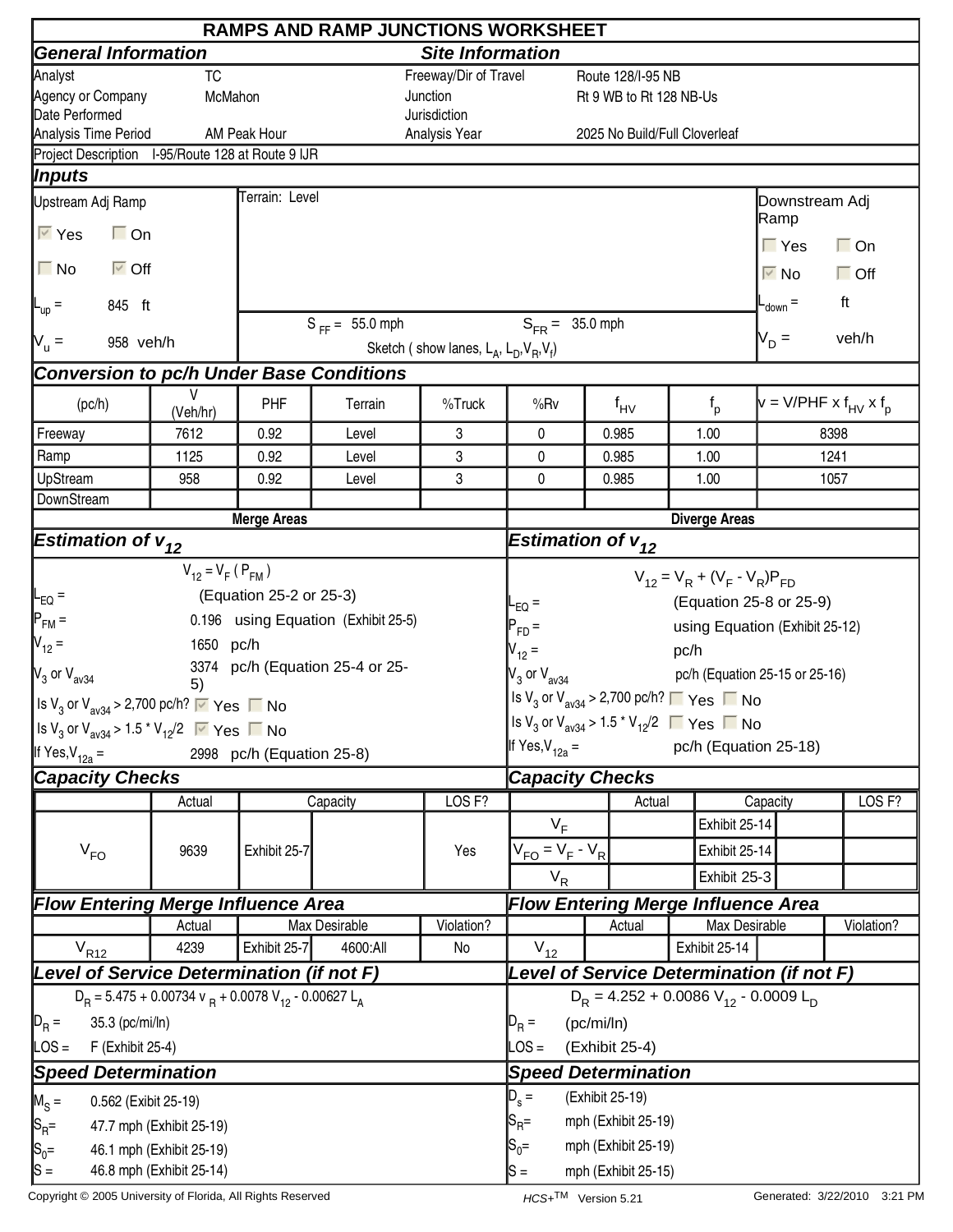|                                                                                                             |                          |                                                | <b>RAMPS AND RAMP JUNCTIONS WORKSHEET</b> |                                                     |                                                                                         |                  |                                            |      |                                    |                                                                                                       |                   |
|-------------------------------------------------------------------------------------------------------------|--------------------------|------------------------------------------------|-------------------------------------------|-----------------------------------------------------|-----------------------------------------------------------------------------------------|------------------|--------------------------------------------|------|------------------------------------|-------------------------------------------------------------------------------------------------------|-------------------|
| <b>General Information</b>                                                                                  |                          |                                                |                                           | <b>Site Information</b>                             |                                                                                         |                  |                                            |      |                                    |                                                                                                       |                   |
| Analyst                                                                                                     | <b>TC</b>                |                                                | Freeway/Dir of Travel                     |                                                     |                                                                                         | Route 128/195 SB |                                            |      |                                    |                                                                                                       |                   |
| Agency or Company                                                                                           | McMahon                  |                                                |                                           | Junction                                            |                                                                                         |                  | Rt 9 EB to Rt 128 SB-Us                    |      |                                    |                                                                                                       |                   |
| Date Performed                                                                                              |                          |                                                |                                           | Jurisdiction                                        |                                                                                         |                  |                                            |      |                                    |                                                                                                       |                   |
| Analysis Time Period                                                                                        |                          | AM Peak Hour                                   |                                           | Analysis Year                                       |                                                                                         |                  | 2025 No Build/Full Cloverleaf              |      |                                    |                                                                                                       |                   |
| Project Description I-95/Route 128 at Route 9 IJR<br> Inputs                                                |                          |                                                |                                           |                                                     |                                                                                         |                  |                                            |      |                                    |                                                                                                       |                   |
|                                                                                                             |                          | Terrain: Level                                 |                                           |                                                     |                                                                                         |                  |                                            |      |                                    |                                                                                                       |                   |
| Upstream Adj Ramp                                                                                           |                          |                                                |                                           |                                                     |                                                                                         |                  |                                            |      |                                    | Downstream Adj<br> Ramp                                                                               |                   |
| $\overline{\vee}$ Yes<br>$\Box$ On                                                                          |                          |                                                |                                           |                                                     |                                                                                         |                  |                                            |      |                                    | $\Gamma$ Yes                                                                                          | $\Box$ On         |
| $\Box$ No<br>$\overline{\vee}$ Off                                                                          |                          |                                                |                                           |                                                     |                                                                                         |                  |                                            |      |                                    | $\overline{\vee}$ No                                                                                  | $\Box$ Off        |
| 845 ft<br><b>L</b> <sub>up</sub> =                                                                          |                          |                                                |                                           |                                                     |                                                                                         |                  |                                            |      |                                    | $L_{\text{down}} =$                                                                                   | ft                |
|                                                                                                             |                          |                                                | $S_{FF} = 55.0$ mph                       |                                                     | $S_{FR} = 35.0$ mph                                                                     |                  |                                            |      |                                    | $V_D =$                                                                                               | veh/h             |
| $N_u =$<br>877 veh/h                                                                                        |                          |                                                |                                           | Sketch (show lanes, $L_A$ , $L_D$ , $V_B$ , $V_f$ ) |                                                                                         |                  |                                            |      |                                    |                                                                                                       |                   |
| <b>Conversion to pc/h Under Base Conditions</b>                                                             |                          |                                                |                                           |                                                     |                                                                                         |                  |                                            |      |                                    |                                                                                                       |                   |
| (pc/h)                                                                                                      | V<br>(Veh/hr)            | PHF                                            | Terrain                                   | %Truck                                              | %Rv                                                                                     |                  | $f_{\mathsf{HV}}$                          |      | $f_{p}$                            | $\mathsf{v} = \mathsf{V}/\mathsf{PHF} \times \mathsf{f}_{\mathsf{HV}} \times \mathsf{f}_{\mathsf{p}}$ |                   |
| Freeway                                                                                                     | 7524                     | 0.92                                           | Level                                     | 3                                                   | 0                                                                                       |                  | 0.985                                      | 1.00 |                                    |                                                                                                       | 8301              |
| Ramp                                                                                                        | 676                      | 0.92                                           | Level                                     | 3                                                   | $\mathbf{0}$                                                                            |                  | 0.985                                      | 1.00 |                                    |                                                                                                       | 746               |
| UpStream                                                                                                    | 877                      | 0.92                                           | Level                                     | 3                                                   | 0                                                                                       |                  | 0.985                                      | 1.00 |                                    |                                                                                                       | 968               |
| DownStream                                                                                                  |                          | <b>Merge Areas</b>                             |                                           |                                                     |                                                                                         |                  |                                            |      |                                    |                                                                                                       |                   |
|                                                                                                             |                          | <b>Diverge Areas</b><br>Estimation of $v_{12}$ |                                           |                                                     |                                                                                         |                  |                                            |      |                                    |                                                                                                       |                   |
| <b>Estimation of <math>v_{12}</math></b>                                                                    |                          |                                                |                                           |                                                     |                                                                                         |                  |                                            |      |                                    |                                                                                                       |                   |
|                                                                                                             | $V_{12} = V_F (P_{FM})$  |                                                |                                           |                                                     |                                                                                         |                  |                                            |      | $V_{12} = V_R + (V_F - V_R)P_{FD}$ |                                                                                                       |                   |
| L <sub>EQ</sub> =                                                                                           |                          | (Equation 25-2 or 25-3)                        |                                           |                                                     | $L_{EQ}$ =                                                                              |                  |                                            |      |                                    | (Equation 25-8 or 25-9)                                                                               |                   |
| $P_{FM}$ =                                                                                                  |                          |                                                | 0.258 using Equation (Exhibit 25-5)       |                                                     | $P_{FD}$ =                                                                              |                  |                                            |      |                                    | using Equation (Exhibit 25-12)                                                                        |                   |
| $V_{12} =$                                                                                                  | 2145 pc/h                |                                                |                                           |                                                     | $V_{12} =$                                                                              |                  |                                            | pc/h |                                    |                                                                                                       |                   |
| $V_3$ or $V_{\text{av34}}$                                                                                  |                          |                                                | 3078 pc/h (Equation 25-4 or 25-           |                                                     | $V_3$ or $V_{av34}$                                                                     |                  |                                            |      |                                    | pc/h (Equation 25-15 or 25-16)                                                                        |                   |
|                                                                                                             | 5)                       |                                                |                                           |                                                     | Is V <sub>3</sub> or V <sub>av34</sub> > 2,700 pc/h? $\Box$ Yes $\Box$ No               |                  |                                            |      |                                    |                                                                                                       |                   |
| $\left  \ln V_3 \text{ or } V_{\text{av34}} \right  > 2,700 \text{ pc/h?}$ $\sqrt{ }$ Yes $\Gamma$ No       |                          |                                                |                                           |                                                     |                                                                                         |                  |                                            |      |                                    |                                                                                                       |                   |
| $\frac{1}{8}$ V <sub>3</sub> or V <sub>av34</sub> > 1.5 <sup>*</sup> V <sub>12</sub> /2 $\sqrt{ }$ Yes ■ No |                          |                                                |                                           |                                                     | Is V <sub>3</sub> or V <sub>av34</sub> > 1.5 <sup>*</sup> V <sub>12</sub> /2 ■ Yes ■ No |                  |                                            |      |                                    |                                                                                                       |                   |
| If Yes, $V_{12a}$ =                                                                                         |                          | 2901 pc/h (Equation 25-8)                      |                                           |                                                     | If Yes, $V_{12a} =$                                                                     |                  |                                            |      |                                    | pc/h (Equation 25-18)                                                                                 |                   |
| <b>Capacity Checks</b>                                                                                      |                          |                                                |                                           |                                                     | <b>Capacity Checks</b>                                                                  |                  |                                            |      |                                    |                                                                                                       |                   |
|                                                                                                             | Actual                   |                                                | Capacity                                  | LOS <sub>F?</sub>                                   |                                                                                         |                  | Actual                                     |      |                                    | Capacity                                                                                              | LOS <sub>F?</sub> |
|                                                                                                             |                          |                                                |                                           |                                                     | $V_F$                                                                                   |                  |                                            |      | Exhibit 25-14                      |                                                                                                       |                   |
| $V_{FO}$                                                                                                    | 9047                     | Exhibit 25-7                                   |                                           | Yes                                                 | $V_{FO} = V_F - V_R$                                                                    |                  |                                            |      | Exhibit 25-14                      |                                                                                                       |                   |
|                                                                                                             |                          |                                                |                                           |                                                     | $V_R$                                                                                   |                  |                                            |      | Exhibit 25-3                       |                                                                                                       |                   |
| <b>Flow Entering Merge Influence Area</b>                                                                   |                          |                                                |                                           |                                                     | <b>Flow Entering Merge Influence Area</b>                                               |                  |                                            |      |                                    |                                                                                                       |                   |
|                                                                                                             | Actual                   |                                                | Max Desirable                             | Violation?                                          |                                                                                         |                  | Actual                                     |      | Max Desirable                      |                                                                                                       | Violation?        |
| $V_{R12}$                                                                                                   | 3647                     | Exhibit 25-7                                   | 4600:All                                  | No                                                  | $V_{12}$                                                                                |                  |                                            |      | Exhibit 25-14                      |                                                                                                       |                   |
| Level of Service Determination (if not F)                                                                   |                          |                                                |                                           |                                                     | Level of Service Determination (if not F)                                               |                  |                                            |      |                                    |                                                                                                       |                   |
| $D_R = 5.475 + 0.00734$ v $_R + 0.0078$ V <sub>12</sub> - 0.00627 L <sub>A</sub>                            |                          |                                                |                                           |                                                     |                                                                                         |                  | $D_R = 4.252 + 0.0086 V_{12} - 0.0009 L_D$ |      |                                    |                                                                                                       |                   |
| $\mathbf{D}_{\mathsf{R}} =$<br>30.9 (pc/mi/ln)                                                              |                          |                                                |                                           |                                                     | $D_R =$                                                                                 | (pc/mi/ln)       |                                            |      |                                    |                                                                                                       |                   |
| $\textsf{LOS} =$<br>F (Exhibit 25-4)                                                                        |                          |                                                |                                           |                                                     | $\textsf{LOS} =$                                                                        |                  | (Exhibit 25-4)                             |      |                                    |                                                                                                       |                   |
|                                                                                                             |                          |                                                |                                           |                                                     |                                                                                         |                  |                                            |      |                                    |                                                                                                       |                   |
| <b>Speed Determination</b>                                                                                  |                          |                                                |                                           |                                                     | <b>Speed Determination</b>                                                              |                  |                                            |      |                                    |                                                                                                       |                   |
| $M_S =$<br>0.441 (Exibit 25-19)                                                                             |                          |                                                |                                           |                                                     | $D_s =$                                                                                 |                  | (Exhibit 25-19)                            |      |                                    |                                                                                                       |                   |
| $S_{\sf R}$ =<br>mph (Exhibit 25-19)<br>$ S_{R}$ =<br>49.3 mph (Exhibit 25-19)                              |                          |                                                |                                           |                                                     |                                                                                         |                  |                                            |      |                                    |                                                                                                       |                   |
| $S_0 =$                                                                                                     | 46.1 mph (Exhibit 25-19) |                                                |                                           |                                                     | $S_0=$                                                                                  |                  | mph (Exhibit 25-19)                        |      |                                    |                                                                                                       |                   |
| $ S =$                                                                                                      | 47.3 mph (Exhibit 25-14) |                                                |                                           |                                                     | $\mathsf{S} =$                                                                          |                  | mph (Exhibit 25-15)                        |      |                                    |                                                                                                       |                   |

Copyright © 2005 University of Florida, All Rights Reserved **HCS+TM** Version 5.21 Generated: 3/22/2010 3:26 PM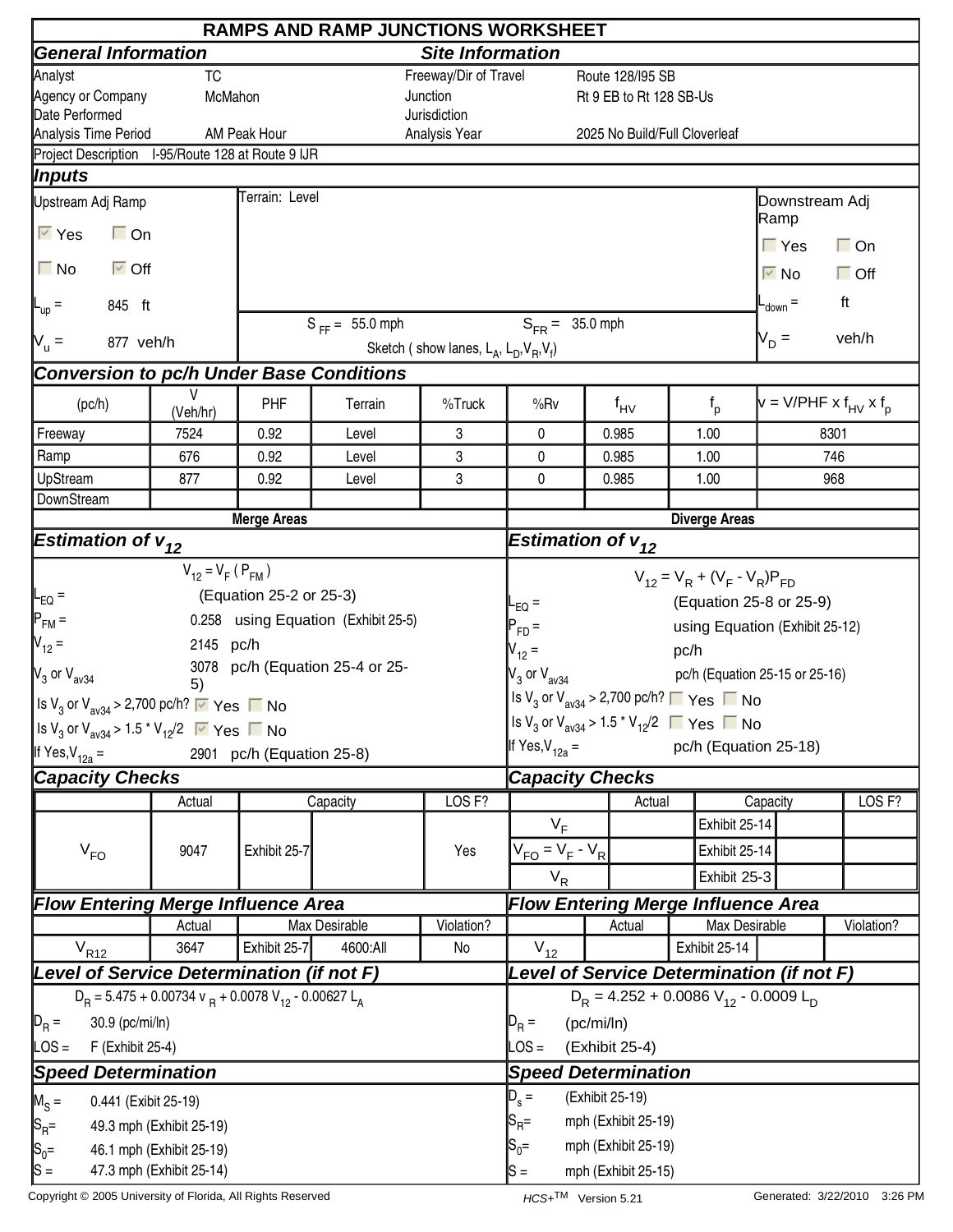|                                                                                                        |                         |                               | <b>RAMPS AND RAMP JUNCTIONS WORKSHEET</b> |                                                     |                                            |  |                          |                                                                                         |                                        |                      |
|--------------------------------------------------------------------------------------------------------|-------------------------|-------------------------------|-------------------------------------------|-----------------------------------------------------|--------------------------------------------|--|--------------------------|-----------------------------------------------------------------------------------------|----------------------------------------|----------------------|
| <b>General Information</b>                                                                             |                         |                               |                                           | <b>Site Information</b>                             |                                            |  |                          |                                                                                         |                                        |                      |
| Analyst                                                                                                | TC                      |                               |                                           | Freeway/Dir of Travel                               |                                            |  | Route 128/I-95 SB        |                                                                                         |                                        |                      |
| Agency or Company                                                                                      | McMahon                 |                               |                                           | Junction                                            |                                            |  | Rt 128 SB to Rt 9 WB-Ds  |                                                                                         |                                        |                      |
| Date Performed                                                                                         |                         |                               |                                           | Jurisdiction                                        |                                            |  |                          |                                                                                         |                                        |                      |
| Analysis Time Period<br>Project Description I-95/Route 128 at Route 9 IJR                              |                         | AM Peak Hour                  |                                           | Analysis Year                                       |                                            |  |                          | 2025 No Build/Full Cloverleaf                                                           |                                        |                      |
| Inputs                                                                                                 |                         |                               |                                           |                                                     |                                            |  |                          |                                                                                         |                                        |                      |
|                                                                                                        |                         | Terrain: Level                |                                           |                                                     |                                            |  |                          |                                                                                         |                                        |                      |
| Upstream Adj Ramp                                                                                      |                         |                               |                                           |                                                     |                                            |  |                          |                                                                                         | Downstream Adj<br>Ramp                 |                      |
| $\Gamma$ Yes<br>$\Box$ On                                                                              |                         |                               |                                           |                                                     |                                            |  |                          |                                                                                         | $\overline{\vee}$ Yes                  | $\overline{\vee}$ On |
| $\overline{\triangledown}$ No<br>$\Box$ Off                                                            |                         |                               |                                           |                                                     |                                            |  |                          |                                                                                         | $\Box$ No                              | $\Box$ Off           |
| ft<br>$L_{\text{up}} =$                                                                                |                         |                               |                                           |                                                     |                                            |  |                          |                                                                                         | $-$ <sub>down</sub> $=$                | 505 ft               |
| $V_{u} =$<br>veh/h                                                                                     |                         |                               | $S_{FF} = 55.0$ mph                       | Sketch (show lanes, $L_A$ , $L_D$ , $V_B$ , $V_f$ ) | $S_{FR} = 35.0$ mph                        |  |                          |                                                                                         | $V_D =$                                | 480 veh/h            |
| <b>Conversion to pc/h Under Base Conditions</b>                                                        |                         |                               |                                           |                                                     |                                            |  |                          |                                                                                         |                                        |                      |
| (pc/h)                                                                                                 | V<br>(Veh/hr)           | PHF                           | Terrain                                   | %Truck                                              | %Rv                                        |  | $f_{\mathsf{HV}}$        | $f_{p}$                                                                                 | $v = V/PHF \times f_{HV} \times f_{D}$ |                      |
| Freeway                                                                                                | 8641                    | 0.92                          | Level                                     | 3                                                   | 0                                          |  | 0.985                    | 1.00                                                                                    | 9533                                   |                      |
| Ramp                                                                                                   | 720                     | 0.92                          | Level                                     | 3                                                   | 0                                          |  | 0.985                    | 1.00                                                                                    | 794                                    |                      |
| UpStream                                                                                               |                         |                               |                                           |                                                     |                                            |  |                          |                                                                                         |                                        |                      |
| DownStream                                                                                             | 480                     | 0.92                          | 3<br>Level<br>0<br>0.985                  |                                                     |                                            |  | 1.00                     | 530                                                                                     |                                        |                      |
|                                                                                                        |                         | <b>Merge Areas</b>            |                                           |                                                     |                                            |  |                          | <b>Diverge Areas</b>                                                                    |                                        |                      |
| <b>Estimation of <math>v_{12}</math></b>                                                               |                         |                               |                                           |                                                     | Estimation of $v_{12}$                     |  |                          |                                                                                         |                                        |                      |
|                                                                                                        | $V_{12} = V_F (P_{FM})$ |                               |                                           |                                                     |                                            |  |                          | $V_{12} = V_R + (V_F - V_R)P_{FD}$                                                      |                                        |                      |
| $L_{EQ} =$                                                                                             |                         | (Equation 25-2 or 25-3)       |                                           |                                                     | $-EQ =$                                    |  |                          | (Equation 25-8 or 25-9)                                                                 |                                        |                      |
| $P_{FM}$ =                                                                                             |                         | using Equation (Exhibit 25-5) |                                           |                                                     | $P_{FD} =$                                 |  |                          | 0.436 using Equation (Exhibit 25-12)                                                    |                                        |                      |
| $V_{12} =$                                                                                             | pc/h                    |                               |                                           |                                                     | $V_{12} =$                                 |  |                          | 4604 pc/h                                                                               |                                        |                      |
| $V_3$ or $V_{\text{av34}}$                                                                             |                         |                               | pc/h (Equation 25-4 or 25-5)              |                                                     | $V_3$ or $V_{av34}$                        |  |                          | 2464 pc/h (Equation 25-15 or 25-16)                                                     |                                        |                      |
| Set V <sub>3</sub> or V <sub>av34</sub> > 2,700 pc/h? ■ Yes ■ No                                       |                         |                               |                                           |                                                     |                                            |  |                          | Is V <sub>3</sub> or V <sub>av34</sub> > 2,700 pc/h? $\Box$ Yes $\Box$ No               |                                        |                      |
|                                                                                                        |                         |                               |                                           |                                                     |                                            |  |                          |                                                                                         |                                        |                      |
| $\left  \frac{\text{ls}}{3}$ or $\text{V}_{\text{av34}}$ > 1.5 $\text{*}$ $\text{V}_{12}/2$ ■ Yes ■ No |                         |                               |                                           |                                                     |                                            |  |                          | Is V <sub>3</sub> or V <sub>av34</sub> > 1.5 <sup>*</sup> V <sub>12</sub> /2 ■ Yes ■ No |                                        |                      |
| If Yes, $V_{12a}$ =                                                                                    |                         | pc/h (Equation 25-8)          |                                           |                                                     | If Yes, $V_{12a} =$                        |  |                          | pc/h (Equation 25-18)                                                                   |                                        |                      |
| <b>Capacity Checks</b>                                                                                 |                         |                               |                                           |                                                     | <b>Capacity Checks</b>                     |  |                          |                                                                                         |                                        |                      |
|                                                                                                        | Actual                  |                               | Capacity                                  | LOS <sub>F?</sub>                                   |                                            |  | Actual                   |                                                                                         | Capacity                               | LOS <sub>F?</sub>    |
|                                                                                                        |                         |                               |                                           |                                                     | $V_F$                                      |  | 9533                     | Exhibit 25-14                                                                           | 9000                                   | Yes                  |
| $V_{FO}$                                                                                               |                         | Exhibit 25-7                  |                                           |                                                     | $V_{FO} = V_F - V_R$                       |  | 8739                     | Exhibit 25-14                                                                           | 9000                                   | No                   |
|                                                                                                        |                         |                               |                                           |                                                     | $V_R$                                      |  | 794                      | Exhibit 25-3                                                                            | 2000                                   | No                   |
| <b>Flow Entering Merge Influence Area</b>                                                              |                         |                               |                                           |                                                     |                                            |  |                          | <b>Flow Entering Merge Influence Area</b>                                               |                                        |                      |
|                                                                                                        | Actual                  |                               | Max Desirable                             | Violation?                                          |                                            |  | Actual                   | Max Desirable                                                                           |                                        | Violation?           |
| $V_{R12}$<br>Exhibit 25-7                                                                              |                         |                               |                                           |                                                     | $V_{12}$                                   |  | 4604                     | Exhibit 25-14                                                                           | 4400:All                               | No                   |
| Level of Service Determination (if not F)                                                              |                         |                               |                                           |                                                     |                                            |  |                          | Level of Service Determination (if not F)                                               |                                        |                      |
| $D_R$ = 5.475 + 0.00734 v $_R$ + 0.0078 V <sub>12</sub> - 0.00627 L <sub>A</sub>                       |                         |                               |                                           |                                                     | $D_R = 4.252 + 0.0086 V_{12} - 0.0009 L_D$ |  |                          |                                                                                         |                                        |                      |
| $\mathbb{D}_R =$<br>(pc/mi/ln)                                                                         |                         |                               |                                           |                                                     | $D_R =$                                    |  | 39.0 (pc/mi/ln)          |                                                                                         |                                        |                      |
| LOS =<br>(Exhibit 25-4)                                                                                |                         |                               |                                           |                                                     | $\textsf{LOS} =$                           |  | F (Exhibit 25-4)         |                                                                                         |                                        |                      |
| <b>Speed Determination</b>                                                                             |                         |                               |                                           |                                                     | <b>Speed Determination</b>                 |  |                          |                                                                                         |                                        |                      |
|                                                                                                        |                         |                               |                                           |                                                     |                                            |  |                          |                                                                                         |                                        |                      |
| $M_S =$<br>(Exibit 25-19)                                                                              |                         |                               |                                           |                                                     | $D_s =$                                    |  | 0.499 (Exhibit 25-19)    |                                                                                         |                                        |                      |
| $ S_{R}$ =                                                                                             | mph (Exhibit 25-19)     |                               |                                           |                                                     | $\mathsf{S}_{\mathsf{R}}$ =                |  | 48.5 mph (Exhibit 25-19) |                                                                                         |                                        |                      |
| $S_0 =$                                                                                                | mph (Exhibit 25-19)     |                               |                                           |                                                     | 54.6 mph (Exhibit 25-19)<br>$S_0=$         |  |                          |                                                                                         |                                        |                      |
| $ S =$                                                                                                 | mph (Exhibit 25-14)     |                               |                                           |                                                     | $s =$<br>51.5 mph (Exhibit 25-15)          |  |                          |                                                                                         |                                        |                      |

Copyright © 2005 University of Florida, All Rights Reserved **HCS+TM** Version 5.21 Generated: 3/22/2010 3:49 PM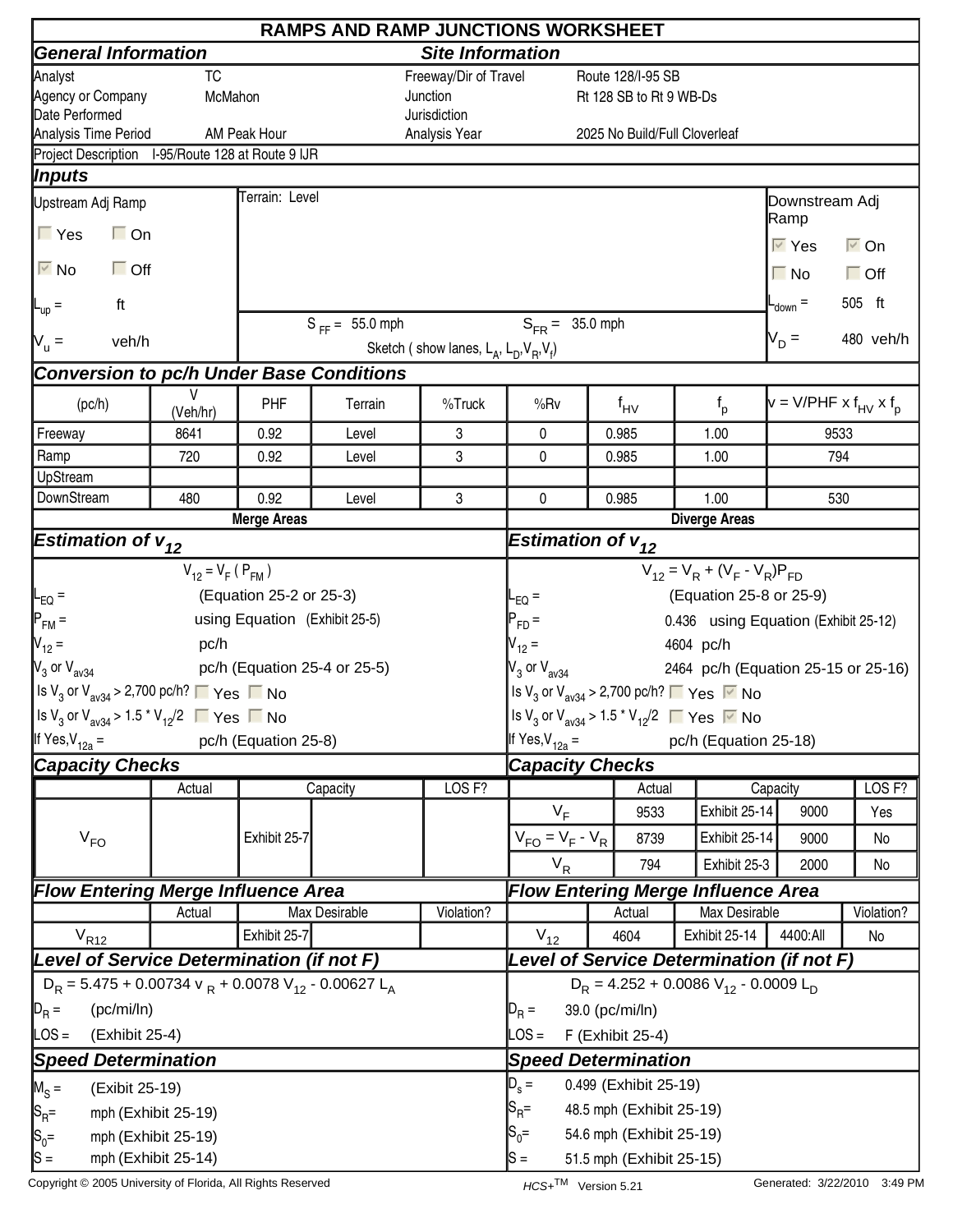|                                                                                                        |                                            |                               | <b>RAMPS AND RAMP JUNCTIONS WORKSHEET</b> |                                                     |                                                               |  |                          |                                                                                            |                                        |                      |  |  |
|--------------------------------------------------------------------------------------------------------|--------------------------------------------|-------------------------------|-------------------------------------------|-----------------------------------------------------|---------------------------------------------------------------|--|--------------------------|--------------------------------------------------------------------------------------------|----------------------------------------|----------------------|--|--|
| <b>General Information</b>                                                                             |                                            |                               |                                           | <b>Site Information</b>                             |                                                               |  |                          |                                                                                            |                                        |                      |  |  |
| Analyst                                                                                                | TC                                         |                               |                                           | Freeway/Dir of Travel                               |                                                               |  | Route 128/195 SB         |                                                                                            |                                        |                      |  |  |
| Agency or Company                                                                                      | McMahon                                    |                               |                                           | Junction                                            |                                                               |  | Rt 128 NB to Rt 9 EB-Ds  |                                                                                            |                                        |                      |  |  |
| Date Performed                                                                                         |                                            |                               |                                           | Jurisdiction                                        |                                                               |  |                          |                                                                                            |                                        |                      |  |  |
| Analysis Time Period<br>Project Description I-95/Route 128 at Route 9 IJR                              |                                            | PM Peak Hour                  |                                           | Analysis Year                                       |                                                               |  |                          | 2025 No Build/Full Cloverleaf                                                              |                                        |                      |  |  |
| <i><b>Inputs</b></i>                                                                                   |                                            |                               |                                           |                                                     |                                                               |  |                          |                                                                                            |                                        |                      |  |  |
|                                                                                                        |                                            | Terrain: Level                |                                           |                                                     |                                                               |  |                          |                                                                                            |                                        |                      |  |  |
| Upstream Adj Ramp                                                                                      |                                            |                               |                                           |                                                     |                                                               |  |                          |                                                                                            | Downstream Adj<br>Ramp                 |                      |  |  |
| $\Gamma$ Yes<br>$\Box$ On                                                                              |                                            |                               |                                           |                                                     |                                                               |  |                          |                                                                                            | $\overline{\vee}$ Yes                  | $\overline{\vee}$ On |  |  |
| $\overline{\triangledown}$ No<br>$\Box$ Off                                                            |                                            |                               |                                           |                                                     |                                                               |  |                          |                                                                                            | $\Box$ No                              | $\Box$ Off           |  |  |
| ft<br>$L_{\text{up}} =$                                                                                |                                            |                               |                                           |                                                     |                                                               |  |                          |                                                                                            | $-$ <sub>down</sub> $=$                | 900 ft               |  |  |
| $V_{u} =$<br>veh/h                                                                                     |                                            |                               | $S_{FF} = 55.0$ mph                       |                                                     | $S_{FR} = 35.0$ mph                                           |  |                          |                                                                                            | $V_D =$                                | 752 veh/h            |  |  |
|                                                                                                        |                                            |                               |                                           | Sketch (show lanes, $L_A$ , $L_D$ , $V_B$ , $V_f$ ) |                                                               |  |                          |                                                                                            |                                        |                      |  |  |
| <b>Conversion to pc/h Under Base Conditions</b>                                                        |                                            |                               |                                           |                                                     |                                                               |  |                          |                                                                                            |                                        |                      |  |  |
| (pc/h)                                                                                                 | V<br>(Veh/hr)                              | PHF                           | Terrain                                   | %Truck                                              | %Rv                                                           |  | $f_{\mathsf{HV}}$        | $f_{p}$                                                                                    | $v = V/PHF \times f_{HV} \times f_{D}$ |                      |  |  |
| Freeway                                                                                                | 9250                                       | 0.92                          | Level                                     | 3                                                   | 0                                                             |  | 0.985                    | 1.00                                                                                       | 10205                                  |                      |  |  |
| Ramp                                                                                                   | 507                                        | 0.92                          | Level                                     | 3                                                   | 0                                                             |  | 0.985                    | 1.00                                                                                       | 559                                    |                      |  |  |
| UpStream                                                                                               |                                            |                               |                                           |                                                     |                                                               |  |                          |                                                                                            |                                        |                      |  |  |
| DownStream                                                                                             | 752                                        | 0.92                          | Level                                     | 3                                                   | 0                                                             |  | 0.985                    | 1.00                                                                                       | 830                                    |                      |  |  |
|                                                                                                        | <b>Merge Areas</b>                         |                               |                                           |                                                     |                                                               |  |                          | <b>Diverge Areas</b>                                                                       |                                        |                      |  |  |
| <b>Estimation of <math>v_{12}</math></b>                                                               |                                            |                               |                                           |                                                     | Estimation of $v_{12}$                                        |  |                          |                                                                                            |                                        |                      |  |  |
|                                                                                                        | $V_{12} = V_F (P_{FM})$                    |                               |                                           |                                                     |                                                               |  |                          | $V_{12} = V_R + (V_F - V_R)P_{FD}$                                                         |                                        |                      |  |  |
| $L_{EQ} =$                                                                                             |                                            | (Equation 25-2 or 25-3)       |                                           |                                                     | $-EQ =$                                                       |  |                          | (Equation 25-8 or 25-9)                                                                    |                                        |                      |  |  |
| $P_{FM}$ =                                                                                             |                                            | using Equation (Exhibit 25-5) |                                           |                                                     | $P_{FD} =$                                                    |  |                          | 0.436 using Equation (Exhibit 25-12)                                                       |                                        |                      |  |  |
| $V_{12} =$                                                                                             | pc/h                                       |                               |                                           |                                                     | $V_{12} =$                                                    |  |                          | 4765 pc/h                                                                                  |                                        |                      |  |  |
| $V_3$ or $V_{\text{av34}}$                                                                             |                                            |                               | pc/h (Equation 25-4 or 25-5)              |                                                     | $V_3$ or $V_{av34}$                                           |  |                          | 2720 pc/h (Equation 25-15 or 25-16)                                                        |                                        |                      |  |  |
| Set V <sub>3</sub> or V <sub>av34</sub> > 2,700 pc/h? ■ Yes ■ No                                       |                                            |                               |                                           |                                                     |                                                               |  |                          | Is V <sub>3</sub> or V <sub>av34</sub> > 2,700 pc/h? $\triangledown$ Yes $\blacksquare$ No |                                        |                      |  |  |
| $\left  \frac{\text{ls}}{3}$ or $\text{V}_{\text{av34}}$ > 1.5 $\text{*}$ $\text{V}_{12}/2$ ■ Yes ■ No |                                            |                               |                                           |                                                     |                                                               |  |                          | Is V <sub>3</sub> or V <sub>av34</sub> > 1.5 <sup>*</sup> V <sub>12</sub> /2 ■ Yes ■ No    |                                        |                      |  |  |
| If Yes, $V_{12a}$ =                                                                                    |                                            | pc/h (Equation 25-8)          |                                           |                                                     | If Yes, $V_{12a} =$                                           |  |                          | 4805 pc/h (Equation 25-18)                                                                 |                                        |                      |  |  |
| <b>Capacity Checks</b>                                                                                 |                                            |                               |                                           |                                                     | <b>Capacity Checks</b>                                        |  |                          |                                                                                            |                                        |                      |  |  |
|                                                                                                        | Actual                                     |                               | Capacity                                  | LOS <sub>F?</sub>                                   |                                                               |  | Actual                   |                                                                                            | Capacity                               | LOS <sub>F?</sub>    |  |  |
|                                                                                                        |                                            |                               |                                           |                                                     | $V_F$                                                         |  | 10205                    | Exhibit 25-14                                                                              | 9000                                   | Yes                  |  |  |
|                                                                                                        |                                            |                               |                                           |                                                     |                                                               |  |                          |                                                                                            |                                        |                      |  |  |
| $V_{FO}$                                                                                               |                                            | Exhibit 25-7                  |                                           |                                                     | $V_{FO} = V_F - V_R$                                          |  | 9646                     | Exhibit 25-14                                                                              | 9000                                   | Yes                  |  |  |
|                                                                                                        |                                            |                               |                                           |                                                     | $V_R$                                                         |  | 559                      | Exhibit 25-3                                                                               | 2000                                   | No                   |  |  |
| <b>Flow Entering Merge Influence Area</b>                                                              |                                            |                               |                                           |                                                     |                                                               |  |                          | <b>Flow Entering Merge Influence Area</b>                                                  |                                        |                      |  |  |
|                                                                                                        | Actual                                     |                               | Max Desirable                             | Violation?                                          |                                                               |  | Actual                   | Max Desirable                                                                              |                                        | Violation?           |  |  |
| $V_{R12}$<br>Exhibit 25-7                                                                              |                                            |                               |                                           |                                                     | $V_{12}$                                                      |  | 4765                     | Exhibit 25-14                                                                              | 4400:All                               | No                   |  |  |
| Level of Service Determination (if not F)                                                              |                                            |                               |                                           |                                                     |                                                               |  |                          | Level of Service Determination (if not F)                                                  |                                        |                      |  |  |
| $D_R$ = 5.475 + 0.00734 v $_R$ + 0.0078 V <sub>12</sub> - 0.00627 L <sub>A</sub>                       |                                            |                               |                                           |                                                     | $D_R = 4.252 + 0.0086 V_{12} - 0.0009 L_D$                    |  |                          |                                                                                            |                                        |                      |  |  |
| $D_R =$<br>(pc/mi/ln)                                                                                  |                                            |                               |                                           |                                                     | $D_R =$                                                       |  | 40.0 (pc/mi/ln)          |                                                                                            |                                        |                      |  |  |
| LOS =<br>(Exhibit 25-4)                                                                                |                                            |                               |                                           |                                                     | $\textsf{LOS} =$                                              |  | F (Exhibit 25-4)         |                                                                                            |                                        |                      |  |  |
| <b>Speed Determination</b>                                                                             |                                            |                               |                                           |                                                     | <b>Speed Determination</b>                                    |  |                          |                                                                                            |                                        |                      |  |  |
| $M_S =$<br>(Exibit 25-19)                                                                              |                                            |                               |                                           |                                                     | $D_s =$                                                       |  | 0.478 (Exhibit 25-19)    |                                                                                            |                                        |                      |  |  |
|                                                                                                        | mph (Exhibit 25-19)                        |                               |                                           |                                                     | $ {\mathsf S}_{\mathsf R}$ =                                  |  | 48.8 mph (Exhibit 25-19) |                                                                                            |                                        |                      |  |  |
| $ S_{R}$ =                                                                                             |                                            | $S_0=$                        |                                           |                                                     |                                                               |  |                          |                                                                                            |                                        |                      |  |  |
| $S_0 =$<br>$ S =$                                                                                      | mph (Exhibit 25-19)<br>mph (Exhibit 25-14) |                               |                                           |                                                     | 53.7 mph (Exhibit 25-19)<br>$s =$<br>51.3 mph (Exhibit 25-15) |  |                          |                                                                                            |                                        |                      |  |  |
|                                                                                                        |                                            |                               |                                           |                                                     |                                                               |  |                          |                                                                                            |                                        |                      |  |  |

Copyright © 2005 University of Florida, All Rights Reserved **HCS+TM** Version 5.21 Generated: 3/22/2010 4:00 PM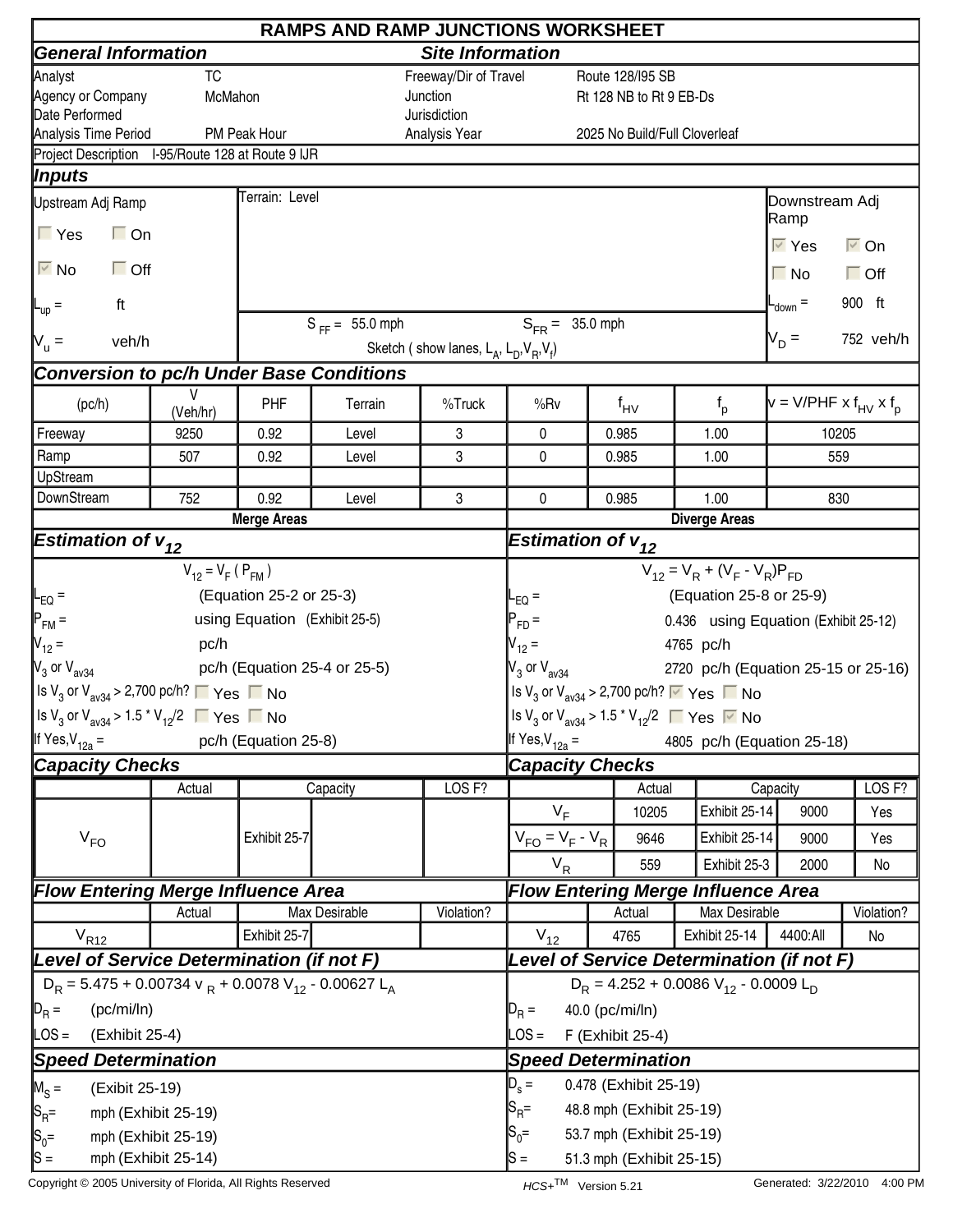|                                                                                                  |                          |                           | <b>RAMPS AND RAMP JUNCTIONS WORKSHEET</b>      |                                                     |                                                                                         |            |                               |               |               |                                |                                        |
|--------------------------------------------------------------------------------------------------|--------------------------|---------------------------|------------------------------------------------|-----------------------------------------------------|-----------------------------------------------------------------------------------------|------------|-------------------------------|---------------|---------------|--------------------------------|----------------------------------------|
| <b>General Information</b>                                                                       |                          |                           |                                                | <b>Site Information</b>                             |                                                                                         |            |                               |               |               |                                |                                        |
| Analyst                                                                                          | <b>TC</b>                |                           |                                                | Freeway/Dir of Travel                               |                                                                                         |            | Route 128/I-95 NB             |               |               |                                |                                        |
| Agency or Company                                                                                | McMahon                  |                           |                                                | Junction                                            |                                                                                         |            | Rt 9 WB ro Rt 128 NB-Us       |               |               |                                |                                        |
| Date Performed                                                                                   |                          |                           |                                                | Jurisdiction                                        |                                                                                         |            |                               |               |               |                                |                                        |
| Analysis Time Period<br>Project Description I-95/Route 128 at Route 9 IJR                        |                          | PM Peak Hour              |                                                | Analysis Year                                       |                                                                                         |            | 2025 No Build/Full Cloverleaf |               |               |                                |                                        |
| Inputs                                                                                           |                          |                           |                                                |                                                     |                                                                                         |            |                               |               |               |                                |                                        |
|                                                                                                  |                          | Terrain: Level            |                                                |                                                     |                                                                                         |            |                               |               |               |                                |                                        |
| Upstream Adj Ramp                                                                                |                          |                           |                                                |                                                     |                                                                                         |            |                               |               |               | Downstream Adj<br> Ramp        |                                        |
| $\overline{\vee}$ Yes<br>$\Box$ On                                                               |                          |                           |                                                |                                                     |                                                                                         |            |                               |               |               | $\Gamma$ Yes                   | $\Box$ On                              |
| $\Box$ No<br>$\overline{\vee}$ Off                                                               |                          |                           |                                                |                                                     |                                                                                         |            |                               |               |               | $\overline{\vee}$ No           | $\Box$ Off                             |
| 845 ft<br>$\mathsf{L}_{\mathsf{up}} =$                                                           |                          |                           |                                                |                                                     |                                                                                         |            |                               |               |               | $-$ <sub>down</sub> $=$        | ft                                     |
|                                                                                                  |                          |                           | $S_{FF} = 55.0$ mph                            |                                                     | $S_{FR} = 35.0$ mph                                                                     |            |                               |               |               | $V_D =$                        | veh/h                                  |
| $N_u =$<br>704 veh/h                                                                             |                          |                           |                                                | Sketch (show lanes, $L_A$ , $L_D$ , $V_B$ , $V_f$ ) |                                                                                         |            |                               |               |               |                                |                                        |
| <b>Conversion to pc/h Under Base Conditions</b>                                                  |                          |                           |                                                |                                                     |                                                                                         |            |                               |               |               |                                |                                        |
| (pc/h)                                                                                           | V<br>(Veh/hr)            | PHF                       | Terrain                                        | %Truck                                              | %Rv                                                                                     |            | $f_{\text{HV}}$               |               | $f_{p}$       |                                | $v = V/PHF \times f_{HV} \times f_{D}$ |
| Freeway                                                                                          | 8791                     | 0.92                      | Level                                          | 3                                                   | 0                                                                                       |            | 0.985                         | 1.00          |               |                                | 9699                                   |
| Ramp                                                                                             | 1036                     | 0.92                      | Level                                          | 3                                                   | 0                                                                                       |            | 0.985                         | 1.00          |               |                                | 1143                                   |
| UpStream                                                                                         | 704                      | 0.92                      | Level                                          | 3                                                   | 0                                                                                       |            | 0.985                         | 1.00          |               |                                | 777                                    |
| DownStream                                                                                       |                          | <b>Merge Areas</b>        |                                                |                                                     |                                                                                         |            |                               |               |               |                                |                                        |
|                                                                                                  |                          |                           | <b>Diverge Areas</b><br>Estimation of $v_{12}$ |                                                     |                                                                                         |            |                               |               |               |                                |                                        |
| <b>Estimation of <math>v_{12}</math></b>                                                         |                          |                           |                                                |                                                     |                                                                                         |            |                               |               |               |                                |                                        |
|                                                                                                  | $V_{12} = V_F (P_{FM})$  |                           |                                                |                                                     | $V_{12} = V_R + (V_F - V_R)P_{FD}$                                                      |            |                               |               |               |                                |                                        |
| $\mathsf{I}_{\mathsf{EQ}}$ =                                                                     |                          | (Equation 25-2 or 25-3)   |                                                |                                                     | L <sub>EQ</sub> =                                                                       |            |                               |               |               | (Equation 25-8 or 25-9)        |                                        |
| $P_{FM}$ =                                                                                       |                          |                           | 0.209 using Equation (Exhibit 25-5)            |                                                     | $P_{FD}$ =                                                                              |            |                               |               |               | using Equation (Exhibit 25-12) |                                        |
| $V_{12} =$                                                                                       | 2024 pc/h                |                           |                                                |                                                     | $V_{12} =$                                                                              |            |                               | pc/h          |               |                                |                                        |
| $V_3$ or $V_{\text{av34}}$                                                                       |                          |                           | 3837 pc/h (Equation 25-4 or 25-                |                                                     | $V_3$ or $V_{av34}$                                                                     |            |                               |               |               | pc/h (Equation 25-15 or 25-16) |                                        |
|                                                                                                  | 5)                       |                           |                                                |                                                     | Is V <sub>3</sub> or V <sub>av34</sub> > 2,700 pc/h? $\Box$ Yes $\Box$ No               |            |                               |               |               |                                |                                        |
| Is $V_3$ or $V_{\text{av34}}$ > 2,700 pc/h? $\triangledown$ Yes $\blacksquare$ No                |                          |                           |                                                |                                                     |                                                                                         |            |                               |               |               |                                |                                        |
| Is V <sub>3</sub> or V <sub>av34</sub> > 1.5 <sup>*</sup> V <sub>12</sub> /2 $\sqrt{ }$ Yes ■ No |                          |                           |                                                |                                                     | Is V <sub>3</sub> or V <sub>av34</sub> > 1.5 <sup>*</sup> V <sub>12</sub> /2 ■ Yes ■ No |            |                               |               |               |                                |                                        |
| If Yes, $V_{12a}$ =                                                                              |                          | 4299 pc/h (Equation 25-8) |                                                |                                                     | If Yes, $V_{12a} =$                                                                     |            |                               |               |               | pc/h (Equation 25-18)          |                                        |
| <b>Capacity Checks</b>                                                                           |                          |                           |                                                |                                                     | <b>Capacity Checks</b>                                                                  |            |                               |               |               |                                |                                        |
|                                                                                                  | Actual                   |                           | Capacity                                       | LOS <sub>F?</sub>                                   |                                                                                         |            | Actual                        |               |               | Capacity                       | LOS <sub>F?</sub>                      |
|                                                                                                  |                          |                           |                                                |                                                     | $V_F$                                                                                   |            |                               |               | Exhibit 25-14 |                                |                                        |
| $V_{FO}$                                                                                         | 10842                    | Exhibit 25-7              |                                                | Yes                                                 | $V_{FO} = V_F - V_R$                                                                    |            |                               |               | Exhibit 25-14 |                                |                                        |
|                                                                                                  |                          |                           |                                                |                                                     | $V_R$                                                                                   |            |                               |               | Exhibit 25-3  |                                |                                        |
| <b>Flow Entering Merge Influence Area</b>                                                        |                          |                           |                                                |                                                     | <b>Flow Entering Merge Influence Area</b>                                               |            |                               |               |               |                                |                                        |
|                                                                                                  | Actual                   |                           | Max Desirable                                  | Violation?                                          |                                                                                         |            | Actual                        |               | Max Desirable |                                | Violation?                             |
| $V_{R12}$                                                                                        | 5442                     | Exhibit 25-7              | 4600:All                                       | No                                                  | $V_{12}$                                                                                |            |                               | Exhibit 25-14 |               |                                |                                        |
| Level of Service Determination (if not F)                                                        |                          |                           |                                                |                                                     | Level of Service Determination (if not F)                                               |            |                               |               |               |                                |                                        |
| $D_R = 5.475 + 0.00734$ v $_R + 0.0078$ V <sub>12</sub> - 0.00627 L <sub>A</sub>                 |                          |                           |                                                | $D_R = 4.252 + 0.0086 V_{12} - 0.0009 L_D$          |                                                                                         |            |                               |               |               |                                |                                        |
| $D_R =$<br>44.8 (pc/mi/ln)                                                                       |                          |                           |                                                |                                                     |                                                                                         | (pc/mi/ln) |                               |               |               |                                |                                        |
| $\textsf{LOS} =$<br>F (Exhibit 25-4)                                                             |                          |                           |                                                |                                                     | $D_R =$<br>$\textsf{LOS} =$                                                             |            | (Exhibit 25-4)                |               |               |                                |                                        |
|                                                                                                  |                          |                           |                                                |                                                     |                                                                                         |            |                               |               |               |                                |                                        |
| <b>Speed Determination</b>                                                                       |                          |                           |                                                |                                                     | <b>Speed Determination</b>                                                              |            |                               |               |               |                                |                                        |
| $M_S =$<br>1.192 (Exibit 25-19)                                                                  |                          |                           |                                                |                                                     | $D_{s} =$                                                                               |            | (Exhibit 25-19)               |               |               |                                |                                        |
| $S_{\sf R}$ =<br>mph (Exhibit 25-19)<br>$ S_{\mathsf{R}}$ =<br>39.5 mph (Exhibit 25-19)          |                          |                           |                                                |                                                     |                                                                                         |            |                               |               |               |                                |                                        |
| $S_0 =$                                                                                          | 46.1 mph (Exhibit 25-19) |                           |                                                |                                                     | $S_0 =$                                                                                 |            | mph (Exhibit 25-19)           |               |               |                                |                                        |
| $ S =$                                                                                           | 42.5 mph (Exhibit 25-14) |                           |                                                |                                                     | lS =                                                                                    |            | mph (Exhibit 25-15)           |               |               |                                |                                        |

Copyright © 2005 University of Florida, All Rights Reserved **HCS+TM** Version 5.21 Generated: 3/22/2010 4:06 PM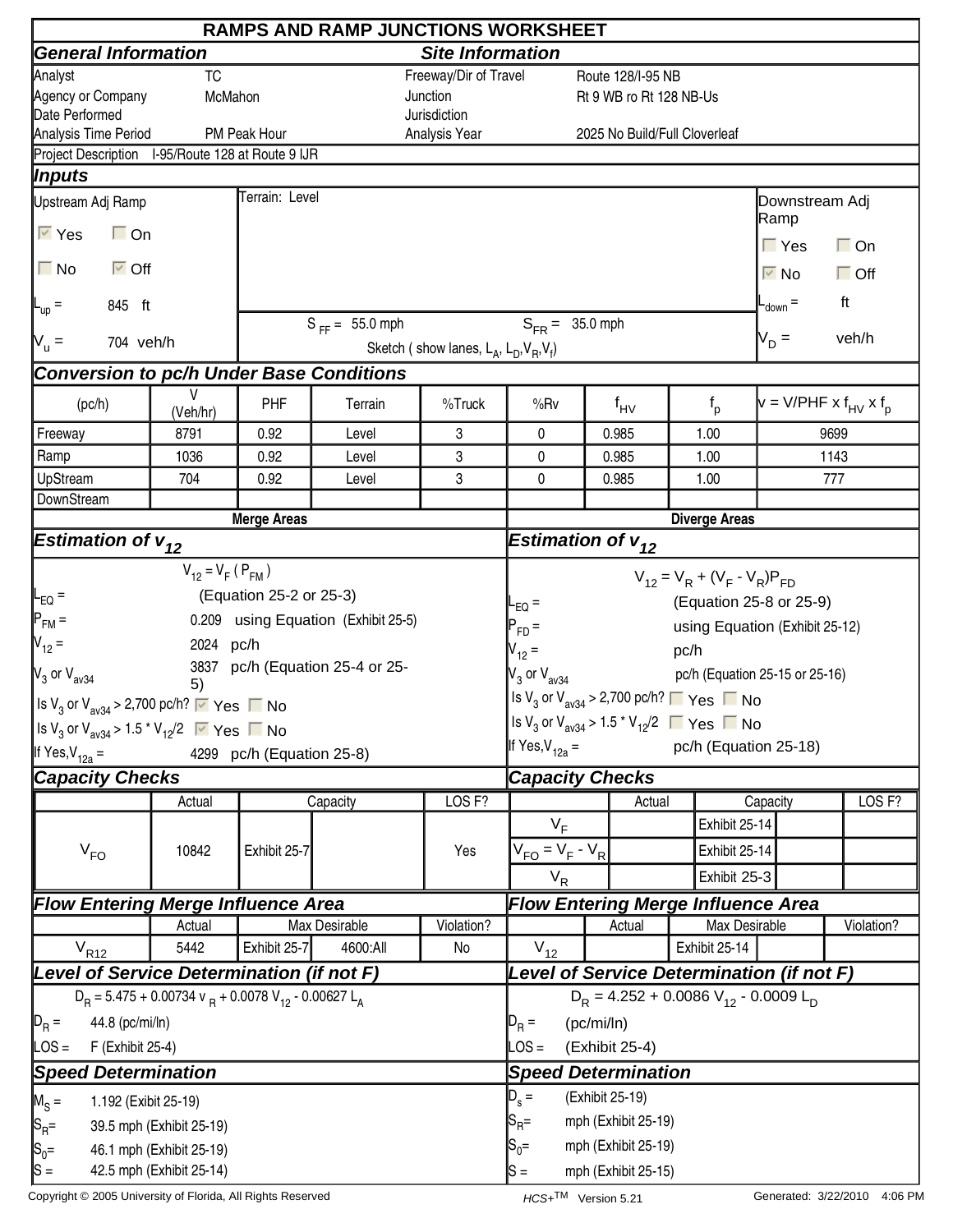|                                                                                                        | <b>RAMPS AND RAMP JUNCTIONS WORKSHEET</b> |                               |                                                |                                                     |                                            |                      |                          |                                                                                                  |                                        |                      |
|--------------------------------------------------------------------------------------------------------|-------------------------------------------|-------------------------------|------------------------------------------------|-----------------------------------------------------|--------------------------------------------|----------------------|--------------------------|--------------------------------------------------------------------------------------------------|----------------------------------------|----------------------|
| <b>General Information</b>                                                                             |                                           |                               |                                                | <b>Site Information</b>                             |                                            |                      |                          |                                                                                                  |                                        |                      |
| Analyst                                                                                                | TC                                        |                               |                                                | Freeway/Dir of Travel                               |                                            |                      | Route 128/I-95 SB        |                                                                                                  |                                        |                      |
| Agency or Company                                                                                      | McMahon                                   |                               |                                                | Junction                                            |                                            |                      | Rt 128 SB to Rt 9 EB-Ds  |                                                                                                  |                                        |                      |
| Date Performed                                                                                         |                                           |                               |                                                | Jurisdiction                                        |                                            |                      |                          |                                                                                                  |                                        |                      |
| Analysis Time Period<br>Project Description I-95/Route 128 at Route 9 IJR                              |                                           | PM Peak Hour                  |                                                | Analysis Year                                       |                                            |                      |                          | 2025 No Build/Full Cloverleaf                                                                    |                                        |                      |
| Inputs                                                                                                 |                                           |                               |                                                |                                                     |                                            |                      |                          |                                                                                                  |                                        |                      |
|                                                                                                        |                                           | Terrain: Level                |                                                |                                                     |                                            |                      |                          |                                                                                                  |                                        |                      |
| Upstream Adj Ramp                                                                                      |                                           |                               |                                                |                                                     |                                            |                      |                          |                                                                                                  | Downstream Adj<br>Ramp                 |                      |
| $\Gamma$ Yes<br>$\Box$ On                                                                              |                                           |                               |                                                |                                                     |                                            |                      |                          |                                                                                                  | $\overline{\vee}$ Yes                  | $\overline{\vee}$ On |
| $\overline{\triangleright}$ No<br>$\Box$ Off                                                           |                                           |                               |                                                |                                                     |                                            |                      |                          |                                                                                                  | $\Box$ No                              | $\Box$ Off           |
| ft<br>$L_{\text{up}} =$                                                                                |                                           |                               |                                                |                                                     |                                            |                      |                          |                                                                                                  | $-$ <sub>down</sub> $=$                | 845 ft               |
| $V_{u} =$<br>veh/h                                                                                     |                                           |                               | $S_{FF} = 55.0$ mph                            |                                                     | $S_{FR} = 35.0$ mph                        |                      |                          |                                                                                                  | $V_D =$                                | 941 veh/h            |
|                                                                                                        |                                           |                               |                                                | Sketch (show lanes, $L_A$ , $L_D$ , $V_B$ , $V_f$ ) |                                            |                      |                          |                                                                                                  |                                        |                      |
| <b>Conversion to pc/h Under Base Conditions</b>                                                        |                                           |                               |                                                |                                                     |                                            |                      |                          |                                                                                                  |                                        |                      |
| (pc/h)                                                                                                 | V<br>(Veh/hr)                             | PHF                           | Terrain                                        | %Truck                                              | %Rv                                        |                      | $f_{\mathsf{HV}}$        | $f_{p}$                                                                                          | $v = V/PHF \times f_{HV} \times f_{D}$ |                      |
| Freeway                                                                                                | 8936                                      | 0.92                          | Level                                          | 3                                                   | 0                                          |                      | 0.985                    | 1.00                                                                                             | 9859                                   |                      |
| Ramp                                                                                                   | 777                                       | 0.92                          | Level                                          | 3                                                   | 0                                          |                      | 0.985                    | 1.00                                                                                             | 857                                    |                      |
| UpStream                                                                                               |                                           |                               |                                                |                                                     |                                            |                      |                          |                                                                                                  |                                        |                      |
| DownStream                                                                                             | 941                                       | 0.92                          | 3<br>Level<br>0<br>0.985<br><b>Merge Areas</b> |                                                     |                                            |                      |                          | 1.00                                                                                             | 1038                                   |                      |
|                                                                                                        |                                           |                               |                                                |                                                     |                                            | <b>Diverge Areas</b> |                          |                                                                                                  |                                        |                      |
| <b>Estimation of <math>v_{12}</math></b>                                                               |                                           |                               |                                                |                                                     | Estimation of $v_{12}$                     |                      |                          |                                                                                                  |                                        |                      |
|                                                                                                        | $V_{12} = V_F (P_{FM})$                   |                               |                                                |                                                     |                                            |                      |                          | $V_{12} = V_R + (V_F - V_R)P_{FD}$                                                               |                                        |                      |
| $L_{EQ} =$                                                                                             |                                           | (Equation 25-2 or 25-3)       |                                                |                                                     | $-EQ =$                                    |                      |                          | (Equation 25-8 or 25-9)                                                                          |                                        |                      |
| $P_{FM}$ =                                                                                             |                                           | using Equation (Exhibit 25-5) |                                                |                                                     | $P_{FD} =$                                 |                      |                          | 0.474 using Equation (Exhibit 25-12)                                                             |                                        |                      |
| $V_{12} =$                                                                                             | pc/h                                      |                               |                                                |                                                     | $V_{12} =$                                 |                      |                          | 5125 pc/h                                                                                        |                                        |                      |
| $V_3$ or $V_{\text{av34}}$                                                                             |                                           |                               | pc/h (Equation 25-4 or 25-5)                   |                                                     | $V_3$ or $V_{av34}$                        |                      |                          | 4734 pc/h (Equation 25-15 or 25-16)                                                              |                                        |                      |
| Set V <sub>3</sub> or V <sub>av34</sub> > 2,700 pc/h? ■ Yes ■ No                                       |                                           |                               |                                                |                                                     |                                            |                      |                          | Is V <sub>3</sub> or V <sub>av34</sub> > 2,700 pc/h? $\triangledown$ Yes $\blacksquare$ No       |                                        |                      |
| $\left  \frac{\text{ls}}{3}$ or $\text{V}_{\text{av34}}$ > 1.5 $\text{*}$ $\text{V}_{12}/2$ ■ Yes ■ No |                                           |                               |                                                |                                                     |                                            |                      |                          | Is V <sub>3</sub> or V <sub>av34</sub> > 1.5 <sup>*</sup> V <sub>12</sub> /2 $\sqrt{ }$ Yes ■ No |                                        |                      |
|                                                                                                        |                                           | pc/h (Equation 25-8)          |                                                |                                                     |                                            |                      |                          |                                                                                                  |                                        |                      |
| If Yes, $V_{12a}$ =                                                                                    |                                           |                               |                                                |                                                     | If Yes, $V_{12a} =$                        |                      |                          | 7159 pc/h (Equation 25-18)                                                                       |                                        |                      |
| <b>Capacity Checks</b>                                                                                 |                                           |                               |                                                |                                                     | <b>Capacity Checks</b>                     |                      |                          |                                                                                                  |                                        |                      |
|                                                                                                        | Actual                                    |                               | Capacity                                       | LOS <sub>F?</sub>                                   |                                            |                      | Actual                   |                                                                                                  | Capacity                               | LOS <sub>F?</sub>    |
|                                                                                                        |                                           |                               |                                                |                                                     | $V_F$                                      |                      | 9859                     | Exhibit 25-14                                                                                    | 6750                                   | Yes                  |
| $V_{FO}$                                                                                               |                                           | Exhibit 25-7                  |                                                |                                                     | $V_{FO} = V_F - V_R$                       |                      | 9002                     | Exhibit 25-14                                                                                    | 6750                                   | Yes                  |
|                                                                                                        |                                           |                               |                                                |                                                     | $V_R$                                      |                      | 857                      | Exhibit 25-3                                                                                     | 2000                                   | No                   |
| <b>Flow Entering Merge Influence Area</b>                                                              |                                           |                               |                                                |                                                     |                                            |                      |                          | <b>Flow Entering Merge Influence Area</b>                                                        |                                        |                      |
|                                                                                                        | Actual                                    |                               | <b>Max Desirable</b>                           | Violation?                                          |                                            |                      | Actual                   | Max Desirable                                                                                    |                                        | Violation?           |
| $V_{R12}$<br>Exhibit 25-7                                                                              |                                           |                               |                                                |                                                     | $V_{12}$                                   |                      | 5125                     | Exhibit 25-14                                                                                    | 4400:All                               | No                   |
| Level of Service Determination (if not F)                                                              |                                           |                               |                                                |                                                     |                                            |                      |                          | Level of Service Determination (if not F)                                                        |                                        |                      |
| $D_R$ = 5.475 + 0.00734 v $_R$ + 0.0078 V <sub>12</sub> - 0.00627 L <sub>A</sub>                       |                                           |                               |                                                |                                                     | $D_R = 4.252 + 0.0086 V_{12} - 0.0009 L_D$ |                      |                          |                                                                                                  |                                        |                      |
| $D_R =$<br>(pc/mi/ln)                                                                                  |                                           |                               |                                                |                                                     | $\mathsf{D}_\mathsf{R}$ =                  |                      | 60.5 (pc/mi/ln)          |                                                                                                  |                                        |                      |
| LOS =<br>(Exhibit 25-4)                                                                                |                                           |                               |                                                |                                                     | $\textsf{LOS} =$                           |                      | F (Exhibit 25-4)         |                                                                                                  |                                        |                      |
| <b>Speed Determination</b>                                                                             |                                           |                               |                                                |                                                     | <b>Speed Determination</b>                 |                      |                          |                                                                                                  |                                        |                      |
|                                                                                                        |                                           |                               |                                                |                                                     | $D_s =$                                    |                      | 0.505 (Exhibit 25-19)    |                                                                                                  |                                        |                      |
| $M_S =$<br>(Exibit 25-19)                                                                              |                                           |                               |                                                |                                                     |                                            |                      | 48.4 mph (Exhibit 25-19) |                                                                                                  |                                        |                      |
| $ S_{R}$ =<br>mph (Exhibit 25-19)                                                                      |                                           | $\mathsf{S}_{\mathsf{R}}$ =   |                                                |                                                     |                                            |                      |                          |                                                                                                  |                                        |                      |
| $S_0 =$                                                                                                | mph (Exhibit 25-19)                       |                               |                                                |                                                     | $S_0=$<br>53.7 mph (Exhibit 25-19)         |                      |                          |                                                                                                  |                                        |                      |
| $ S =$                                                                                                 | mph (Exhibit 25-14)                       |                               |                                                |                                                     | $\mathsf{S} =$<br>49.8 mph (Exhibit 25-15) |                      |                          |                                                                                                  |                                        |                      |

Copyright © 2005 University of Florida, All Rights Reserved **HCS+TM** Version 5.21 Generated: 3/22/2010 4:08 PM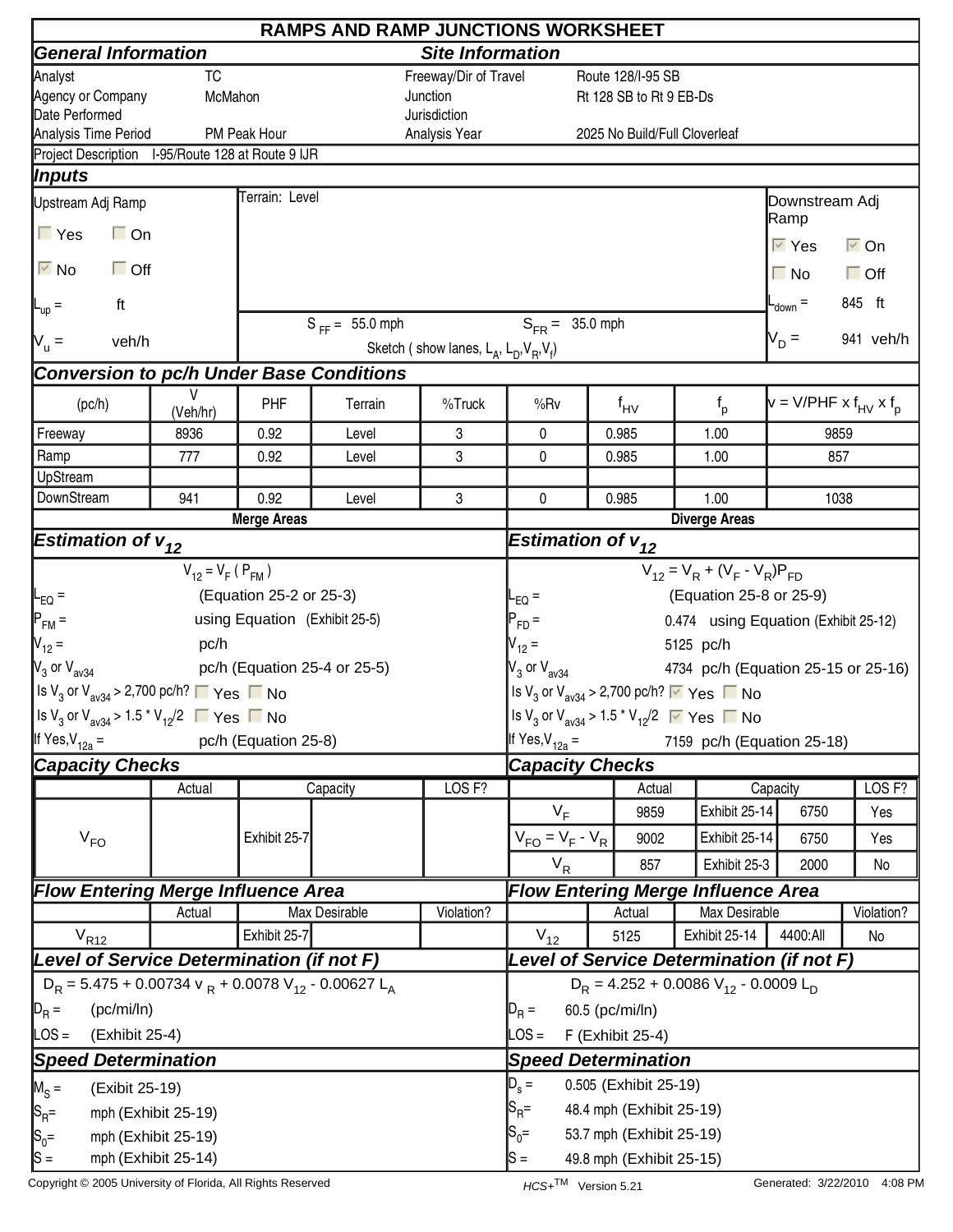|                                                                                                 |                         |                               | <b>RAMPS AND RAMP JUNCTIONS WORKSHEET</b> |                                                     |                                            |  |                          |                                                                                         |                                      |                   |
|-------------------------------------------------------------------------------------------------|-------------------------|-------------------------------|-------------------------------------------|-----------------------------------------------------|--------------------------------------------|--|--------------------------|-----------------------------------------------------------------------------------------|--------------------------------------|-------------------|
| <b>General Information</b>                                                                      |                         |                               |                                           | <b>Site Information</b>                             |                                            |  |                          |                                                                                         |                                      |                   |
| Analyst                                                                                         | <b>TC</b>               |                               |                                           | Freeway/Dir of Travel                               |                                            |  | Route 128/I-95 SB        |                                                                                         |                                      |                   |
| Agency or Company                                                                               | McMahon                 |                               |                                           | Junction                                            |                                            |  | Rt 128 SB to Rt 9 EB-Us  |                                                                                         |                                      |                   |
| Date Performed                                                                                  |                         |                               |                                           | Jurisdiction                                        |                                            |  |                          |                                                                                         |                                      |                   |
| Analysis Time Period                                                                            |                         | PM Peak Hour                  |                                           | Analysis Year                                       |                                            |  |                          | 2025 No Build/Full Cloverleaf                                                           |                                      |                   |
| Project Description I-95/Route 128 at Route 9 IJR                                               |                         |                               |                                           |                                                     |                                            |  |                          |                                                                                         |                                      |                   |
| <i><b>Inputs</b></i>                                                                            |                         | Terrain: Level                |                                           |                                                     |                                            |  |                          |                                                                                         |                                      |                   |
| Upstream Adj Ramp                                                                               |                         |                               |                                           |                                                     |                                            |  |                          |                                                                                         | Downstream Adj<br>Ramp               |                   |
| $\overline{\vee}$ Yes<br>$\overline{\triangleright}$ On                                         |                         |                               |                                           |                                                     |                                            |  |                          |                                                                                         | $\Gamma$ Yes                         | $\Box$ On         |
| $\Box$ No<br>$\Box$ Off                                                                         |                         |                               |                                           |                                                     |                                            |  |                          |                                                                                         | $\overline{\triangledown}$ No        | $\Box$ Off        |
| 590 ft<br>$L_{\text{up}}$ =                                                                     |                         |                               |                                           |                                                     |                                            |  |                          |                                                                                         | $_{\text{down}}$ =                   | ft                |
| $V_u =$<br>607 veh/h                                                                            |                         |                               | $S_{FF} = 55.0$ mph                       | Sketch (show lanes, $L_A$ , $L_D$ , $V_B$ , $V_f$ ) | $S_{FR} = 35.0$ mph                        |  |                          |                                                                                         | $V_D =$                              | veh/h             |
| <b>Conversion to pc/h Under Base Conditions</b>                                                 |                         |                               |                                           |                                                     |                                            |  |                          |                                                                                         |                                      |                   |
| (pc/h)                                                                                          | V<br>(Veh/hr)           | <b>PHF</b>                    | Terrain                                   | %Truck                                              | %Rv                                        |  | $f_{HV}$                 | $f_{p}$                                                                                 | $v = V/PHF \times f_{HV} \times f_p$ |                   |
| Freeway                                                                                         | 8936                    | 0.92                          | Level                                     | 3                                                   | 0                                          |  | 0.985                    | 1.00                                                                                    | 9859                                 |                   |
| Ramp                                                                                            | 777                     | 0.92                          | Level                                     | 3                                                   | $\mathbf{0}$                               |  | 0.985                    | 1.00                                                                                    | 857                                  |                   |
| UpStream                                                                                        | 607                     | 0.92                          | Level                                     | 3                                                   | 0                                          |  | 0.985                    | 1.00                                                                                    | 670                                  |                   |
| DownStream                                                                                      |                         |                               |                                           |                                                     |                                            |  |                          |                                                                                         |                                      |                   |
|                                                                                                 |                         | <b>Merge Areas</b>            |                                           |                                                     |                                            |  |                          | <b>Diverge Areas</b>                                                                    |                                      |                   |
| <b>Estimation of <math>v_{12}</math></b>                                                        |                         |                               |                                           |                                                     | Estimation of $v_{12}$                     |  |                          |                                                                                         |                                      |                   |
|                                                                                                 | $V_{12} = V_F (P_{FM})$ |                               |                                           |                                                     |                                            |  |                          | $V_{12} = V_R + (V_F - V_R)P_{FD}$                                                      |                                      |                   |
| $L_{EQ}$ =                                                                                      |                         | (Equation 25-2 or 25-3)       |                                           |                                                     | $-EQ =$                                    |  |                          | 2880.17 (Equation 25-8 or 25-9)                                                         |                                      |                   |
| $P_{FM}$ =                                                                                      |                         | using Equation (Exhibit 25-5) |                                           |                                                     | $P_{FD} =$                                 |  |                          | 1.000 using Equation (Exhibit 25-12)                                                    |                                      |                   |
| $V_{12} =$                                                                                      | pc/h                    |                               |                                           |                                                     | $V_{12} =$                                 |  |                          | 9859 pc/h                                                                               |                                      |                   |
| $V_3$ or $V_{\text{av34}}$                                                                      |                         |                               | pc/h (Equation 25-4 or 25-5)              |                                                     |                                            |  |                          | 0 pc/h (Equation 25-15 or 25-16)                                                        |                                      |                   |
| $\vert$ is V <sub>3</sub> or V <sub>av34</sub> > 2,700 pc/h? $\vert \vert$ Yes $\vert \vert$ No |                         |                               |                                           |                                                     | $V_3$ or $V_{av34}$                        |  |                          | Is V <sub>3</sub> or V <sub>av34</sub> > 2,700 pc/h? $\Box$ Yes $\Box$ No               |                                      |                   |
|                                                                                                 |                         |                               |                                           |                                                     |                                            |  |                          |                                                                                         |                                      |                   |
| $\left  \frac{1}{3}$ or V <sub>av34</sub> > 1.5 <sup>*</sup> V <sub>12</sub> /2 ■ Yes ■ No      |                         |                               |                                           |                                                     |                                            |  |                          | Is V <sub>3</sub> or V <sub>av34</sub> > 1.5 <sup>*</sup> V <sub>12</sub> /2 ■ Yes ■ No |                                      |                   |
| If Yes, $V_{12a} =$                                                                             |                         | pc/h (Equation 25-8)          |                                           |                                                     | If Yes, $V_{12a} =$                        |  |                          | pc/h (Equation 25-18)                                                                   |                                      |                   |
| <b>Capacity Checks</b>                                                                          |                         |                               |                                           |                                                     | <b>Capacity Checks</b>                     |  |                          |                                                                                         |                                      |                   |
|                                                                                                 | Actual                  |                               | Capacity                                  | LOS <sub>F?</sub>                                   |                                            |  | Actual                   |                                                                                         | Capacity                             | LOS <sub>F?</sub> |
|                                                                                                 |                         |                               |                                           |                                                     | $V_F$                                      |  | 9859                     | Exhibit 25-14                                                                           | 6750                                 | Yes               |
| $V_{FO}$                                                                                        |                         | Exhibit 25-7                  |                                           |                                                     | $V_{FO} = V_F - V_R$                       |  | 9002                     | Exhibit 25-14                                                                           | 6750                                 | Yes               |
|                                                                                                 |                         |                               |                                           |                                                     | $V_R$                                      |  | 857                      | Exhibit 25-3                                                                            | 2000                                 | No                |
| <b>Flow Entering Merge Influence Area</b>                                                       |                         |                               |                                           |                                                     |                                            |  |                          | <b>Flow Entering Merge Influence Area</b>                                               |                                      |                   |
|                                                                                                 | Actual                  |                               | Max Desirable                             | Violation?                                          |                                            |  | Actual                   | Max Desirable                                                                           |                                      | Violation?        |
| $V_{R12}$                                                                                       |                         | Exhibit 25-7                  |                                           |                                                     | $V_{12}$                                   |  | 9859                     | Exhibit 25-14                                                                           | 4400:All                             | No                |
| Level of Service Determination (if not F)                                                       |                         |                               |                                           |                                                     |                                            |  |                          | Level of Service Determination (if not F)                                               |                                      |                   |
| $D_R$ = 5.475 + 0.00734 v $_R$ + 0.0078 V <sub>12</sub> - 0.00627 L <sub>A</sub>                |                         |                               |                                           |                                                     | $D_R = 4.252 + 0.0086 V_{12} - 0.0009 L_D$ |  |                          |                                                                                         |                                      |                   |
| $D_R =$<br>(pc/mi/ln)                                                                           |                         |                               |                                           |                                                     | $D_R =$                                    |  | 83.7 (pc/mi/ln)          |                                                                                         |                                      |                   |
| LOS =<br>(Exhibit 25-4)                                                                         |                         |                               |                                           |                                                     | $\text{LOS} =$                             |  | F (Exhibit 25-4)         |                                                                                         |                                      |                   |
|                                                                                                 |                         |                               |                                           |                                                     |                                            |  |                          |                                                                                         |                                      |                   |
| <b>Speed Determination</b>                                                                      |                         |                               |                                           |                                                     | <b>Speed Determination</b>                 |  |                          |                                                                                         |                                      |                   |
| $M_S =$<br>(Exibit 25-19)                                                                       |                         |                               |                                           |                                                     | $D_s =$                                    |  | 0.505 (Exhibit 25-19)    |                                                                                         |                                      |                   |
| $ S_R =$                                                                                        | mph (Exhibit 25-19)     |                               |                                           |                                                     | $ {\mathsf S}_{\mathsf R}$ =               |  | 48.4 mph (Exhibit 25-19) |                                                                                         |                                      |                   |
| $S_0 =$                                                                                         | mph (Exhibit 25-19)     |                               |                                           |                                                     | $S_0 =$<br>60.3 mph (Exhibit 25-19)        |  |                          |                                                                                         |                                      |                   |
| $ S =$                                                                                          | mph (Exhibit 25-14)     |                               |                                           |                                                     | $ S =$                                     |  | 48.4 mph (Exhibit 25-15) |                                                                                         |                                      |                   |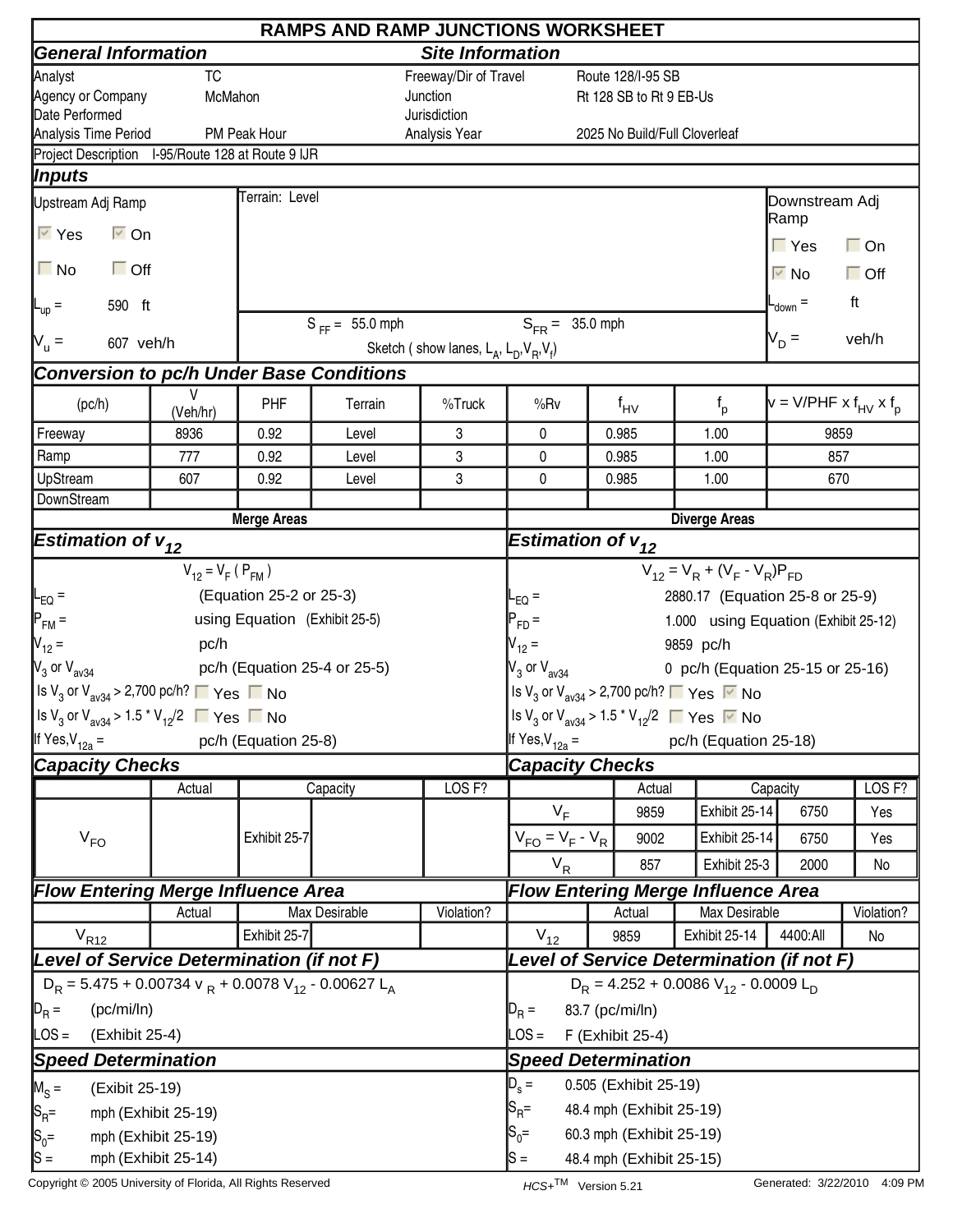| <b>RAMPS AND RAMP JUNCTIONS WORKSHEET</b>                                                                            |                                    |                           |                                 |                                                     |                                                                                         |  |                 |         |               |                                        |            |  |
|----------------------------------------------------------------------------------------------------------------------|------------------------------------|---------------------------|---------------------------------|-----------------------------------------------------|-----------------------------------------------------------------------------------------|--|-----------------|---------|---------------|----------------------------------------|------------|--|
| <b>General Information</b>                                                                                           |                                    | <b>Site Information</b>   |                                 |                                                     |                                                                                         |  |                 |         |               |                                        |            |  |
| Analyst                                                                                                              | <b>TC</b><br>Freeway/Dir of Travel |                           |                                 |                                                     | Route 128/I-95 SB                                                                       |  |                 |         |               |                                        |            |  |
| Agency or Company                                                                                                    | McMahon<br>Junction                |                           |                                 |                                                     | Rt 9 EB to Rt 128 SB-Us                                                                 |  |                 |         |               |                                        |            |  |
| Date Performed                                                                                                       |                                    |                           |                                 | Jurisdiction                                        | 2025 No Build/Full Cloverleaf                                                           |  |                 |         |               |                                        |            |  |
| Analysis Time Period<br>Project Description I-95/Route 128 at Route 9 IJR                                            |                                    | PM Peak Hour              |                                 | Analysis Year                                       |                                                                                         |  |                 |         |               |                                        |            |  |
| Inputs                                                                                                               |                                    |                           |                                 |                                                     |                                                                                         |  |                 |         |               |                                        |            |  |
| Upstream Adj Ramp                                                                                                    |                                    | Terrain: Level            |                                 |                                                     |                                                                                         |  |                 |         |               | Downstream Adj                         |            |  |
| $\overline{\vee}$ Yes<br>$\Box$ On                                                                                   |                                    |                           |                                 |                                                     |                                                                                         |  |                 |         |               | Ramp                                   |            |  |
|                                                                                                                      |                                    |                           |                                 |                                                     |                                                                                         |  |                 |         |               | $\Gamma$ Yes                           | $\Box$ On  |  |
| $\Box$ No<br>$\overline{\triangleright}$ Off                                                                         |                                    |                           |                                 |                                                     |                                                                                         |  |                 |         |               | $\overline{\vee}$ No                   | $\Box$ Off |  |
| 845 ft<br>$\mathsf{L}_{\mathsf{up}} =$                                                                               |                                    |                           |                                 |                                                     |                                                                                         |  |                 |         |               | $-$ <sub>down</sub> $=$                | ft         |  |
| 777 veh/h                                                                                                            |                                    |                           | $S_{FF} = 55.0$ mph             |                                                     | $S_{FR} = 35.0$ mph                                                                     |  |                 |         |               | $V_D =$                                | veh/h      |  |
| $N_u =$                                                                                                              |                                    |                           |                                 | Sketch (show lanes, $L_A$ , $L_D$ , $V_B$ , $V_f$ ) |                                                                                         |  |                 |         |               |                                        |            |  |
| <b>Conversion to pc/h Under Base Conditions</b>                                                                      |                                    |                           |                                 |                                                     |                                                                                         |  |                 |         |               |                                        |            |  |
| (pc/h)                                                                                                               | V<br>(Veh/hr)                      | PHF                       | Terrain                         | %Truck                                              | %Rv                                                                                     |  | $f_{\text{HV}}$ | $f_{p}$ |               | $v = V/PHF \times f_{HV} \times f_{D}$ |            |  |
| Freeway                                                                                                              | 8159                               | 0.92                      | Level                           | 3                                                   | 0                                                                                       |  | 0.985           | 1.00    |               | 9002                                   |            |  |
| Ramp                                                                                                                 | 941                                | 0.92                      | Level                           | 3                                                   | 0                                                                                       |  | 0.985           | 1.00    |               | 1038                                   |            |  |
| UpStream                                                                                                             | 777                                | 0.92                      | Level                           | 3                                                   | 0                                                                                       |  | 0.985           | 1.00    |               |                                        | 857        |  |
| DownStream                                                                                                           |                                    |                           |                                 |                                                     |                                                                                         |  |                 |         |               |                                        |            |  |
| <b>Estimation of <math>v_{12}</math></b>                                                                             |                                    | <b>Merge Areas</b>        |                                 |                                                     | <b>Diverge Areas</b><br>Estimation of $v_{12}$                                          |  |                 |         |               |                                        |            |  |
|                                                                                                                      |                                    |                           |                                 |                                                     |                                                                                         |  |                 |         |               |                                        |            |  |
|                                                                                                                      | $V_{12} = V_F (P_{FM})$            |                           |                                 |                                                     | $V_{12} = V_R + (V_F - V_R)P_{FD}$                                                      |  |                 |         |               |                                        |            |  |
| (Equation 25-2 or 25-3)<br>$\mathsf{I}_{\mathsf{EQ}}$ =                                                              |                                    |                           |                                 |                                                     | (Equation 25-8 or 25-9)<br>$L_{EQ}$ =                                                   |  |                 |         |               |                                        |            |  |
| $P_{FM}$ =<br>0.222 using Equation (Exhibit 25-5)                                                                    |                                    |                           |                                 |                                                     | using Equation (Exhibit 25-12)<br>$P_{FD}$ =                                            |  |                 |         |               |                                        |            |  |
| $V_{12} =$                                                                                                           | 1997 pc/h                          |                           |                                 |                                                     | $V_{12} =$<br>pc/h                                                                      |  |                 |         |               |                                        |            |  |
| $\mathsf{V}_3$ or $\mathsf{V}_{\mathsf{av34}}$                                                                       | 5)                                 |                           | 3502 pc/h (Equation 25-4 or 25- |                                                     | pc/h (Equation 25-15 or 25-16)<br>$V_3$ or $V_{av34}$                                   |  |                 |         |               |                                        |            |  |
| Is $V_3$ or $V_{\text{av34}}$ > 2,700 pc/h? $\triangledown$ Yes $\blacksquare$ No                                    |                                    |                           |                                 |                                                     | Is $V_3$ or $V_{av34}$ > 2,700 pc/h? $\Box$ Yes $\Box$ No                               |  |                 |         |               |                                        |            |  |
| Is V <sub>3</sub> or V <sub>av34</sub> > 1.5 * V <sub>12</sub> /2 $\sqrt{ }$ Yes ■ No                                |                                    |                           |                                 |                                                     | Is V <sub>3</sub> or V <sub>av34</sub> > 1.5 <sup>*</sup> V <sub>12</sub> /2 ■ Yes ■ No |  |                 |         |               |                                        |            |  |
| If Yes, $V_{12a}$ =                                                                                                  |                                    | 3602 pc/h (Equation 25-8) |                                 |                                                     | If Yes, $V_{12a} =$                                                                     |  |                 |         |               | pc/h (Equation 25-18)                  |            |  |
| <b>Capacity Checks</b>                                                                                               |                                    |                           |                                 |                                                     | <b>Capacity Checks</b>                                                                  |  |                 |         |               |                                        |            |  |
|                                                                                                                      | Actual                             |                           | Capacity                        | LOS <sub>F?</sub>                                   | Actual<br>Capacity                                                                      |  |                 |         |               | LOS <sub>F?</sub>                      |            |  |
|                                                                                                                      |                                    |                           |                                 |                                                     | $V_F$                                                                                   |  |                 |         | Exhibit 25-14 |                                        |            |  |
| $V_{FO}$                                                                                                             | 10040                              | Exhibit 25-7              |                                 | Yes                                                 | $V_{FO} = V_F - V_R$                                                                    |  |                 |         | Exhibit 25-14 |                                        |            |  |
|                                                                                                                      |                                    |                           |                                 |                                                     | $V_R$                                                                                   |  |                 |         |               |                                        |            |  |
|                                                                                                                      |                                    |                           |                                 |                                                     | Exhibit 25-3                                                                            |  |                 |         |               |                                        |            |  |
| <b>Flow Entering Merge Influence Area</b>                                                                            | Actual                             |                           | Max Desirable                   | Violation?                                          | <b>Flow Entering Merge Influence Area</b><br>Violation?<br>Max Desirable<br>Actual      |  |                 |         |               |                                        |            |  |
|                                                                                                                      | 4640                               | Exhibit 25-7              | 4600:All                        | No                                                  | $V_{12}$                                                                                |  |                 |         |               |                                        |            |  |
| $V_{R12}$<br>Exhibit 25-14<br>Level of Service Determination (if not F)<br>Level of Service Determination (if not F) |                                    |                           |                                 |                                                     |                                                                                         |  |                 |         |               |                                        |            |  |
|                                                                                                                      |                                    |                           |                                 |                                                     |                                                                                         |  |                 |         |               |                                        |            |  |
| $D_R = 5.475 + 0.00734$ v $_R + 0.0078$ V <sub>12</sub> - 0.00627 L <sub>A</sub><br>38.6 (pc/mi/ln)                  |                                    |                           |                                 | $D_R = 4.252 + 0.0086 V_{12} - 0.0009 L_D$          |                                                                                         |  |                 |         |               |                                        |            |  |
| $D_R =$<br>$\textsf{LOS} =$<br>F (Exhibit 25-4)                                                                      |                                    |                           |                                 | $D_R =$<br>(pc/mi/ln)                               |                                                                                         |  |                 |         |               |                                        |            |  |
|                                                                                                                      |                                    |                           |                                 | $\textsf{LOS} =$<br>(Exhibit 25-4)                  |                                                                                         |  |                 |         |               |                                        |            |  |
| <b>Speed Determination</b>                                                                                           |                                    |                           |                                 | <b>Speed Determination</b>                          |                                                                                         |  |                 |         |               |                                        |            |  |
| $M_S =$<br>0.695 (Exibit 25-19)                                                                                      |                                    |                           |                                 |                                                     | $D_{s} =$<br>(Exhibit 25-19)                                                            |  |                 |         |               |                                        |            |  |
| $ S_{\mathsf{R}}$ =<br>46.0 mph (Exhibit 25-19)                                                                      |                                    |                           |                                 |                                                     | $S_{\sf R}$ =<br>mph (Exhibit 25-19)                                                    |  |                 |         |               |                                        |            |  |
| $S_0 =$<br>46.1 mph (Exhibit 25-19)                                                                                  |                                    |                           |                                 |                                                     | $S_0 =$<br>mph (Exhibit 25-19)                                                          |  |                 |         |               |                                        |            |  |
| $ S =$<br>46.0 mph (Exhibit 25-14)                                                                                   | mph (Exhibit 25-15)<br>lS =        |                           |                                 |                                                     |                                                                                         |  |                 |         |               |                                        |            |  |

Copyright © 2005 University of Florida, All Rights Reserved **HCS+TM** Version 5.21 Generated: 3/22/2010 4:10 PM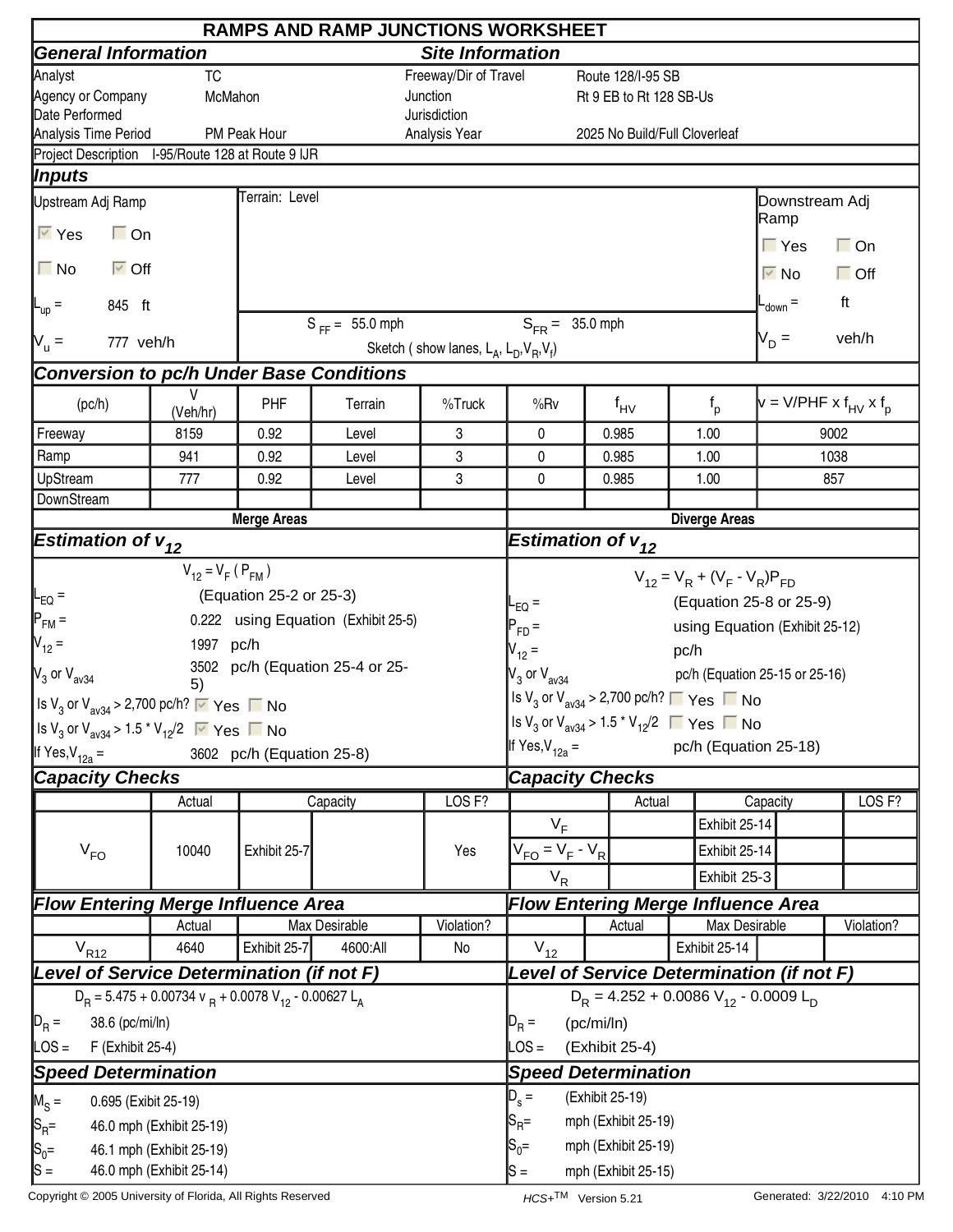| <b>RAMPS AND RAMP JUNCTIONS WORKSHEET</b>                                                              |                         |                               |                              |                                                          |                                                                                                                                         |  |                          |                                                                           |                                        |                      |  |  |
|--------------------------------------------------------------------------------------------------------|-------------------------|-------------------------------|------------------------------|----------------------------------------------------------|-----------------------------------------------------------------------------------------------------------------------------------------|--|--------------------------|---------------------------------------------------------------------------|----------------------------------------|----------------------|--|--|
| <b>General Information</b>                                                                             | <b>Site Information</b> |                               |                              |                                                          |                                                                                                                                         |  |                          |                                                                           |                                        |                      |  |  |
| Analyst                                                                                                | TC                      |                               |                              | Freeway/Dir of Travel                                    | Route 128/I-95 SB                                                                                                                       |  |                          |                                                                           |                                        |                      |  |  |
| Agency or Company                                                                                      | McMahon<br>Junction     |                               |                              |                                                          | Rt 128 SB to Rt 9 WB-Ds                                                                                                                 |  |                          |                                                                           |                                        |                      |  |  |
| Date Performed                                                                                         |                         |                               |                              | Jurisdiction                                             | 2025 No Build/Full Cloverleaf                                                                                                           |  |                          |                                                                           |                                        |                      |  |  |
| Analysis Time Period<br>Project Description I-95/Route 128 at Route 9 IJR                              |                         | PM Peak Hour                  |                              | Analysis Year                                            |                                                                                                                                         |  |                          |                                                                           |                                        |                      |  |  |
| <i><b>Inputs</b></i>                                                                                   |                         |                               |                              |                                                          |                                                                                                                                         |  |                          |                                                                           |                                        |                      |  |  |
|                                                                                                        |                         | Terrain: Level                |                              |                                                          |                                                                                                                                         |  |                          |                                                                           |                                        |                      |  |  |
| Upstream Adj Ramp                                                                                      |                         |                               |                              |                                                          |                                                                                                                                         |  |                          |                                                                           | Downstream Adj<br>Ramp                 |                      |  |  |
| $\Gamma$ Yes<br>$\Box$ On                                                                              |                         |                               |                              |                                                          |                                                                                                                                         |  |                          |                                                                           | $\overline{\vee}$ Yes                  | $\overline{\vee}$ On |  |  |
| $\overline{\triangleright}$ No                                                                         | $\Box$ Off              |                               |                              |                                                          |                                                                                                                                         |  |                          |                                                                           | $\Box$ No                              | $\Box$ Off           |  |  |
| ft<br>$L_{\text{up}} =$                                                                                |                         |                               |                              |                                                          |                                                                                                                                         |  |                          |                                                                           | $-$ <sub>down</sub> $=$                | 505 ft               |  |  |
| veh/h                                                                                                  |                         |                               | $S_{FF} = 55.0$ mph          |                                                          | $S_{FR} = 35.0$ mph                                                                                                                     |  |                          |                                                                           | $V_D =$                                | 607 veh/h            |  |  |
| $V_{u} =$                                                                                              |                         |                               |                              | Sketch (show lanes, $L_A$ , $L_D$ , $V_B$ , $V_f$ )      |                                                                                                                                         |  |                          |                                                                           |                                        |                      |  |  |
| <b>Conversion to pc/h Under Base Conditions</b>                                                        |                         |                               |                              |                                                          |                                                                                                                                         |  |                          |                                                                           |                                        |                      |  |  |
| (pc/h)                                                                                                 | V<br>(Veh/hr)           | PHF                           | Terrain                      | %Truck                                                   | %Rv                                                                                                                                     |  | $f_{\mathsf{HV}}$        | $f_{p}$                                                                   | $v = V/PHF \times f_{HV} \times f_{D}$ |                      |  |  |
| Freeway                                                                                                | 8630                    | 0.92                          | Level                        | 3                                                        | 0                                                                                                                                       |  | 0.985                    | 1.00                                                                      | 9521                                   |                      |  |  |
| Ramp                                                                                                   | 301                     | 0.92                          | Level                        | 3                                                        | 0                                                                                                                                       |  | 0.985                    | 1.00                                                                      | 332                                    |                      |  |  |
| UpStream                                                                                               |                         |                               |                              |                                                          |                                                                                                                                         |  |                          |                                                                           |                                        |                      |  |  |
| DownStream                                                                                             | 607                     | 0.92                          | Level                        | 3                                                        | 0                                                                                                                                       |  | 0.985                    | 1.00                                                                      | 670                                    |                      |  |  |
|                                                                                                        |                         | <b>Merge Areas</b>            |                              |                                                          |                                                                                                                                         |  |                          | <b>Diverge Areas</b>                                                      |                                        |                      |  |  |
| <b>Estimation of <math>v_{12}</math></b>                                                               |                         |                               |                              |                                                          | Estimation of $v_{12}$                                                                                                                  |  |                          |                                                                           |                                        |                      |  |  |
| $V_{12} = V_F (P_{FM})$                                                                                |                         |                               |                              | $V_{12} = V_R + (V_F - V_R)P_{FD}$                       |                                                                                                                                         |  |                          |                                                                           |                                        |                      |  |  |
| $L_{EQ} =$                                                                                             |                         | (Equation 25-2 or 25-3)       |                              |                                                          | (Equation 25-8 or 25-9)<br>$-EQ =$                                                                                                      |  |                          |                                                                           |                                        |                      |  |  |
| $P_{FM}$ =                                                                                             |                         | using Equation (Exhibit 25-5) |                              |                                                          | 0.436 using Equation (Exhibit 25-12)<br>$P_{FD} =$                                                                                      |  |                          |                                                                           |                                        |                      |  |  |
| $V_{12} =$                                                                                             | pc/h                    |                               |                              |                                                          | $V_{12} =$                                                                                                                              |  |                          | 4338 pc/h                                                                 |                                        |                      |  |  |
| $V_3$ or $V_{\text{av34}}$                                                                             |                         |                               | pc/h (Equation 25-4 or 25-5) |                                                          | $V_3$ or $V_{av34}$                                                                                                                     |  |                          | 2591 pc/h (Equation 25-15 or 25-16)                                       |                                        |                      |  |  |
| Set V <sub>3</sub> or V <sub>av34</sub> > 2,700 pc/h? ■ Yes ■ No                                       |                         |                               |                              |                                                          |                                                                                                                                         |  |                          | Is V <sub>3</sub> or V <sub>av34</sub> > 2,700 pc/h? $\Box$ Yes $\Box$ No |                                        |                      |  |  |
| $\left  \frac{\text{ls}}{3}$ or $\text{V}_{\text{av34}}$ > 1.5 $\text{*}$ $\text{V}_{12}/2$ ■ Yes ■ No |                         |                               |                              |                                                          |                                                                                                                                         |  |                          |                                                                           |                                        |                      |  |  |
|                                                                                                        |                         | pc/h (Equation 25-8)          |                              |                                                          | Is V <sub>3</sub> or V <sub>av34</sub> > 1.5 <sup>*</sup> V <sub>12</sub> /2 ■ Yes ■ No<br>If Yes, $V_{12a} =$<br>pc/h (Equation 25-18) |  |                          |                                                                           |                                        |                      |  |  |
| If Yes, $V_{12a}$ =                                                                                    |                         |                               |                              |                                                          |                                                                                                                                         |  |                          |                                                                           |                                        |                      |  |  |
| <b>Capacity Checks</b>                                                                                 |                         |                               |                              | LOS <sub>F?</sub>                                        | <b>Capacity Checks</b><br>Capacity                                                                                                      |  |                          |                                                                           |                                        |                      |  |  |
|                                                                                                        | Actual                  |                               | Capacity                     |                                                          |                                                                                                                                         |  | Actual                   |                                                                           |                                        | LOS <sub>F?</sub>    |  |  |
|                                                                                                        |                         |                               |                              |                                                          | $V_F$                                                                                                                                   |  | 9521                     | Exhibit 25-14                                                             | 9000                                   | Yes                  |  |  |
| $V_{FO}$                                                                                               |                         | Exhibit 25-7                  |                              |                                                          | $V_{FO} = V_F - V_R$                                                                                                                    |  | 9189                     | Exhibit 25-14                                                             | 9000                                   | Yes                  |  |  |
|                                                                                                        |                         |                               |                              |                                                          | $V_R$                                                                                                                                   |  | 332                      | Exhibit 25-3                                                              | 2000                                   | No                   |  |  |
| <b>Flow Entering Merge Influence Area</b>                                                              |                         |                               |                              |                                                          | <b>Flow Entering Merge Influence Area</b>                                                                                               |  |                          |                                                                           |                                        |                      |  |  |
|                                                                                                        | Actual                  |                               | <b>Max Desirable</b>         | Violation?                                               |                                                                                                                                         |  | Actual                   | Max Desirable                                                             |                                        | Violation?           |  |  |
| $V_{R12}$                                                                                              |                         | Exhibit 25-7                  |                              |                                                          | $V_{12}$                                                                                                                                |  | 4338                     | Exhibit 25-14                                                             | 4400:All                               | No                   |  |  |
| Level of Service Determination (if not F)                                                              |                         |                               |                              |                                                          |                                                                                                                                         |  |                          | Level of Service Determination (if not F)                                 |                                        |                      |  |  |
| $D_R$ = 5.475 + 0.00734 v $_R$ + 0.0078 V <sub>12</sub> - 0.00627 L <sub>A</sub>                       |                         |                               |                              |                                                          |                                                                                                                                         |  |                          | $D_R = 4.252 + 0.0086 V_{12} - 0.0009 L_D$                                |                                        |                      |  |  |
| $\mathbb{D}_R =$<br>(pc/mi/ln)                                                                         |                         |                               |                              |                                                          | $D_R =$                                                                                                                                 |  | 36.7 (pc/mi/ln)          |                                                                           |                                        |                      |  |  |
| LOS =<br>(Exhibit 25-4)                                                                                |                         |                               |                              |                                                          | $\textsf{LOS} =$<br>F (Exhibit 25-4)                                                                                                    |  |                          |                                                                           |                                        |                      |  |  |
| <b>Speed Determination</b>                                                                             |                         |                               |                              | <b>Speed Determination</b>                               |                                                                                                                                         |  |                          |                                                                           |                                        |                      |  |  |
|                                                                                                        |                         |                               |                              |                                                          | 0.458 (Exhibit 25-19)                                                                                                                   |  |                          |                                                                           |                                        |                      |  |  |
| $M_S =$<br>(Exibit 25-19)                                                                              |                         |                               |                              |                                                          | $D_s =$                                                                                                                                 |  |                          |                                                                           |                                        |                      |  |  |
| $ S_{R}$ =<br>mph (Exhibit 25-19)                                                                      |                         |                               |                              | $ {\mathsf S}_{\mathsf R}$ =<br>49.0 mph (Exhibit 25-19) |                                                                                                                                         |  |                          |                                                                           |                                        |                      |  |  |
| $S_0 =$                                                                                                | mph (Exhibit 25-19)     |                               |                              |                                                          | $S_0=$<br>54.1 mph (Exhibit 25-19)                                                                                                      |  |                          |                                                                           |                                        |                      |  |  |
| $ S =$<br>mph (Exhibit 25-14)                                                                          |                         |                               |                              |                                                          | $s =$                                                                                                                                   |  | 51.7 mph (Exhibit 25-15) |                                                                           |                                        |                      |  |  |

Copyright © 2005 University of Florida, All Rights Reserved **HCS+TM** Version 5.21 Generated: 3/22/2010 4:11 PM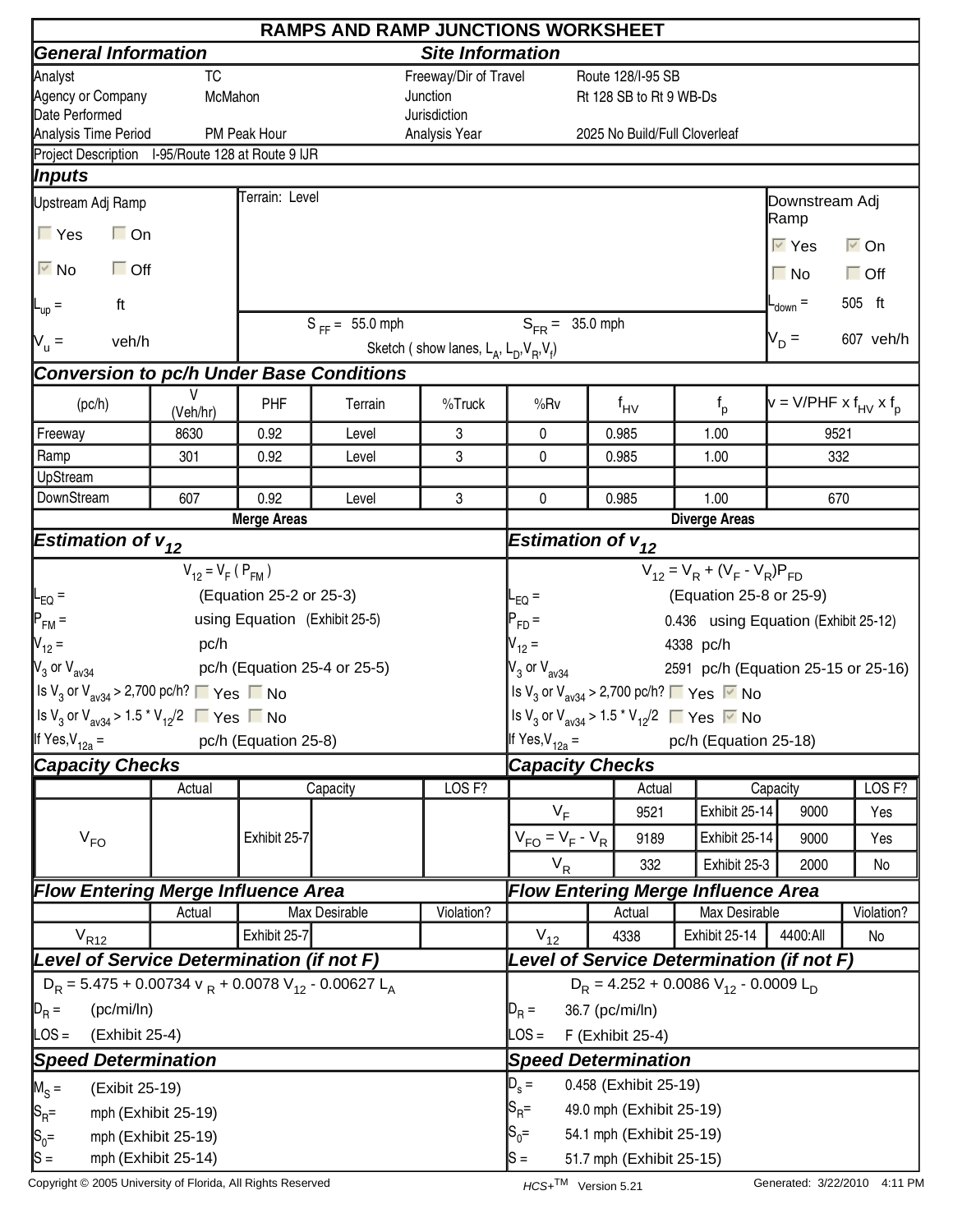| <b>RAMPS AND RAMP JUNCTIONS WORKSHEET</b>                                                                 |                         |                           |                                     |                                                     |                                                                                         |                             |                         |                               |               |                     |                                        |  |  |
|-----------------------------------------------------------------------------------------------------------|-------------------------|---------------------------|-------------------------------------|-----------------------------------------------------|-----------------------------------------------------------------------------------------|-----------------------------|-------------------------|-------------------------------|---------------|---------------------|----------------------------------------|--|--|
| <b>General Information</b>                                                                                |                         | <b>Site Information</b>   |                                     |                                                     |                                                                                         |                             |                         |                               |               |                     |                                        |  |  |
| Analyst                                                                                                   | <b>TC</b>               |                           |                                     | Freeway/Dir of Travel                               |                                                                                         |                             | Route 128/I-95 SB       |                               |               |                     |                                        |  |  |
| Agency or Company                                                                                         | McMahon                 |                           |                                     | Junction                                            |                                                                                         |                             | Rt 9 WB to Rt 128 SB-Ds |                               |               |                     |                                        |  |  |
| Date Performed                                                                                            |                         |                           |                                     | Jurisdiction<br>Analysis Year                       |                                                                                         |                             |                         |                               |               |                     |                                        |  |  |
| Analysis Time Period<br>Project Description I-95/Route 128 at Route 9 IJR                                 |                         | PM Peak Hour              |                                     |                                                     |                                                                                         |                             |                         | 2025 No Build/Full Cloverleaf |               |                     |                                        |  |  |
| Inputs                                                                                                    |                         |                           |                                     |                                                     |                                                                                         |                             |                         |                               |               |                     |                                        |  |  |
| Upstream Adj Ramp                                                                                         |                         | Terrain: Level            |                                     |                                                     |                                                                                         |                             |                         |                               |               | Downstream Adj      |                                        |  |  |
|                                                                                                           |                         |                           |                                     |                                                     |                                                                                         |                             |                         |                               |               | Ramp                |                                        |  |  |
| $\Box$ Yes<br>$\Box$ On                                                                                   |                         |                           |                                     |                                                     |                                                                                         |                             |                         |                               |               | $V$ Yes             | $\Box$ On                              |  |  |
| $\overline{\vee}$ No<br>$\Box$ Off                                                                        |                         |                           |                                     |                                                     |                                                                                         |                             |                         |                               |               | $\Box$ No           | $\overline{\triangleright}$ Off        |  |  |
| ft<br>$\mathsf{L}_{\mathsf{up}}$ =                                                                        |                         |                           |                                     |                                                     |                                                                                         |                             |                         |                               |               | $L_{\text{down}} =$ | 590 ft                                 |  |  |
|                                                                                                           |                         |                           | $S_{FF} = 55.0$ mph                 |                                                     | $S_{FB} = 35.0$ mph                                                                     |                             |                         |                               |               | $V_D =$             | 777 veh/h                              |  |  |
| $V_u =$<br>veh/h                                                                                          |                         |                           |                                     | Sketch (show lanes, $L_A$ , $L_D$ , $V_B$ , $V_f$ ) |                                                                                         |                             |                         |                               |               |                     |                                        |  |  |
| <b>Conversion to pc/h Under Base Conditions</b>                                                           |                         |                           |                                     |                                                     |                                                                                         |                             |                         |                               |               |                     |                                        |  |  |
| (pc/h)                                                                                                    | V<br>(Veh/hr)           | PHF                       | Terrain                             | %Truck                                              | %Rv                                                                                     |                             | $f_{\text{HV}}$         | $f_{p}$                       |               |                     | $v = V/PHF \times f_{HV} \times f_{D}$ |  |  |
| Freeway                                                                                                   | 8329                    | 0.92                      | Level                               | 3                                                   | 0                                                                                       |                             | 0.985                   | 1.00                          |               | 9189                |                                        |  |  |
| Ramp                                                                                                      | 607                     | 0.92                      | Level                               | 3                                                   | $\mathbf{0}$                                                                            |                             | 0.985                   | 1.00                          |               | 670                 |                                        |  |  |
| <b>UpStream</b>                                                                                           |                         |                           |                                     |                                                     |                                                                                         |                             |                         |                               |               |                     |                                        |  |  |
| DownStream                                                                                                | 777                     | 0.92                      | Level                               | 3                                                   | 0                                                                                       |                             | 0.985                   | 1.00                          |               |                     | 857                                    |  |  |
|                                                                                                           |                         | Merge Areas               |                                     |                                                     | <b>Diverge Areas</b>                                                                    |                             |                         |                               |               |                     |                                        |  |  |
| <b>Estimation of <math>v_{12}</math></b>                                                                  |                         |                           |                                     |                                                     | Estimation of $v_{12}$                                                                  |                             |                         |                               |               |                     |                                        |  |  |
|                                                                                                           | $V_{12} = V_F (P_{FM})$ |                           |                                     |                                                     | $V_{12} = V_R + (V_F - V_R)P_{FD}$                                                      |                             |                         |                               |               |                     |                                        |  |  |
| (Equation 25-2 or 25-3)<br>⊩ <sub>EQ</sub> =                                                              |                         |                           |                                     |                                                     | (Equation 25-8 or 25-9)<br>L <sub>EQ</sub> =                                            |                             |                         |                               |               |                     |                                        |  |  |
| $P_{FM}$ =                                                                                                |                         |                           | 0.322 using Equation (Exhibit 25-5) |                                                     | using Equation (Exhibit 25-12)<br>$P_{FD}$ =                                            |                             |                         |                               |               |                     |                                        |  |  |
| $V_{12} =$<br>2959 pc/h                                                                                   |                         |                           |                                     |                                                     |                                                                                         | $V_{12} =$<br>pc/h          |                         |                               |               |                     |                                        |  |  |
| $V_3$ or $V_{\text{av34}}$                                                                                |                         |                           | 3115 pc/h (Equation 25-4 or 25-     |                                                     | pc/h (Equation 25-15 or 25-16)<br>$V_3$ or $V_{av34}$                                   |                             |                         |                               |               |                     |                                        |  |  |
| Is $V_3$ or $V_{\text{av34}}$ > 2,700 pc/h? $\triangledown$ Yes $\blacksquare$ No                         | 5)                      |                           |                                     |                                                     | Is $V_3$ or $V_{av34}$ > 2,700 pc/h? $\Box$ Yes $\Box$ No                               |                             |                         |                               |               |                     |                                        |  |  |
| Is V <sub>3</sub> or V <sub>av34</sub> > 1.5 <sup>*</sup> V <sub>12</sub> /2 $\sqrt{ }$ Yes $\sqrt{ }$ No |                         |                           |                                     |                                                     | Is V <sub>3</sub> or V <sub>av34</sub> > 1.5 <sup>*</sup> V <sub>12</sub> /2 ■ Yes ■ No |                             |                         |                               |               |                     |                                        |  |  |
| If Yes, $V_{12a}$ =                                                                                       |                         | 3789 pc/h (Equation 25-8) |                                     |                                                     | If Yes, $V_{12a} =$                                                                     |                             |                         | pc/h (Equation 25-18)         |               |                     |                                        |  |  |
| <b>Capacity Checks</b>                                                                                    |                         |                           |                                     |                                                     |                                                                                         |                             |                         |                               |               |                     |                                        |  |  |
|                                                                                                           | Actual                  |                           | Capacity                            | LOS <sub>F?</sub>                                   | <b>Capacity Checks</b><br>LOS <sub>F?</sub><br>Actual<br>Capacity                       |                             |                         |                               |               |                     |                                        |  |  |
|                                                                                                           |                         |                           |                                     |                                                     | $V_F$                                                                                   |                             |                         |                               | Exhibit 25-14 |                     |                                        |  |  |
|                                                                                                           | 9859                    | Exhibit 25-7              |                                     | Yes                                                 | $V_{FO} = V_F - V_R$                                                                    |                             |                         |                               | Exhibit 25-14 |                     |                                        |  |  |
| $V_{FO}$                                                                                                  |                         |                           |                                     |                                                     |                                                                                         |                             |                         |                               |               |                     |                                        |  |  |
|                                                                                                           |                         |                           |                                     |                                                     | $V_R$                                                                                   |                             |                         |                               | Exhibit 25-3  |                     |                                        |  |  |
| <b>Flow Entering Merge Influence Area</b>                                                                 |                         |                           |                                     |                                                     | <b>Flow Entering Merge Influence Area</b>                                               |                             |                         |                               |               |                     |                                        |  |  |
|                                                                                                           | Actual                  |                           | Max Desirable                       | Violation?                                          |                                                                                         |                             | Actual                  |                               | Max Desirable |                     | Violation?                             |  |  |
| $V_{R12}$                                                                                                 | 4459                    | Exhibit 25-7              | 4600:All                            | No                                                  | $V_{12}$                                                                                |                             |                         | Exhibit 25-14                 |               |                     |                                        |  |  |
| Level of Service Determination (if not F)                                                                 |                         |                           |                                     |                                                     | Level of Service Determination (if not F)                                               |                             |                         |                               |               |                     |                                        |  |  |
| $D_R = 5.475 + 0.00734$ v $_R + 0.0078$ V <sub>12</sub> - 0.00627 L <sub>A</sub>                          |                         |                           |                                     | $D_R = 4.252 + 0.0086 V_{12} - 0.0009 L_D$          |                                                                                         |                             |                         |                               |               |                     |                                        |  |  |
| $D_R =$<br>36.2 (pc/mi/ln)                                                                                |                         |                           |                                     |                                                     | $D_R =$<br>(pc/mi/ln)                                                                   |                             |                         |                               |               |                     |                                        |  |  |
| $\textsf{LOS} =$<br>F (Exhibit 25-4)                                                                      |                         |                           |                                     | $\textsf{LOS} =$<br>(Exhibit 25-4)                  |                                                                                         |                             |                         |                               |               |                     |                                        |  |  |
| <b>Speed Determination</b>                                                                                |                         |                           |                                     | <b>Speed Determination</b>                          |                                                                                         |                             |                         |                               |               |                     |                                        |  |  |
| $M_S =$<br>0.617 (Exibit 25-19)                                                                           |                         |                           |                                     |                                                     | $D_{s} =$<br>(Exhibit 25-19)                                                            |                             |                         |                               |               |                     |                                        |  |  |
| $ S_{\mathsf{R}}$ =<br>47.0 mph (Exhibit 25-19)                                                           |                         |                           |                                     |                                                     | $S_{\sf R}$ =<br>mph (Exhibit 25-19)                                                    |                             |                         |                               |               |                     |                                        |  |  |
| $S_0 =$<br>46.1 mph (Exhibit 25-19)                                                                       |                         |                           |                                     |                                                     | $S_0 =$<br>mph (Exhibit 25-19)                                                          |                             |                         |                               |               |                     |                                        |  |  |
| $ S =$<br>46.5 mph (Exhibit 25-14)                                                                        |                         |                           |                                     |                                                     |                                                                                         | mph (Exhibit 25-15)<br>lS = |                         |                               |               |                     |                                        |  |  |

Copyright © 2005 University of Florida, All Rights Reserved **HCS+TM** Version 5.21 Generated: 3/22/2010 4:12 PM